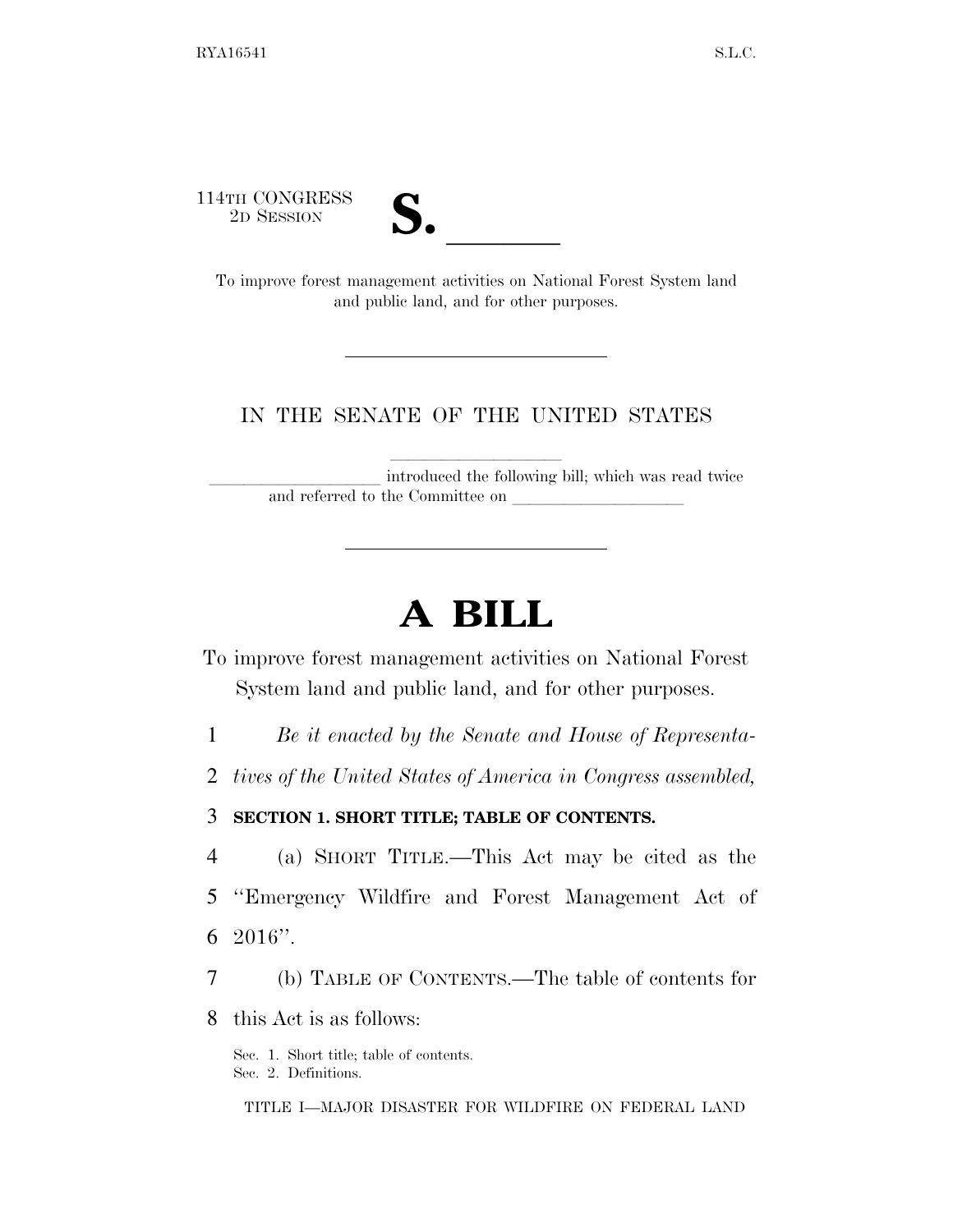- Sec. 101. Wildfire on Federal land.
- Sec. 102. Declaration of a major disaster for wildfire on Federal land.
- Sec. 103. Prohibition on transfers.

TITLE II—EXPEDITED ENVIRONMENTAL ANALYSIS AND AVAIL-ABILITY OF CATEGORICAL EXCLUSIONS TO EXPEDITE FOREST MANAGEMENT ACTIVITIES

- Sec. 201. Analysis of only 2 alternatives in proposed collaborative forest management activities.
- Sec. 202. Categorical exclusion to expedite certain critical response actions.
- Sec. 203. Categorical exclusion to expedite salvage operations in response to catastrophic events.
- Sec. 204. Categorical exclusion to meet forest plan goals for early successional forests.
- Sec. 205. Categorical exclusion to improve, restore, and reduce the risk of wildfire.
- Sec. 206. Consideration of resource conditions for extraordinary circumstances.
- Sec. 207. Compliance with forest plan.
- Sec. 208. Roads.
- Sec. 209. Exclusions.

#### TITLE III—SALVAGE AND REFORESTATION IN RESPONSE TO CATASTROPHIC EVENTS

- Sec. 301. Expedited salvage operations and reforestation activities following large-scale catastrophic events.
- Sec. 302. Compliance with forest plans.
- Sec. 303. Exclusion of certain land.

#### TITLE IV—ADDITIONAL FUNDING SOURCES FOR FOREST MANAGEMENT ACTIVITIES

- Sec. 401. Definitions.
- Sec. 402. State-supported planning of forest management activities.

#### TITLE V—TRIBAL FORESTRY PARTICIPATION AND PROTECTION

- Sec. 501. Protection of tribal forest assets.
- Sec. 502. Management of Indian forest land authorized to include related National Forest System land and public land.
- Sec. 503. Tribal forest management demonstration project.

#### TITLE VI—MISCELLANEOUS FOREST MANAGEMENT ACTIVITIES

- Sec. 601. Balancing of impacts in considering injunctive relief.
- Sec. 602. State and private forest landscape-scale restoration program.
- Sec. 603. Pilot arbitration program.
- Sec. 604. National Forest System accelerated landscape restoration pilot program.

#### 1 **SEC. 2. DEFINITIONS.**

2 In this Act: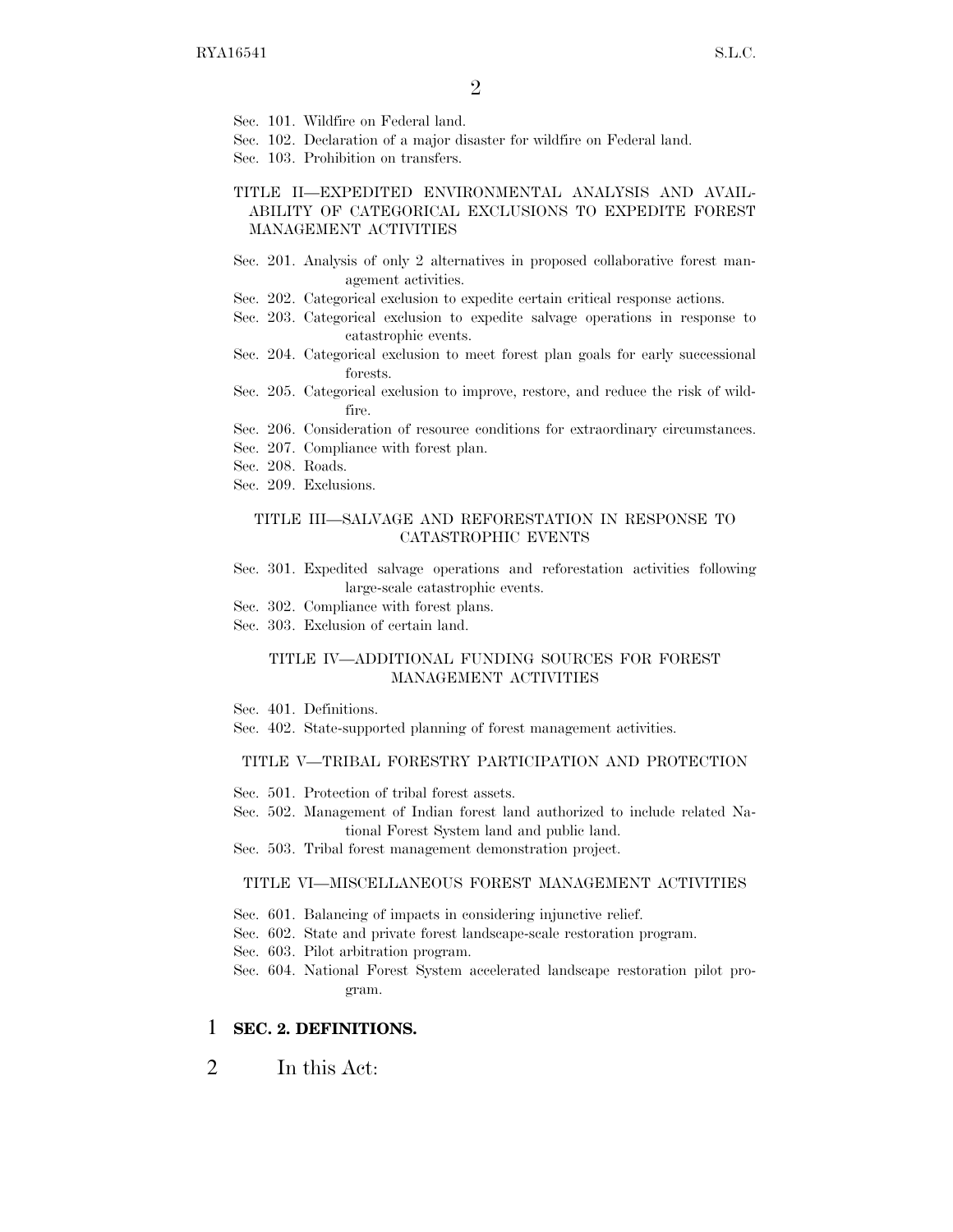| $\mathbf{1}$   | (1) CATASTROPHIC EVENT.—The term "cata-              |
|----------------|------------------------------------------------------|
| $\overline{2}$ | strophic event" means any natural disaster (such as  |
| 3              | a hurricane, tornado, windstorm, snow or ice storm,  |
| $\overline{4}$ | rain storm, high water, wind-driven water, tidal     |
| 5              | wave, earthquake, volcanic eruption, landslide,      |
| 6              | mudslide, drought, or insect or disease outbreak) or |
| 7              | any fire, flood, or explosion, regardless of cause.  |
| 8              | (2) COLLABORATIVE PROCESS.—The term "col-            |
| 9              | laborative process" means a process relating to the  |
| 10             | management of National Forest System land or pub-    |
| 11             | lic land under which a project or activity is devel- |
| 12             | oped and implemented—                                |
| 13             | (A) by the Secretary concerned through               |
| 14             | collaboration with interested persons, as de-        |
| 15             | scribed in section $603(b)(1)(C)$ of the Healthy     |
| 16             | Forests Restoration Act of 2003 (16 U.S.C.           |
| 17             | $6591b(b)(1)(C)$ ; or                                |
| 18             | (B) under the Collaborative Forest Land-             |
| 19             | scape Restoration Program established under          |
| 20             | section 4003 of the Omnibus Public Land Man-         |
| 21             | agement Act of 2009 (16 U.S.C. 7303).                |
| 22             | (3)<br>COMMUNITY WILDFIRE<br><b>PROTECTION</b>       |
| 23             | PLAN.—The term "community wildfire protection        |
| 24             | plan" has the meaning given that term in section     |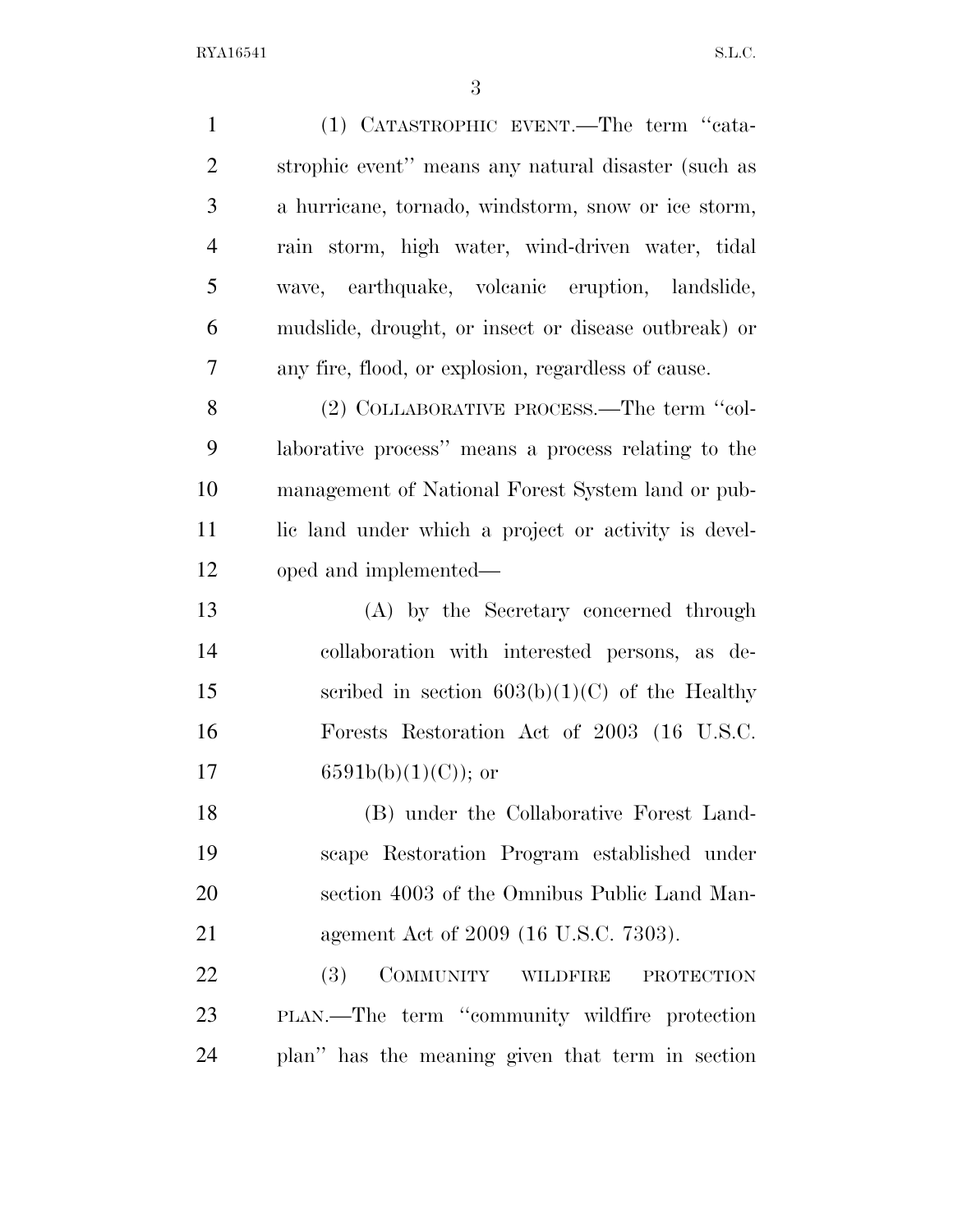| $\mathbf{1}$   | 101 of the Healthy Forests Restoration Act of 2003    |
|----------------|-------------------------------------------------------|
| $\overline{2}$ | $(16$ U.S.C. $6511)$ .                                |
| 3              | (4) FOREST MANAGEMENT ACTIVITY.—The                   |
| $\overline{4}$ | term "forest management activity" means a project     |
| 5              | or activity carried out by the Secretary concerned on |
| 6              | National Forest System land or public land in ac-     |
| 7              | cordance with an applicable forest plan.              |
| 8              | (5) FOREST PLAN.—The term "forest plan"               |
| 9              | means, as applicable—                                 |
| 10             | (A) a resource management plan prepared               |
| 11             | by the Bureau of Land Management for public           |
| 12             | land pursuant to section 202 of the Federal           |
| 13             | Land Policy and Management Act of 1976 (43)           |
| 14             | U.S.C. $1712$ ); or                                   |
| 15             | (B) a land and resource management plan               |
| 16             | prepared by the Forest Service for a unit of the      |
| 17             | National Forest System pursuant to section 6          |
| 18             | of the Forest and Rangeland Renewable Re-             |
| 19             | sources Planning Act of 1974 (16 U.S.C.               |
| 20             | $1604$ ).                                             |
| 21             | (6) NATIONAL FOREST SYSTEM.—The term                  |
| 22             | "National Forest System" has the meaning given        |
| 23             | that term in section $11(a)$ of the Forest and Range- |
| 24             | land Renewable Resources Planning Act of 1974 (16     |
| 25             | U.S.C. $1609(a)$ ).                                   |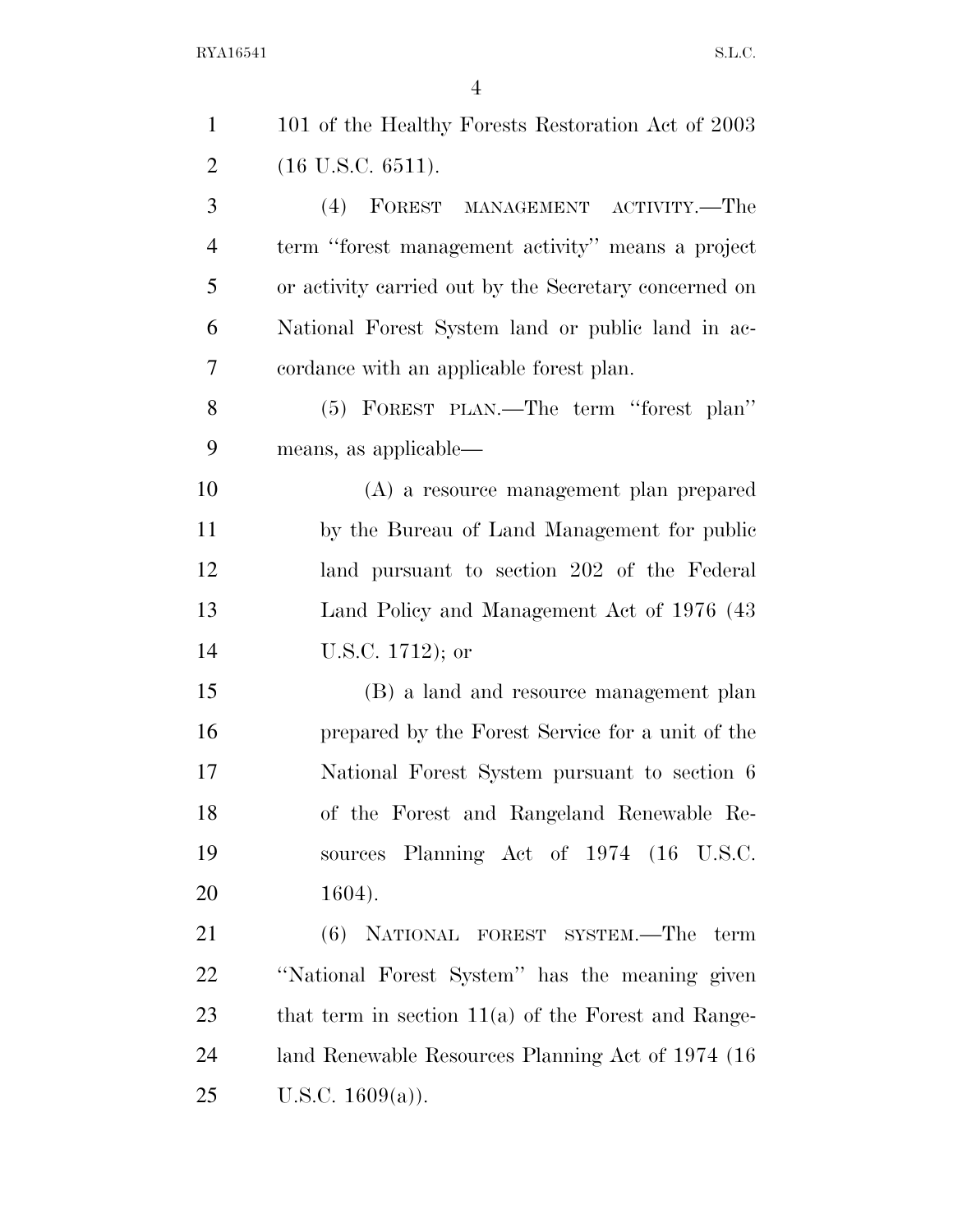| $\mathbf{1}$   | (7) PUBLIC LAND.—The term "public land"            |
|----------------|----------------------------------------------------|
| $\overline{2}$ | has the meaning given the term "public lands" in   |
| 3              | section 103 of the Federal Land Policy and Manage- |
| $\overline{4}$ | ment Act of 1976 (43 U.S.C. 1702).                 |
| 5              | (8) REFORESTATION ACTIVITY.—                       |
| 6              | (A) IN GENERAL.—The term "reforest-                |
| 7              | ation activity" means a project or activity car-   |
| 8              | ried out by the Secretary concerned, the pri-      |
| 9              | mary purpose of which is the reforestation of      |
| 10             | impacted land following a large-scale cata-        |
| 11             | strophic event.                                    |
| 12             | (B) INCLUSIONS.—The term "reforestation            |
| 13             | activity" includes—                                |
| 14             | (i) planting, evaluating, and enhanc-              |
| 15             | ing natural regeneration;                          |
| 16             | (ii) clearing competing vegetation; and            |
| 17             | (iii) any other activity relating to rees-         |
| 18             | tablishment of a forest species on fire-im-        |
| 19             | pacted land.                                       |
| 20             | RESOURCE ADVISORY COMMITTEE.—The<br>(9)            |
| 21             | term "resource advisory committee" has the mean-   |
| 22             | ing given that term in section 201 of the Secure   |
| 23             | Rural Schools and Community Self-Determination     |
| 24             | Act of 2000 (16 U.S.C. 7121).                      |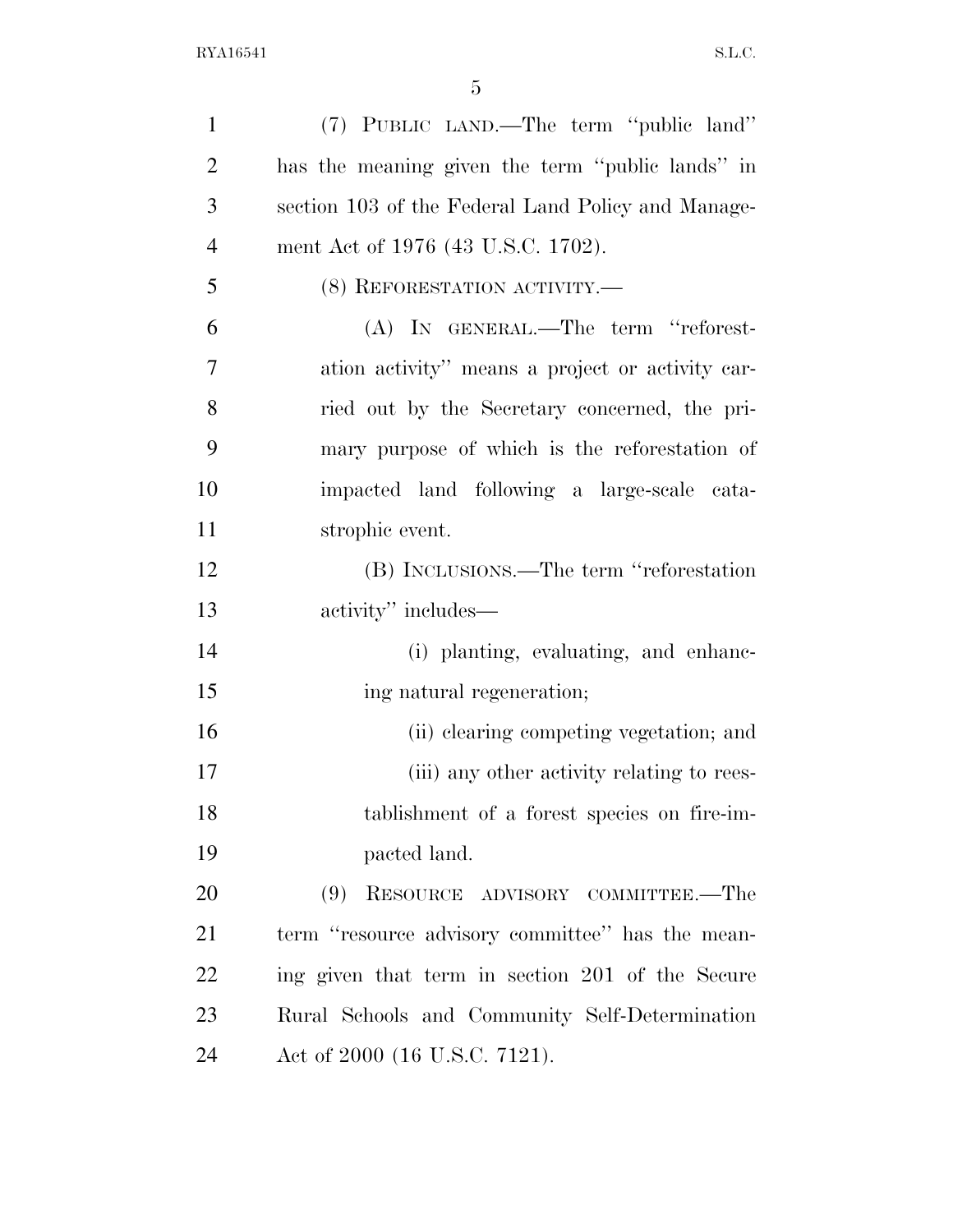| $\mathbf{1}$   | (10) SALVAGE OPERATION.—The term "salvage"             |
|----------------|--------------------------------------------------------|
| $\overline{2}$ | operation" means a forest management activity car-     |
| 3              | ried out in response to a catastrophic event, the pri- |
| $\overline{4}$ | mary purpose of which is—                              |
| 5              | $(A)(i)$ to prevent wildfire as a result of the        |
| 6              | catastrophic event; or                                 |
| 7              | (ii) if the catastrophic event is a wildfire,          |
| 8              | to prevent a reburn of the fire-impacted area;         |
| 9              | (B) to provide an opportunity for use of               |
| 10             | any forest material damaged as a result of the         |
| 11             | catastrophic event; or                                 |
| 12             | (C) to provide a funding source for refor-             |
| 13             | estation or other restoration activities for Na-       |
| 14             | tional Forest System land or public land im-           |
| 15             | pacted by the catastrophic event.                      |
| 16             | (11) SECRETARIES.—The term "Secretaries"               |
| 17             | means the Secretary of the Interior and the Sec-       |
| 18             | retary of Agriculture.                                 |
| 19             | SECRETARY CONCERNED.—The<br>(12)<br>term               |
| 20             | "Secretary concerned" means—                           |
| 21             | (A) the Secretary of Agriculture, with re-             |
| 22             | spect to National Forest System land; and              |
| 23             | (B) the Secretary of the Interior, with re-            |
| 24             | spect to public land.                                  |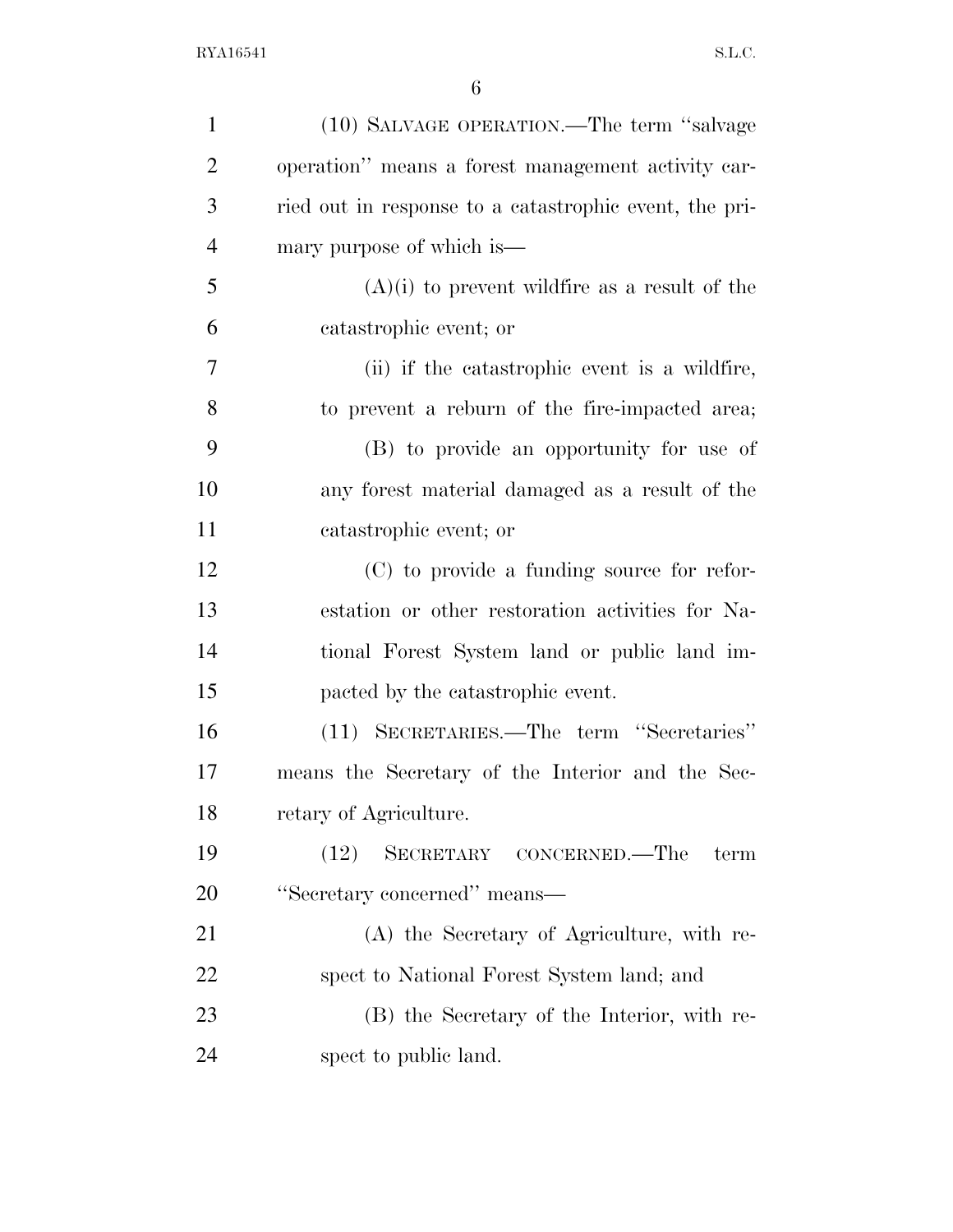# **TITLE I—MAJOR DISASTER FOR WILDFIRE ON FEDERAL LAND**

### **SEC. 101. WILDFIRE ON FEDERAL LAND.**

 Section 102 of the Robert T. Stafford Disaster Relief and Emergency Assistance Act (42 U.S.C. 5122) is amended—

 (1) by redesignating paragraphs (3) through (12) as paragraphs (4) through (13), respectively; and

 (2) by inserting after paragraph (2) the fol-lowing:

12 "(2) MAJOR DISASTER FOR WILDFIRE ON FED- ERAL LAND.—The term 'major disaster for wildfire on Federal land' means any wildfire or wildfires that in the determination of the President in accordance with section 802 warrants assistance under section 803 to supplement the efforts and resources of the Secretary of the Interior or the Secretary of Agri-culture—

20  $((A)$  on Federal land; or

21 ''(B) on non-Federal land in accordance with a fire protection agreement or cooperative agreement.''.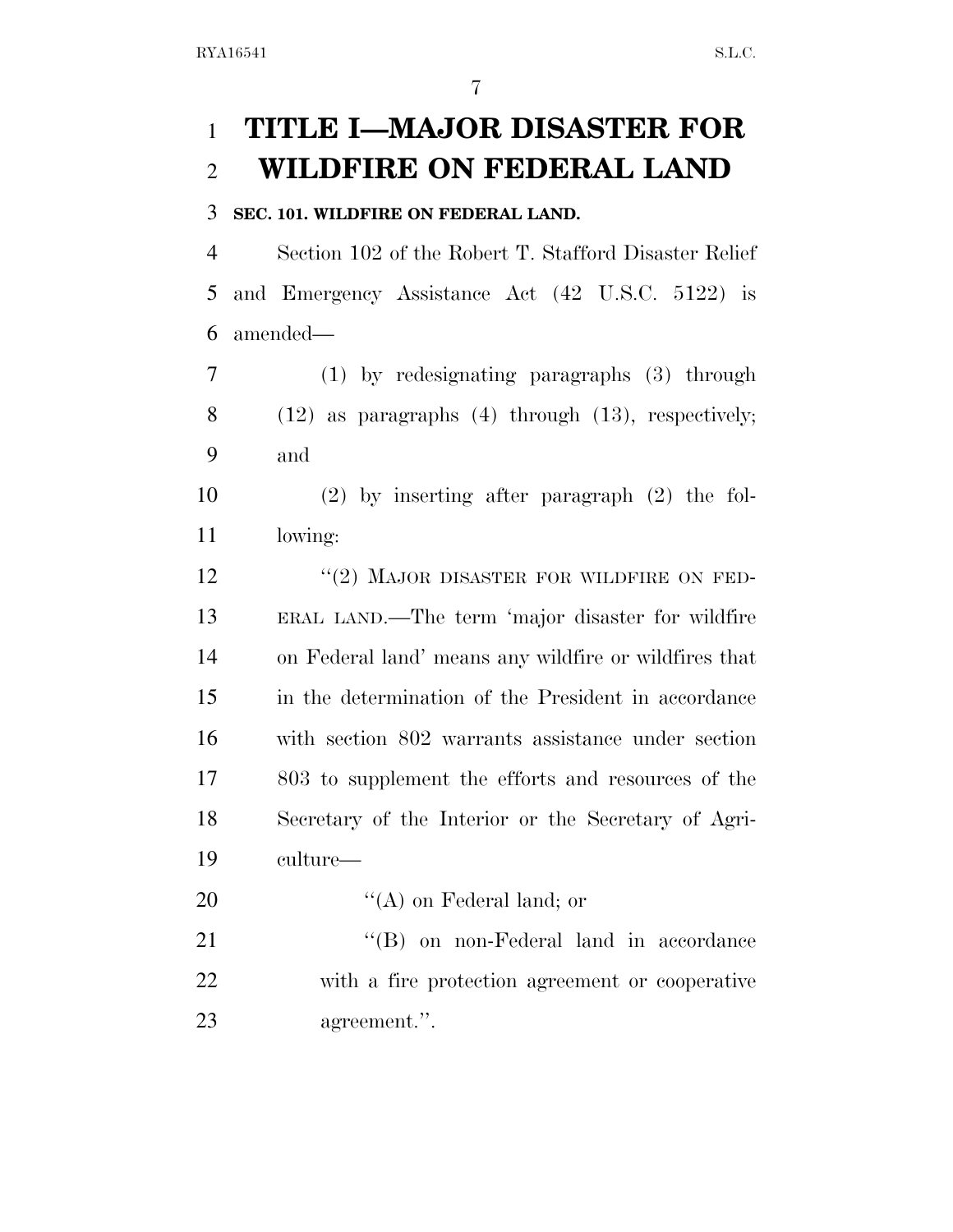| 1              | SEC. 102. DECLARATION OF A MAJOR DISASTER FOR WILD-      |
|----------------|----------------------------------------------------------|
| $\overline{2}$ | FIRE ON FEDERAL LAND.                                    |
| 3              | The Robert T. Stafford Disaster Relief and Emer-         |
| 4              | gency Assistance Act (42 U.S.C. 5121 et seq.) is amended |
| 5              | by adding at the end the following:                      |
| 6              | "TITLE VIII—MAJOR DISASTER                               |
| 7              | FOR WILDFIRE ON FEDERAL                                  |
| 8              | <b>LAND</b>                                              |
| 9              | "SEC. 801. DEFINITIONS.                                  |
| 10             | "In this title:                                          |
| 11             | "(1) FEDERAL LAND.—The term 'Federal land'               |
| 12             | means-                                                   |
| 13             | "(A) any land under the jurisdiction of the              |
| 14             | Secretary of the Interior; and                           |
| 15             | "(B) any land under the jurisdiction of the              |
| 16             | Secretary of Agriculture, acting through the             |
| 17             | Chief of the Forest Service.                             |
| 18             | "(2) FEDERAL LAND MANAGEMENT AGEN-                       |
| 19             | CIES.—The term 'Federal land management agen-            |
| 20             | cies' means—                                             |
| 21             | "(A) the Bureau of Land Management;                      |
| 22             | "(B) the National Park Service;                          |
| 23             | $\lq\lq$ (C) the Bureau of Indian Affairs;               |
| 24             | "(D) the United States Fish and Wildlife                 |
| 25             | Service; and                                             |
| 26             | $f'(E)$ the Forest Service.                              |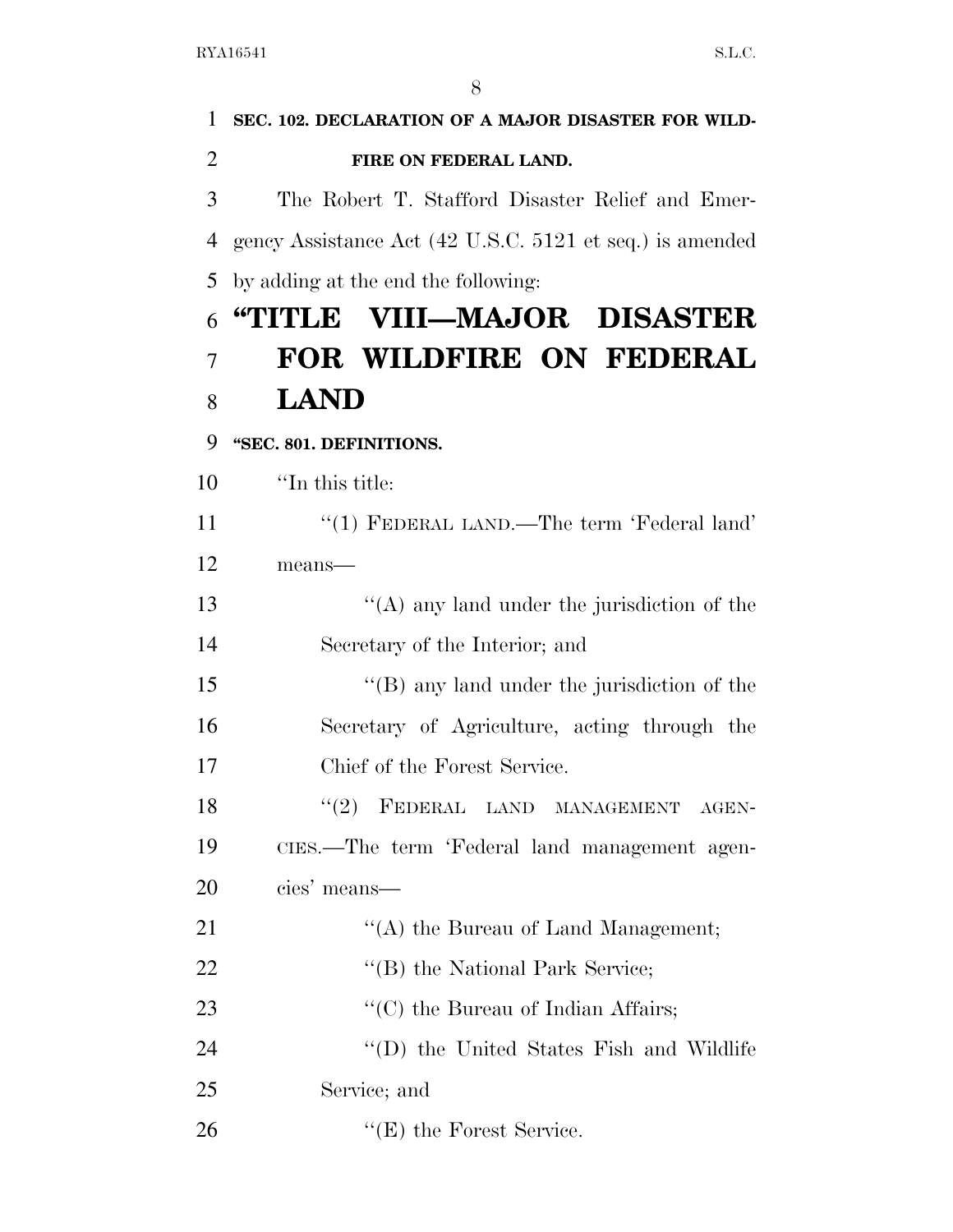| $\mathbf{1}$   | "(3) WILDFIRE SUPPRESSION OPERATIONS.-                      |
|----------------|-------------------------------------------------------------|
| $\overline{2}$ | The term 'wildfire suppression operations' means the        |
| 3              | emergency and unpredictable aspects of wildland             |
| $\overline{4}$ | firefighting, including support, response, emergency        |
| 5              | stabilization activities, and other emergency manage-       |
| 6              | ment activities of wildland firefighting on Federal         |
| 7              | land, or on non-Federal land in accordance with a           |
| 8              | fire protection agreement or cooperative agreement,         |
| 9              | by the Federal land management agencies covered             |
| 10             | $by-$                                                       |
| 11             | $\lq\lq$ the wildfire suppression subactivity of            |
| 12             | the Wildland Fire Management account of the                 |
| 13             | Federal land management agencies; or                        |
| 14             | "(B) the FLAME Wildfire Suppression                         |
| 15             | Reserve Fund account of the Federal land man-               |
| 16             | agement agencies.                                           |
| 17             | "SEC. 802. PROCEDURE FOR DECLARATION OF A MAJOR             |
| 18             | DISASTER FOR WILDFIRE ON FEDERAL LAND.                      |
| 19             | "(a) IN GENERAL.—The Secretary of the Interior or           |
| 20             | the Secretary of Agriculture may submit a request to the    |
| 21             | President in accordance with the requirements of this title |
| 22             | for a declaration by the President that a major disaster    |
| 23             | for wildfire on Federal land exists.                        |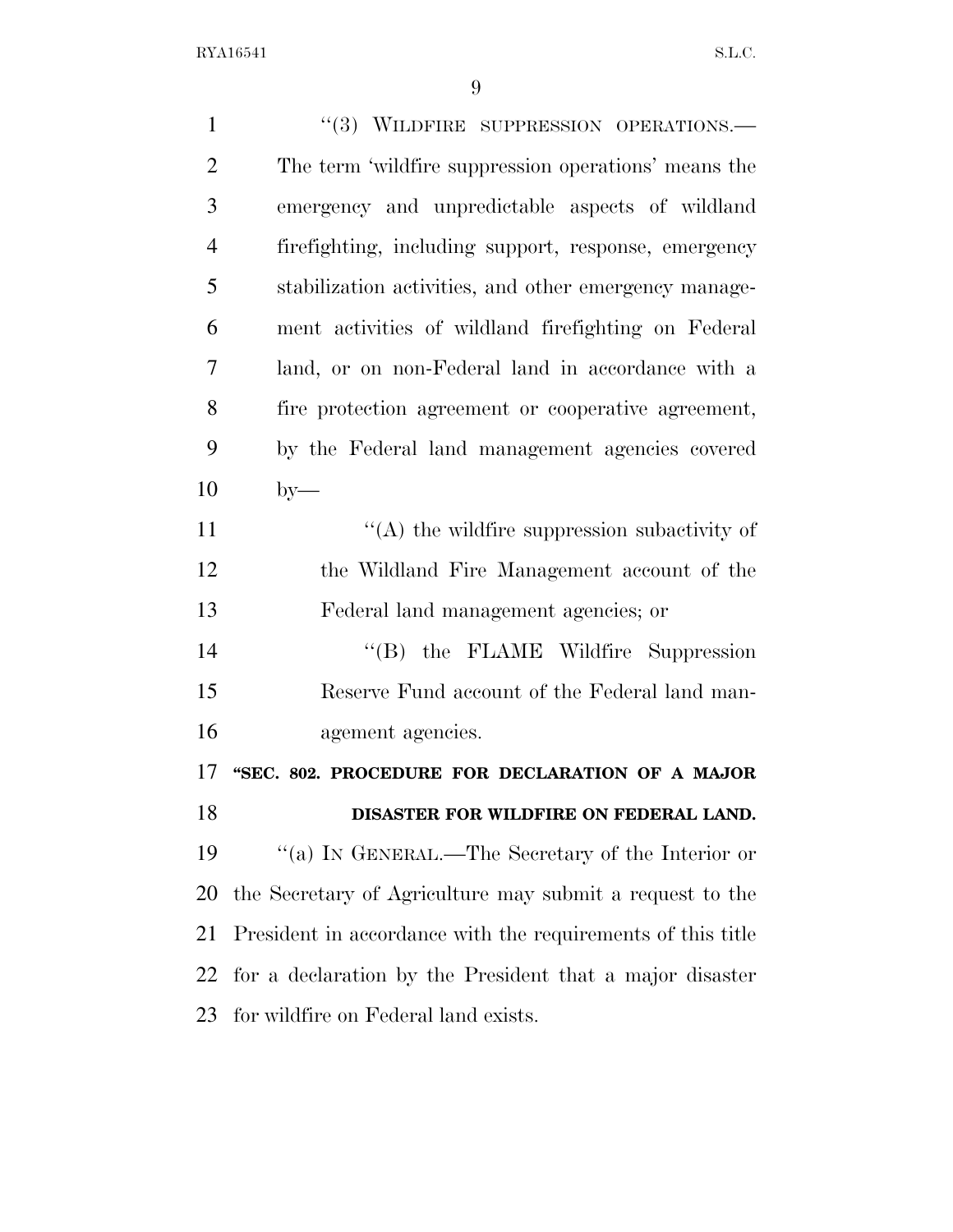''(b) REQUIREMENTS.—A request for a declaration by the President that a major disaster for wildfire on Fed-eral land exists shall—

 $\frac{4}{1}$  (1) be made in writing by the appropriate Sec-retary;

 $(2)$  certify that the amount made available for the current fiscal year for wildfire suppression oper- ations of the Federal land management agencies under the jurisdiction of the appropriate Secretary, net of any concurrently enacted rescissions of wild- fire suppression funds, increases the total unobli- gated balance of the amount available for wildfire suppression by an amount not less than the average total cost incurred by the Federal land management agencies per year for wildfire suppression operations, including the suppression costs in excess of amounts made available, during the previous 10 fiscal years;  $\frac{1}{3}$  certify that the amount available for wild- fire suppression operations of the Federal land man- agement agencies under the jurisdiction of the ap- propriate Secretary will be obligated not later than 30 days after the date on which the Secretary noti- fies the President that amounts for wildfire suppres-sion will be exhausted to fund ongoing and antici-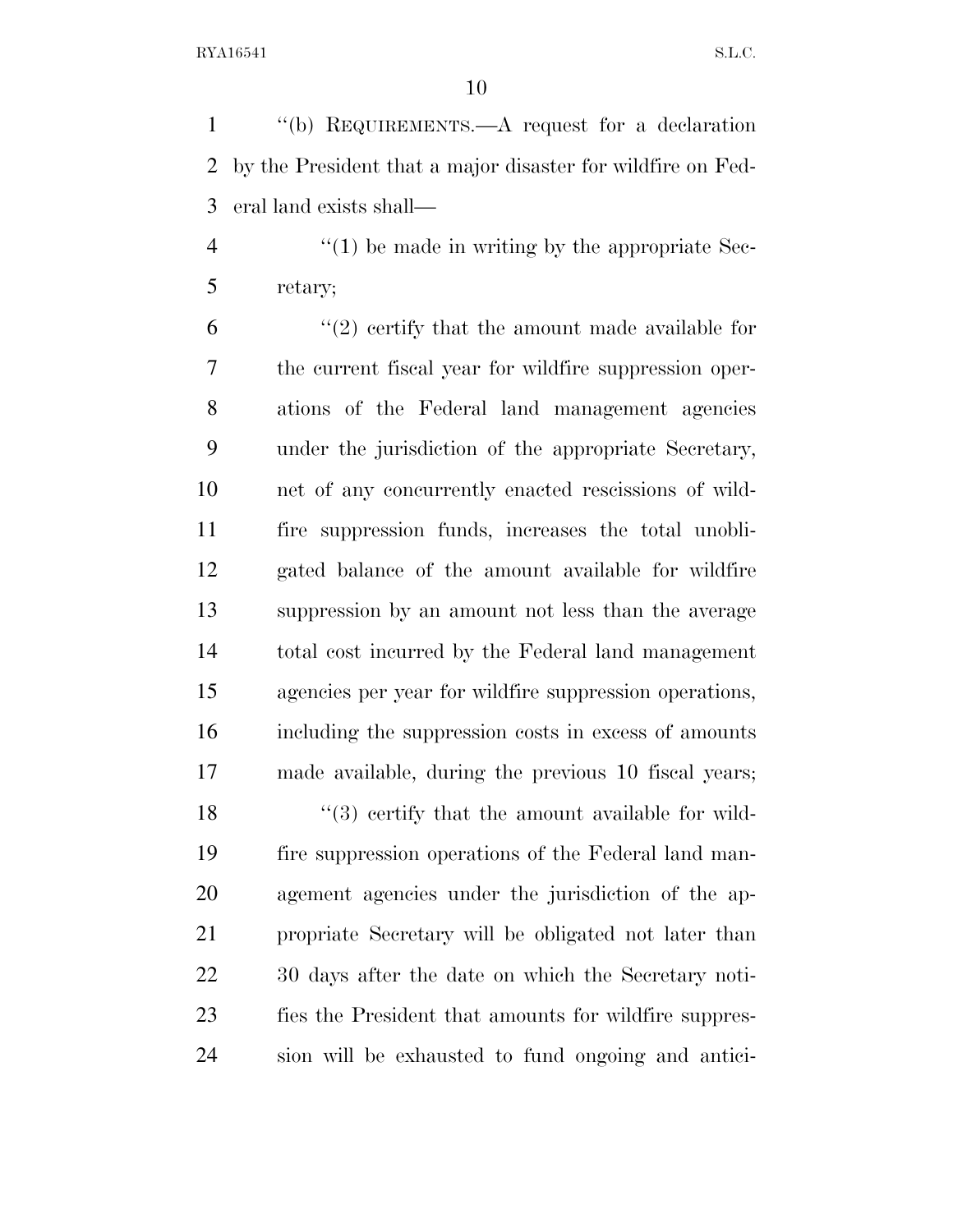pated wildfire suppression operations relating to the wildfire on which the request is based; and

3 "(4) specify the amount required for the fiscal year during which the request is made to fund wild- fire suppression operations relating to the wildfire on which the request is based.

 ''(c) DECLARATION.—Based on the request of the ap- propriate Secretary in accordance with this title, the Presi- dent may declare that a major disaster for wildfire on Fed-eral land exists.

### **''SEC. 803. WILDFIRE ON FEDERAL LAND ASSISTANCE.**

 ''(a) IN GENERAL.—During a period for which the President has declared that a major disaster for wildfire on Federal land exists in accordance with this title, the President may transfer funds only from the account estab- lished in accordance with subsection (b) to the Secretary of the Interior or the Secretary of Agriculture to conduct wildfire suppression operations on—

19 ''(1) Federal land; and

 ''(2) non-Federal land in accordance with a fire protection agreement or cooperative agreement.

 ''(b) WILDFIRE SUPPRESSION OPERATIONS AC-COUNT.—

24 "(1) IN GENERAL.—The President shall estab-lish a specific account, to be known as the 'wildfire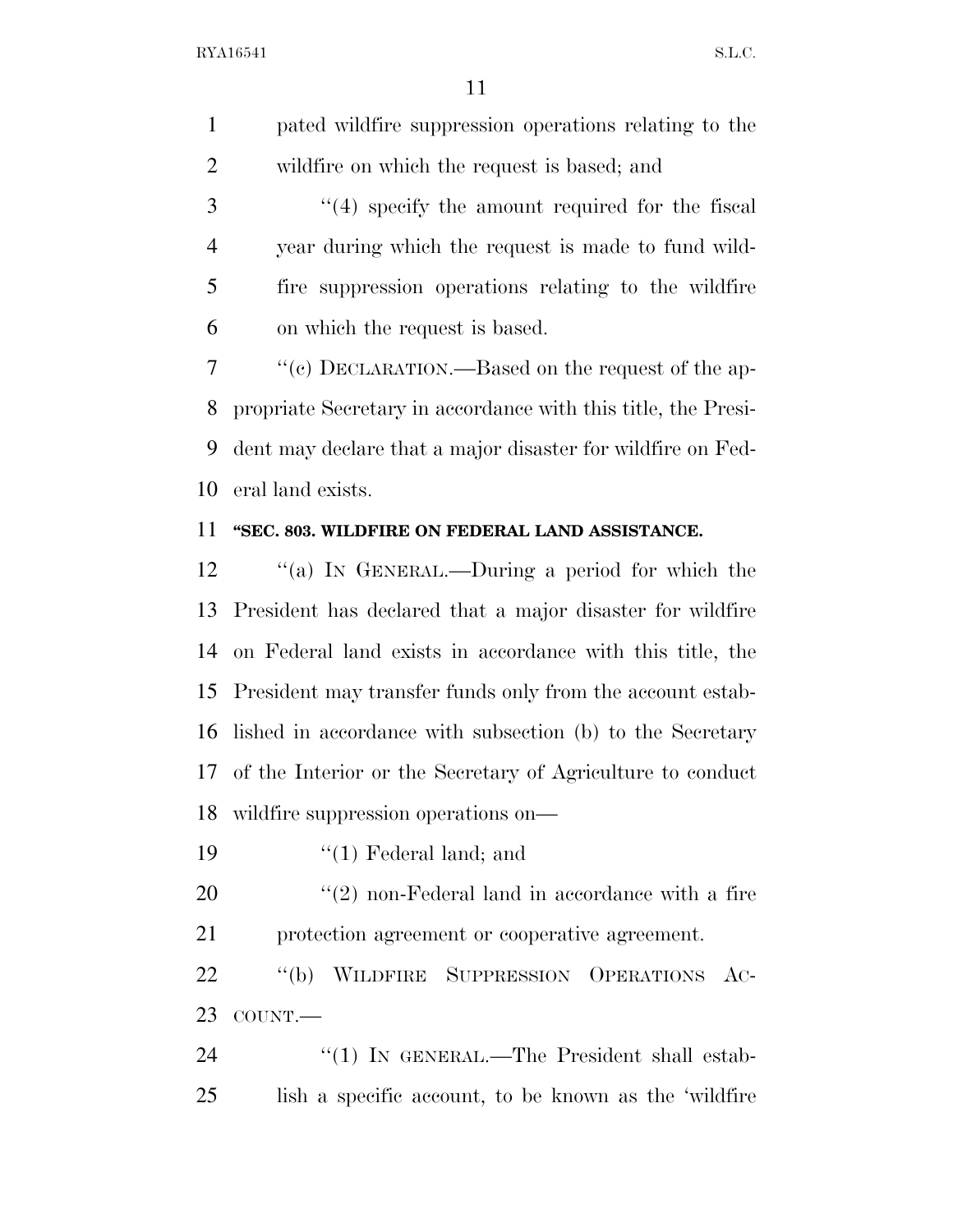| $\mathbf{1}$   | suppression operations account', for amounts that    |
|----------------|------------------------------------------------------|
| $\overline{2}$ | may be provided to the appropriate Secretary to con- |
| 3              | duct wildfire suppression operations in accordance   |
| $\overline{4}$ | with this title.                                     |
| 5              | "(2) LIMITATION.—The account established in          |
| 6              | accordance with paragraph (1) may only be used to    |
| 7              | provide amounts to the appropriate Secretary to      |
| 8              | conduct wildfire suppression operations in accord-   |
| 9              | ance with this title.                                |
| 10             | $``(e)$ LIMITATION.—                                 |
| 11             | $``(1)$ LIMITATION OF TRANSFER.—                     |
| 12             | "(A) IN GENERAL.—The amounts available               |
| 13             | to the appropriate Secretary to conduct wildfire     |
| 14             | suppression operations in accordance with this       |
| 15             | title are limited to the amount requested in ac-     |
| 16             | cordance with section $802(b)(4)$ .                  |
| 17             | WILDFIRES SUPPRESSION<br>$\lq\lq (B)$<br>OPER-       |
| 18             | ATIONS ACCOUNT.—Amounts available<br>for             |
| 19             | transfer to the appropriate Secretary to conduct     |
| 20             | wildfire suppression operations in accordance        |
| 21             | with this title shall not exceed the amount con-     |
| 22             | tained in the wildfire suppression operations ac-    |
| 23             | count.                                               |
| 24             | "(2) TRANSFER OF FUNDS.—A transfer under             |
| 25             | subsection (a) shall be made by the transfer of      |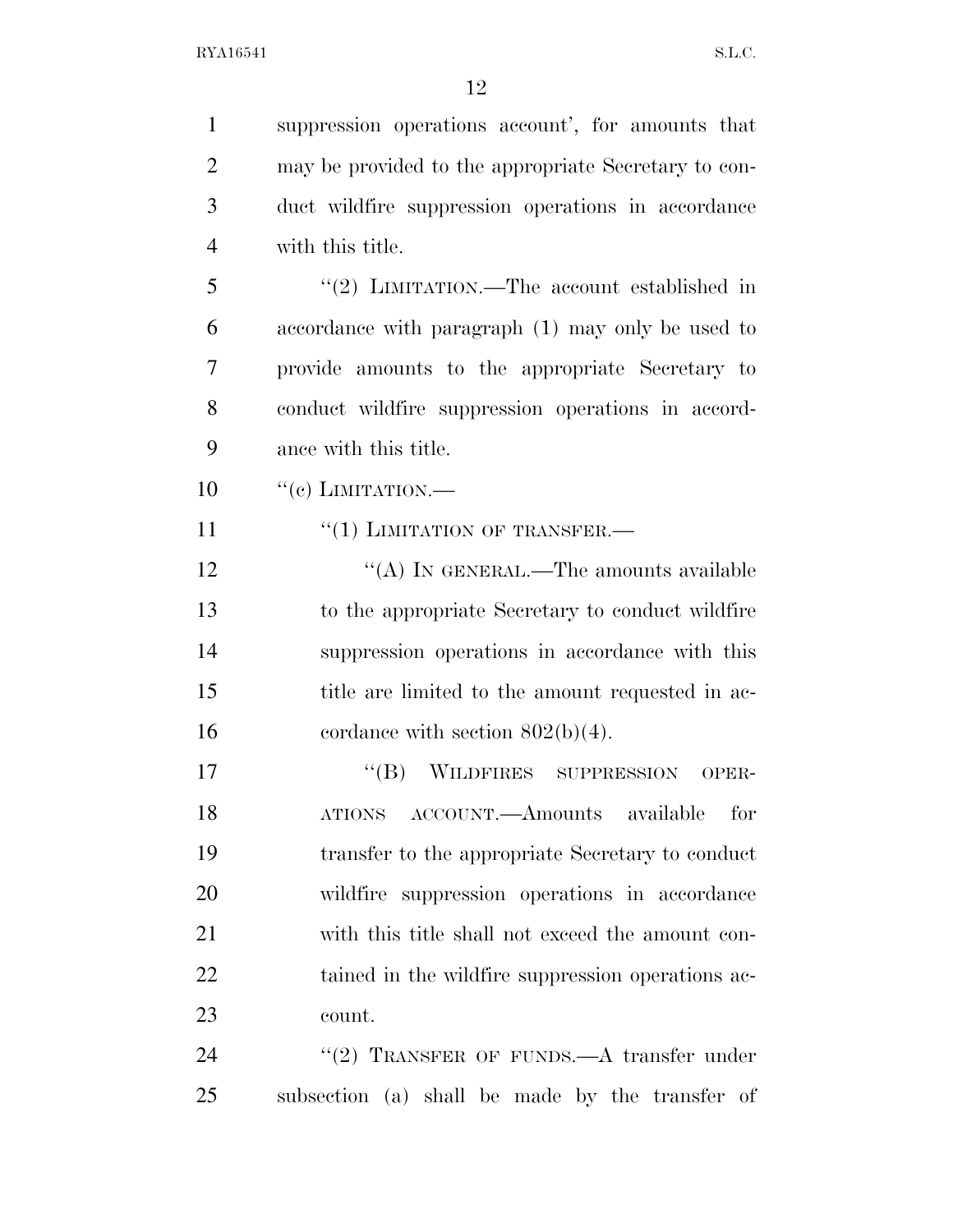amounts from the wildfire suppression operations ac- count to the wildfire suppression subactivity of the Wildland Fire Management Account.

4 "(d) PROHIBITION OF OTHER TRANSFERS.—Except as provided in this section, no amounts may be transferred to or from the wildfire suppression operations account to or from any other fund or account.

8 "(e) REIMBURSEMENT FOR WILDFIRE SUPPRESSION OPERATIONS ON NON-FEDERAL LAND.—If amounts transferred to the appropriate Secretary to conduct wild- fire suppression operations in accordance with this title are used to conduct wildfire suppression operations on non-Federal land, the appropriate Secretary shall—

14  $\frac{1}{2}$  (1) secure reimbursement for the cost of the wildfire suppression operations conducted on the non-Federal land; and

17 ''(2) transfer the amounts received under para- graph (1) to the wildfire suppression operations ac-count.

 ''(f) ANNUAL ACCOUNTING AND REPORTING RE-QUIREMENTS.—

22 "(1) IN GENERAL.—Not later than 90 days after the last day of each fiscal year for which the Secretary of the Interior or the Secretary of Agri-culture receives amounts to conduct wildfire suppres-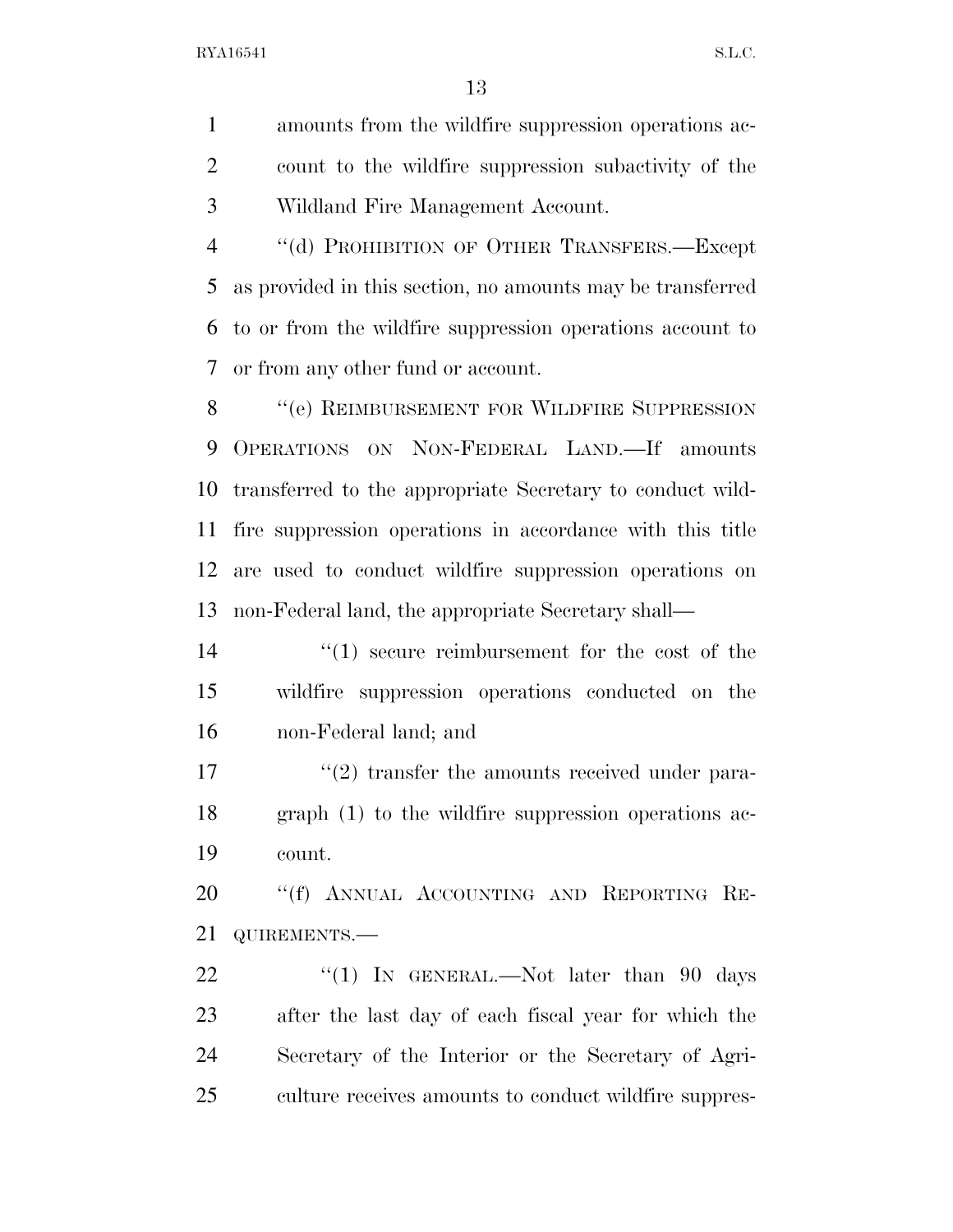| $\mathbf{1}$   | sion operations in accordance with this title, the ap- |
|----------------|--------------------------------------------------------|
| $\overline{2}$ | propriate Secretary shall submit to the committees     |
| 3              | described in paragraph $(2)$ , and make available to   |
| $\overline{4}$ | the public, a report that describes the following:     |
| 5              | $\lq\lq$ . The risk-based factors that influenced      |
| 6              | management decisions regarding wildfire sup-           |
| 7              | pression operations of the Federal land man-           |
| 8              | agement agencies under the jurisdiction of the         |
| 9              | Secretary.                                             |
| 10             | "(B) Specific discussion of a statistically            |
| 11             | significant sample of large fires, in which each       |
| 12             | fire is analyzed for—                                  |
| 13             | ``(i) cost drivers;                                    |
| 14             | "(ii) the effectiveness of risk manage-                |
| 15             | ment techniques;                                       |
| 16             | "(iii) resulting positive or negative im-              |
| 17             | pacts of fire on the landscape;                        |
| 18             | "(iv) the impact of any investments in                 |
| 19             | preparedness;                                          |
| 20             | "(v) suggested corrective actions; and                 |
| 21             | $\lq\lq$ such other factors as the Sec-                |
| 22             | retary considers appropriate.                          |
| 23             | "(C) Total expenditures for wildfire sup-              |
| 24             | pression operations of the Federal land man-           |
| 25             | agement agencies under the jurisdiction of the         |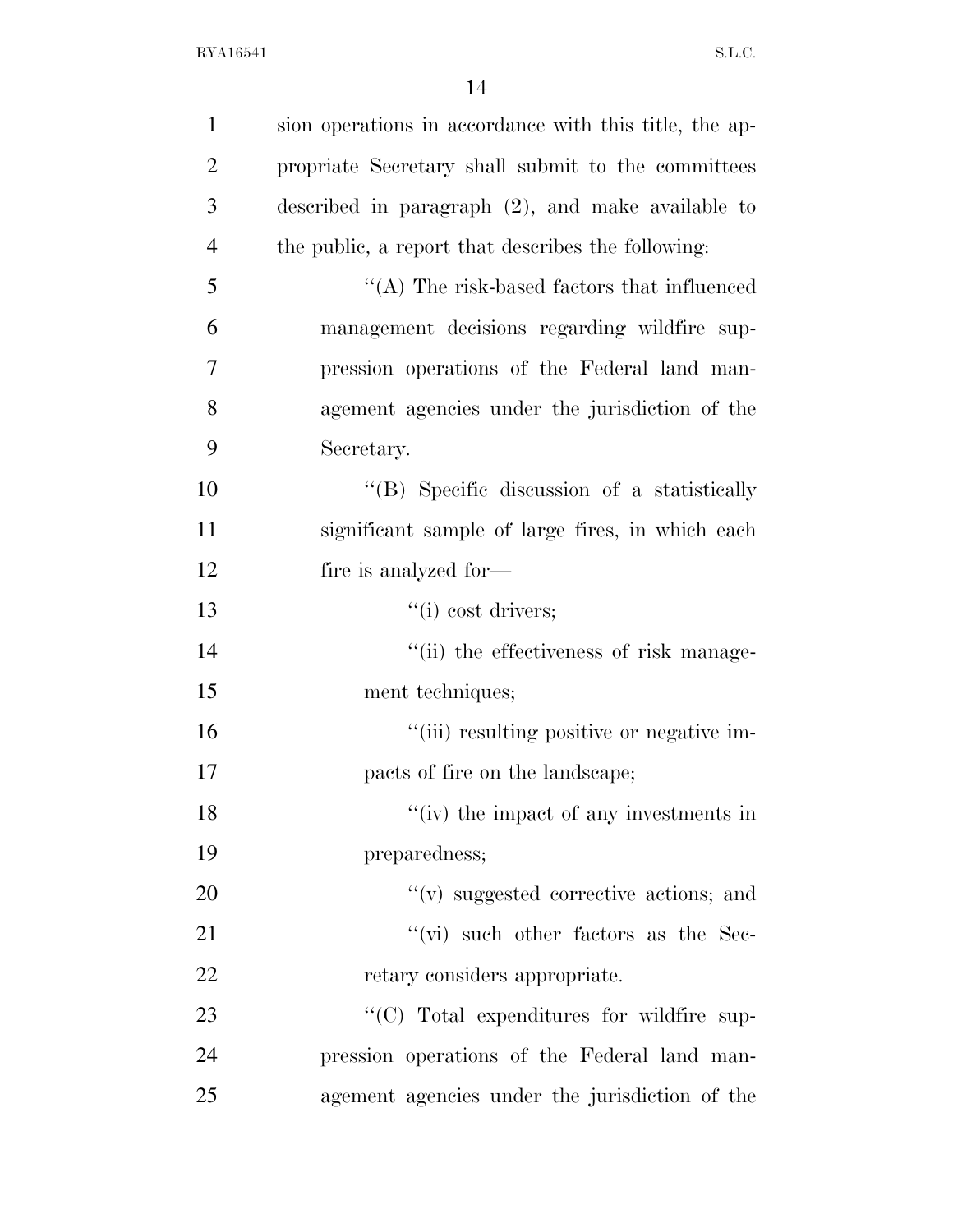| $\mathbf{1}$   | Secretary, including a description of expendi-  |
|----------------|-------------------------------------------------|
| $\overline{2}$ | tures by—                                       |
| 3              | $``(i)$ fire size;                              |
| $\overline{4}$ | ``(ii) cost;                                    |
| 5              | "(iii) regional location; and                   |
| 6              | $``(iv)$ such other factors as the Sec-         |
| $\overline{7}$ | retary considers appropriate.                   |
| 8              | $\lq\lq$ (D) Lessons learned.                   |
| 9              | $\lq\lq(E)$ Such other matters as the Secretary |
| 10             | considers appropriate.                          |
| 11             | $"(2)$ COMMITTEES DESCRIBED.—The commit-        |
| 12             | tees referred to in paragraph $(1)$ are         |
| 13             | $\lq\lq$ of the Senate—                         |
| 14             | "(i) the Committee on Agriculture,              |
| 15             | Nutrition, and Forestry;                        |
| 16             | "(ii) the Committee on Appropria-               |
| 17             | tions;                                          |
| 18             | "(iii) the Committee on the Budget;             |
| 19             | "(iv) the Committee on Energy and               |
| 20             | Natural Resources;                              |
| 21             | $f'(v)$ the Committee on Homeland Se-           |
| 22             | curity and Governmental Affairs; and            |
| 23             | "(vi) the Committee on Indian Af-               |
| 24             | fairs; and                                      |
| 25             | "(B) of the House of Representatives—           |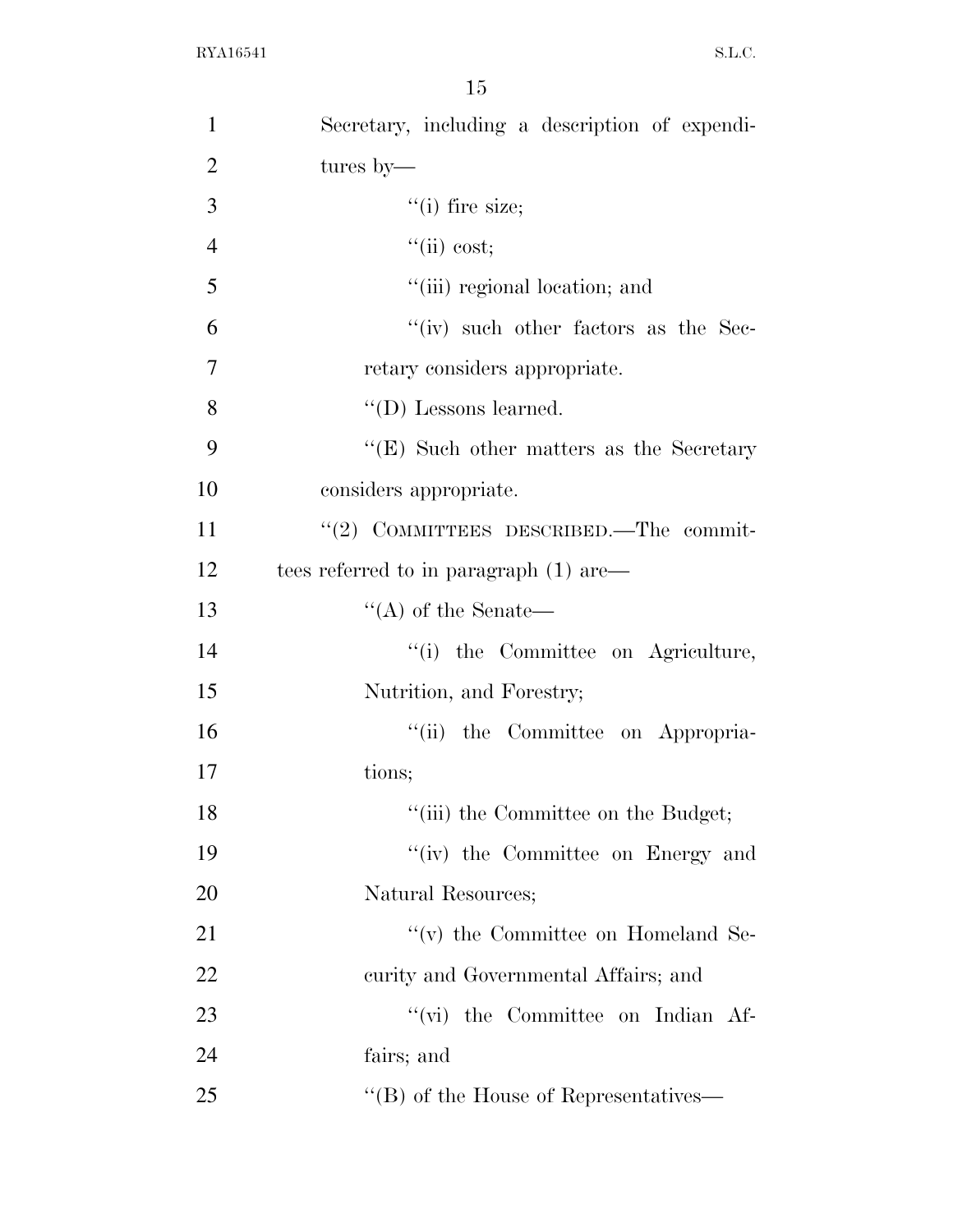operations.

 $\overline{16}$ 

|                | 16                                                            |
|----------------|---------------------------------------------------------------|
| $\mathbf{1}$   | "(i) the Committee on Agriculture;                            |
| $\overline{2}$ | "(ii) the Committee on Appropria-                             |
| 3              | tions;                                                        |
| $\overline{4}$ | "(iii) the Committee on the Budget;                           |
| 5              | "(iv) the Committee on Natural Re-                            |
| 6              | sources; and                                                  |
| 7              | $\lq\lq$ (v) the Committee on Transportation                  |
| 8              | and Infrastructure.                                           |
| 9              | "(g) SAVINGS PROVISION.—Nothing in this title lim-            |
| 10             | its the ability of the Secretary of the Interior, the Sec-    |
| 11             | retary of Agriculture, an Indian tribe, or a State to receive |
| 12             | assistance through a declaration made by the President        |
| 13             | under this Act if the criteria for that declaration have been |
| 14             | satisfied.".                                                  |
| 15             | SEC. 103. PROHIBITION ON TRANSFERS.                           |
| 16             | No amounts may be transferred to or from the wild-            |
| 17             | fire suppression subactivity of the Wildland Fire Manage-     |
| 18             | ment account or the FLAME Wildfire Suppression Re-            |
| 19             | serve Fund account of the Federal land management             |
| 20             | agencies (as defined in section 801 of the Robert T. Staf-    |
| 21             | ford Disaster Relief and Emergency Assistance Act (as         |
| 22             | added by section $102$ ) to or from any other account or      |
| 23             | subactivity of those Federal land management agencies         |
| 24             | that is not used to cover the cost of wildfire suppression    |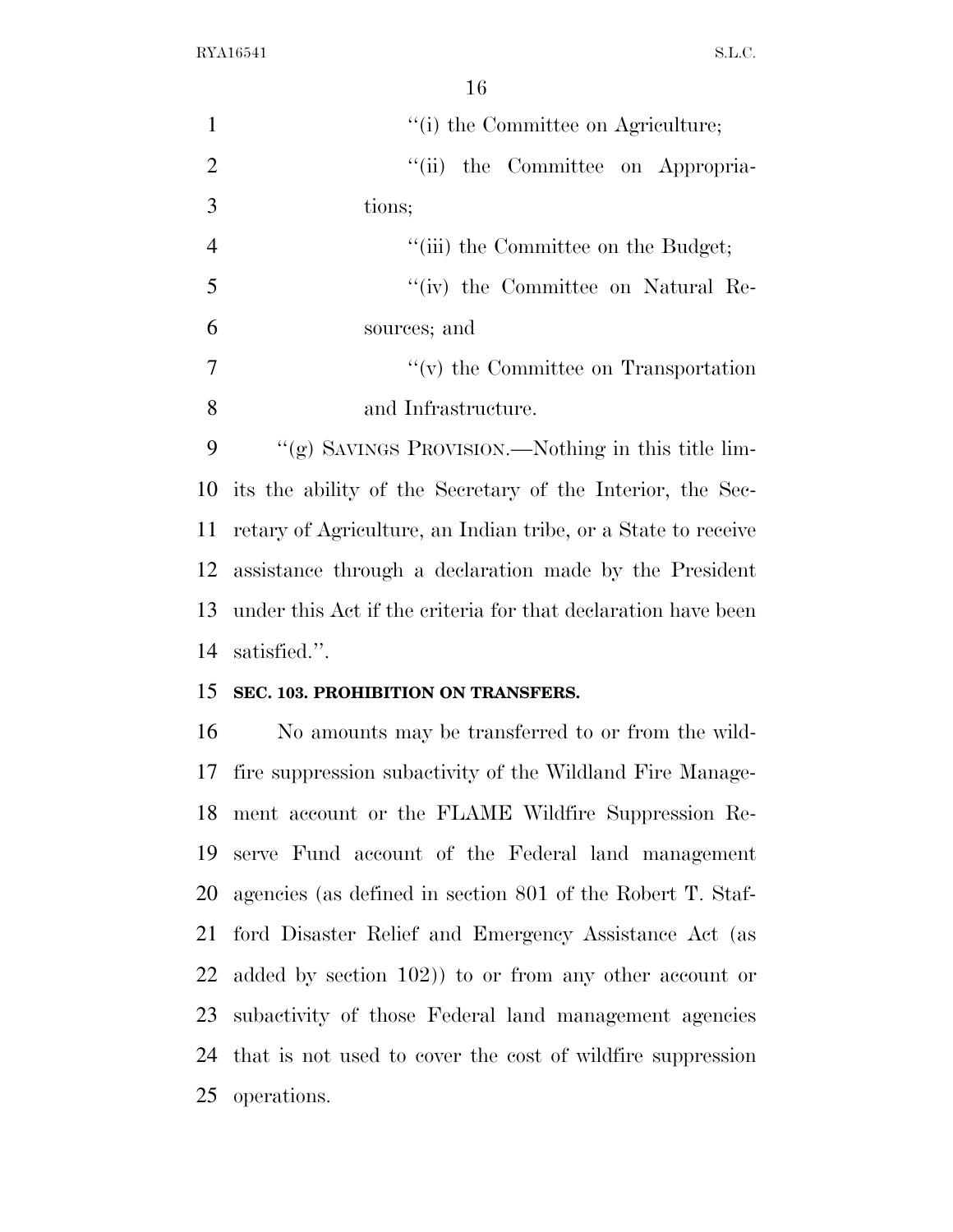# **TITLE II—EXPEDITED ENVIRON- MENTAL ANALYSIS AND AVAILABILITY OF CATEGOR- ICAL EXCLUSIONS TO EXPE- DITE FOREST MANAGEMENT ACTIVITIES SEC. 201. ANALYSIS OF ONLY 2 ALTERNATIVES IN PRO- POSED COLLABORATIVE FOREST MANAGE- MENT ACTIVITIES.**  (a) IN GENERAL.—This section shall apply whenever the Secretary concerned prepares an environmental as- sessment or an environmental impact statement pursuant to section 102(2) of the National Environmental Policy Act of 1969 (42 U.S.C. 4332(2)) for a forest management activity— (1) that is— (A) developed through a collaborative proc- ess; or (B) covered by a community wildfire pro- tection plan; and (2) the primary purpose of which is— (A) the reduction of hazardous fuel loads; (B) the reduction of fuel connectivity

24 through the installation of fuel and fire breaks;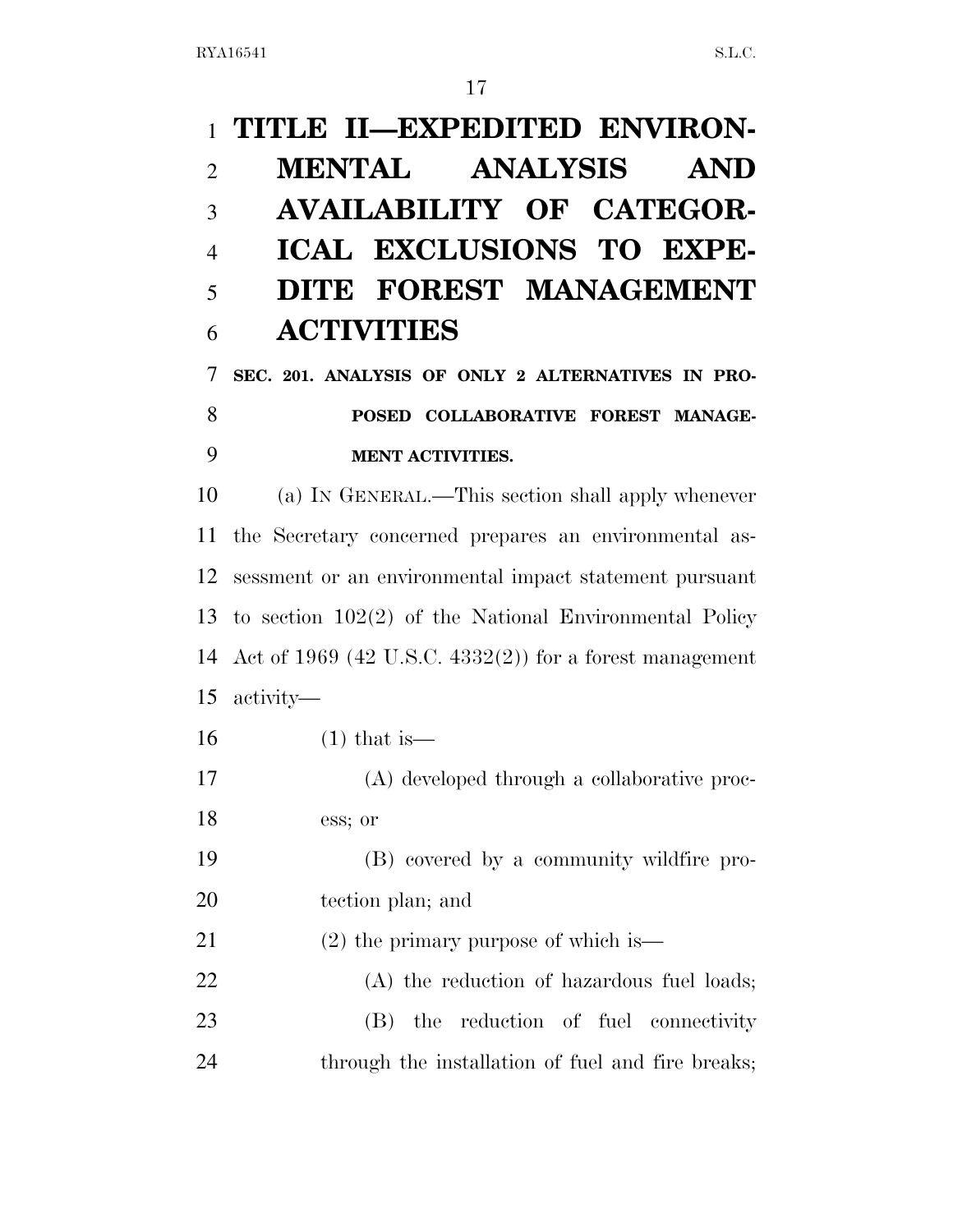| $\mathbf{1}$   | (C) the restoration of forest health and re-                 |
|----------------|--------------------------------------------------------------|
| $\overline{2}$ | silience;                                                    |
| 3              | (D) the protection of a municipal water                      |
| $\overline{4}$ | supply; or                                                   |
| 5              | $(E)$ a combination of 2 or more purposes                    |
| 6              | described in subparagraphs $(A)$ through $(D)$ .             |
| $\tau$         | (b) CONSIDERATION OF ALTERNATIVES.—In an envi-               |
| 8              | ronmental assessment or environmental impact statement       |
| 9              | described in subsection (a), the Secretary concerned shall   |
| 10             | study, develop, and describe only the following 2 alter-     |
| 11             | natives:                                                     |
| 12             | (1) The forest management activity, as pro-                  |
| 13             | posed pursuant to subsection (a).                            |
| 14             | $(2)$ The alternative of no action.                          |
| 15             | (c) ELEMENTS OF NO ACTION ALTERNATIVE.-In                    |
| 16             | the case of the alternative of no action, the Secretary con- |
| 17             | cerned shall evaluate—                                       |
| 18             | $(1)$ the effect of no action on—                            |
| 19             | (A) forest health;                                           |
| 20             | (B) habitat diversity;                                       |
| 21             | (C) wildfire potential;                                      |
| 22             | (D) insect and disease potential; and                        |
| 23             | (E) other economic and social factors; and                   |
| 24             | $(2)$ the implications of a resulting decline, if            |
| 25             | any, in forest health, loss of habitat diversity, wild-      |
|                |                                                              |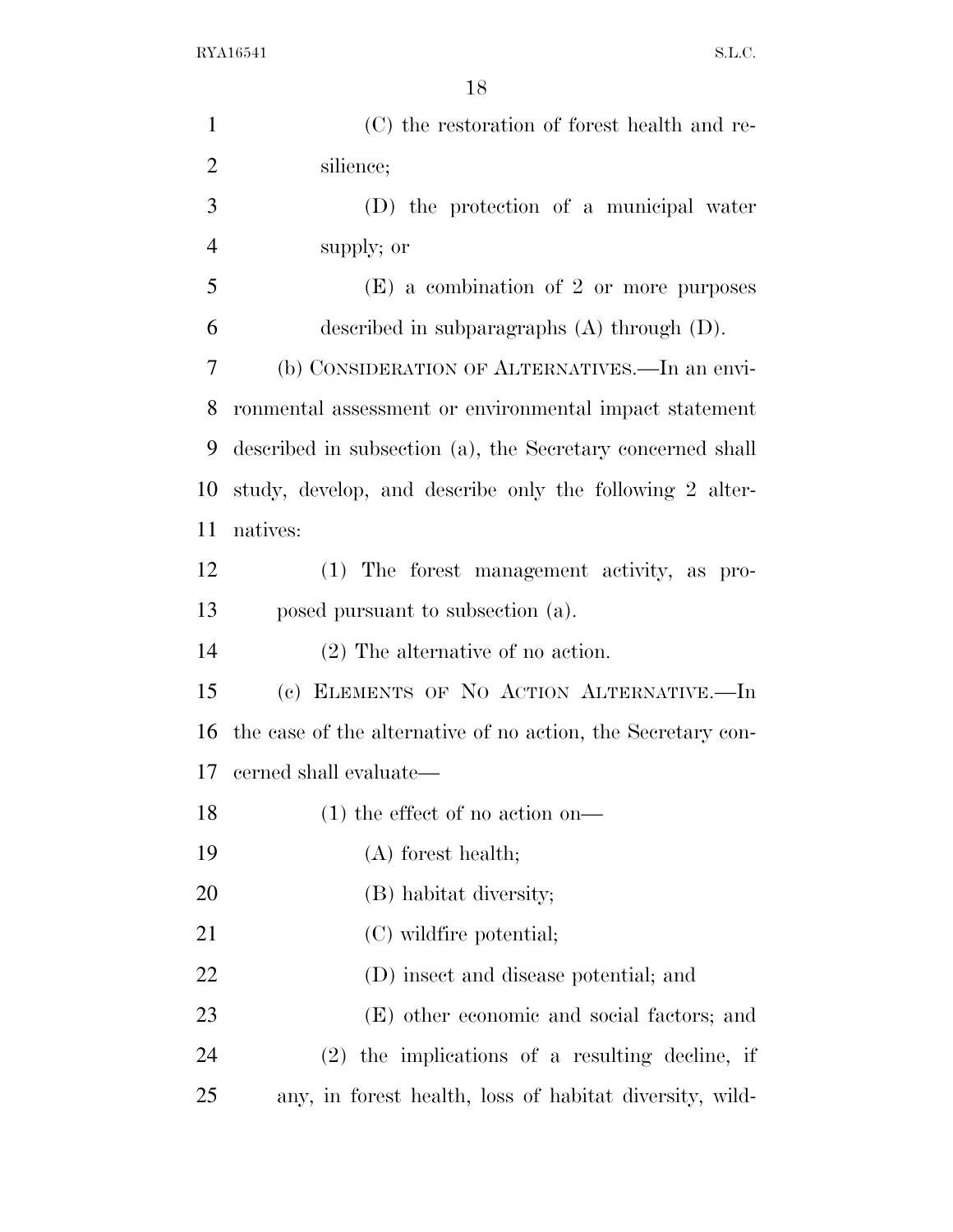| $\mathbf{1}$         | fire, or insect or disease infestation, given fire and   |
|----------------------|----------------------------------------------------------|
| $\overline{2}$       | insect and disease historic cycles, on—                  |
| 3                    | (A) domestic water costs;                                |
| $\overline{4}$       | (B) wildlife habitat loss; and                           |
| 5                    | (C) other economic and social factors.                   |
| 6                    | (d) APPLICABILITY.—This section shall not apply          |
| 7                    | $to-$                                                    |
| 8                    | (1) any component of the National Wilderness             |
| 9                    | Preservation System; or                                  |
| 10                   | (2) any National Forest System land or public            |
| 11                   | land in which the removal of vegetation is prohibited    |
| 12                   | by an Act of Congress.                                   |
|                      |                                                          |
|                      | SEC. 202. CATEGORICAL EXCLUSION TO EXPEDITE CER-         |
| 14                   | TAIN CRITICAL RESPONSE ACTIONS.                          |
|                      | (a) IN GENERAL.—A categorical exclusion is avail-        |
| 13<br>15<br>16       | able to the Secretary concerned to develop and carry out |
|                      | a forest management activity on National Forest System   |
|                      | land or public land in any case in which—                |
|                      | (1) the forest management activity is developed          |
| 17<br>18<br>19<br>20 | and recommended through a collaborative process;         |
| 21                   | and                                                      |
| 22                   | $(2)$ the primary purpose of the forest manage-          |
| 23                   | ment activity is—                                        |
| 24                   | (A) to address an insect or disease infesta-             |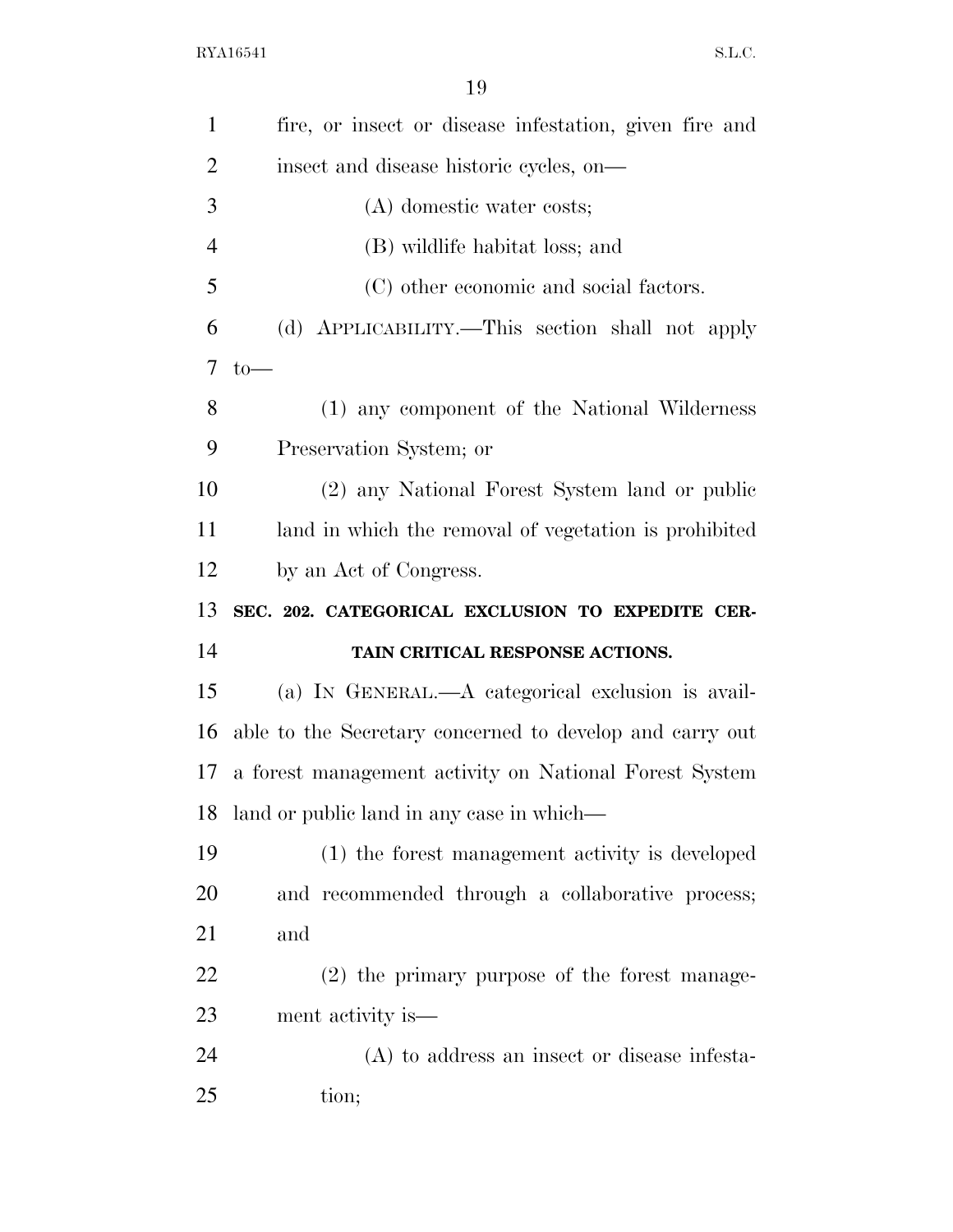| $\mathbf{1}$   | (B) to reduce hazardous fuel loads;                      |
|----------------|----------------------------------------------------------|
| $\overline{2}$ | (C) to protect a municipal water supply                  |
| 3              | system (as defined in section 101 of the                 |
| $\overline{4}$ | Healthy Forests Restoration Act of 2003 (16)             |
| 5              | U.S.C. $6511$ ;                                          |
| 6              | (D) to maintain, enhance, or modify crit-                |
| 7              | ical habitat to protect the critical habitat from        |
| 8              | catastrophic disturbances;                               |
| 9              | (E) to increase water yield; or                          |
| 10             | (F) any combination of the purposes speci-               |
| 11             | fied in subparagraphs $(A)$ through $(E)$ .              |
| 12             | (b) REQUIREMENTS.—A forest management activity           |
| 13             | covered by the categorical exclusion described in sub-   |
| 14             | section $(a)$ —                                          |
| 15             | (1) may not contain harvest units exceeding a            |
| 16             | total of $5,000$ acres; and                              |
| 17             | (2) shall consider the best available scientific         |
| 18             | information.                                             |
| 19             | SEC. 203. CATEGORICAL EXCLUSION TO EXPEDITE SAL-         |
| 20             | VAGE OPERATIONS IN RESPONSE TO CATA-                     |
| 21             | STROPHIC EVENTS.                                         |
| 22             | (a) IN GENERAL.—A categorical exclusion is avail-        |
| 23             | able to the Secretary concerned to develop and carry out |
| 24             |                                                          |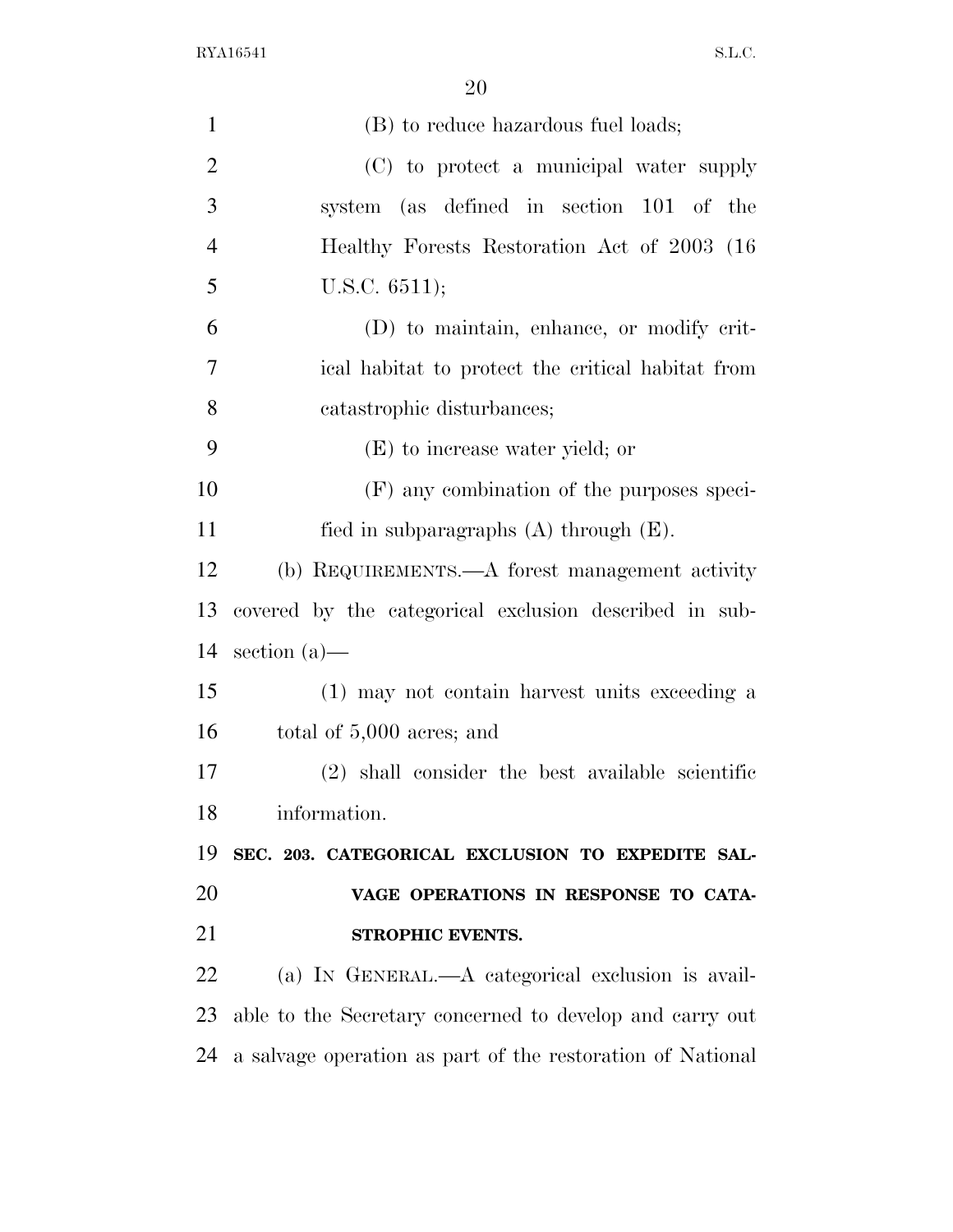Forest System land or public land following a catastrophic event.

(b) ACREAGE LIMITATIONS.—

 (1) IN GENERAL.—A salvage operation covered by the categorical exclusion described in subsection (a) may not contain harvest units exceeding a total of 5,000 acres.

 (2) HARVEST AREA.—In addition to the limita- tion imposed by paragraph (1), the harvest units covered by the categorical exclusion described in sub-11 section (a) may not exceed  $\frac{1}{3}$  of the area impacted by the catastrophic event.

 (c) REFORESTATION PLAN.—A reforestation plan shall be developed under section 3 of the Act of June 9, 1930 (commonly known as the ''Knutson-Vandenberg Act'') (16 U.S.C. 576b), as part of a salvage operation covered by the categorical exclusion described in sub-section (a).

 **SEC. 204. CATEGORICAL EXCLUSION TO MEET FOREST PLAN GOALS FOR EARLY SUCCESSIONAL FORESTS.** 

 (a) IN GENERAL.—A categorical exclusion is avail- able to the Secretary concerned to develop and carry out a forest management activity on National Forest System land or public land—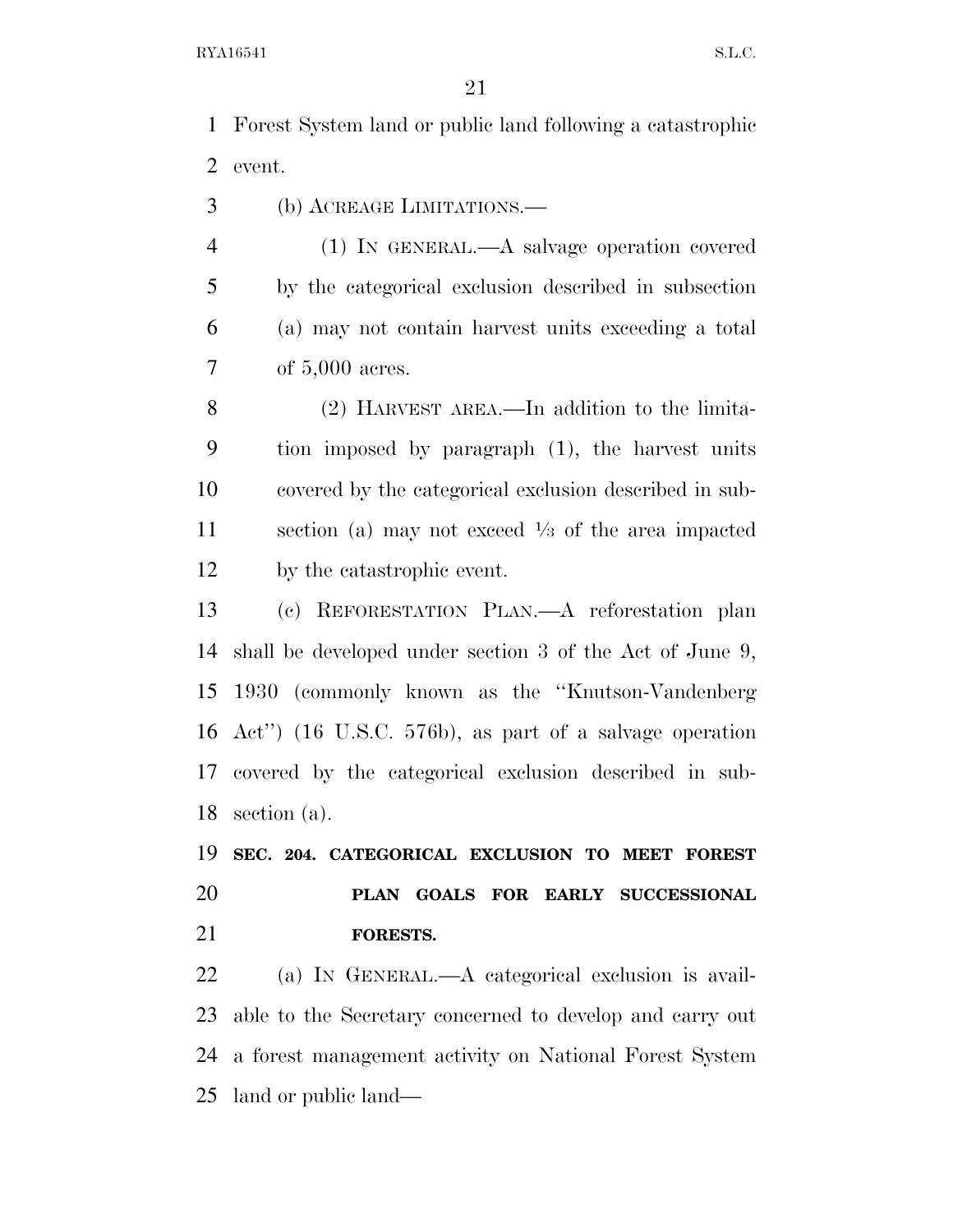(1) in any case in which the forest management activity is developed and recommended through a collaborative process; and (2) when the primary purpose of the forest management activity is to modify, improve, enhance,

 or create early successional forests for wildlife habi- tat improvement and other purposes, consistent with the applicable forest plan.

 (b) PROJECT GOALS.—To the maximum extent prac- ticable, the Secretary concerned shall design a forest man- agement activity under this section to meet early succes- sional forest goals in such a manner so as to maximize production and regeneration of priority species, as identi- fied in the forest plan and consistent with the capability of the activity site.

 (c) REQUIREMENTS.—A forest management activity covered by the categorical exclusion described in sub-section (a)—

 (1) may not contain harvest units exceeding a total of 5,000 acres; and

 (2) shall consider the best available scientific information.

 **SEC. 205. CATEGORICAL EXCLUSION TO IMPROVE, RE- STORE, AND REDUCE THE RISK OF WILDFIRE.**  (a) DEFINITIONS.—In this section: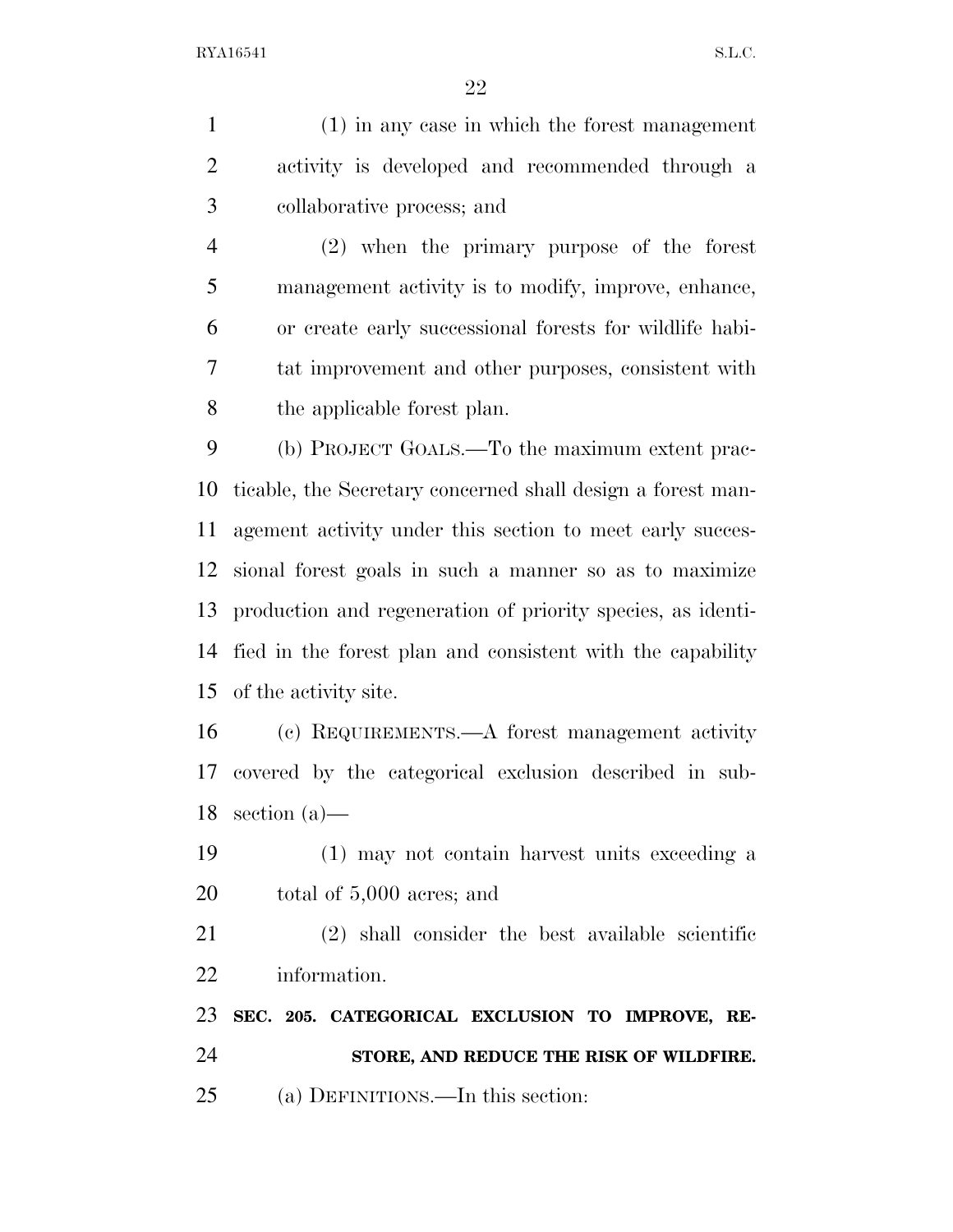| $\mathbf{1}$   | (1) HAZARDOUS FUELS MANAGEMENT.—The                        |
|----------------|------------------------------------------------------------|
| $\overline{2}$ | term "hazardous fuels management" means any                |
| 3              | vegetation management activities that reduce the           |
| $\overline{4}$ | risk of wildfire.                                          |
| 5              | (2) LATE-SEASON GRAZING.—The term "late-                   |
| 6              | season grazing" means grazing activities that occur        |
| 7              | during the period—                                         |
| 8              | (A) beginning when both the invasive spe-                  |
| 9              | cies and native perennial species have completed           |
| 10             | the current-year annual growth cycle of the spe-           |
| 11             | cies; and                                                  |
| 12             | (B) ending when new plant growth begins                    |
| 13             | to appear in the following year.                           |
| 14             | TARGETED LIVESTOCK GRAZING.—The<br>(3)                     |
| 15             | term "targeted livestock grazing" means grazing            |
| 16             | used for purposes of hazardous fuel reduction.             |
| 17             | (b) AVAILABILITY OF CATEGORICAL EXCLUSION.—A               |
| 18             | categorical exclusion is available to the Secretary con-   |
| 19             | cerned to carry out a forest management activity described |
| 20             | in subsection (d) on National Forest System Land or pub-   |
| 21             | lic land—                                                  |
| 22             | (1) in any case in which the forest management             |
| 23             | activity is developed and recommended through a            |
| 24             | collaborative process; and                                 |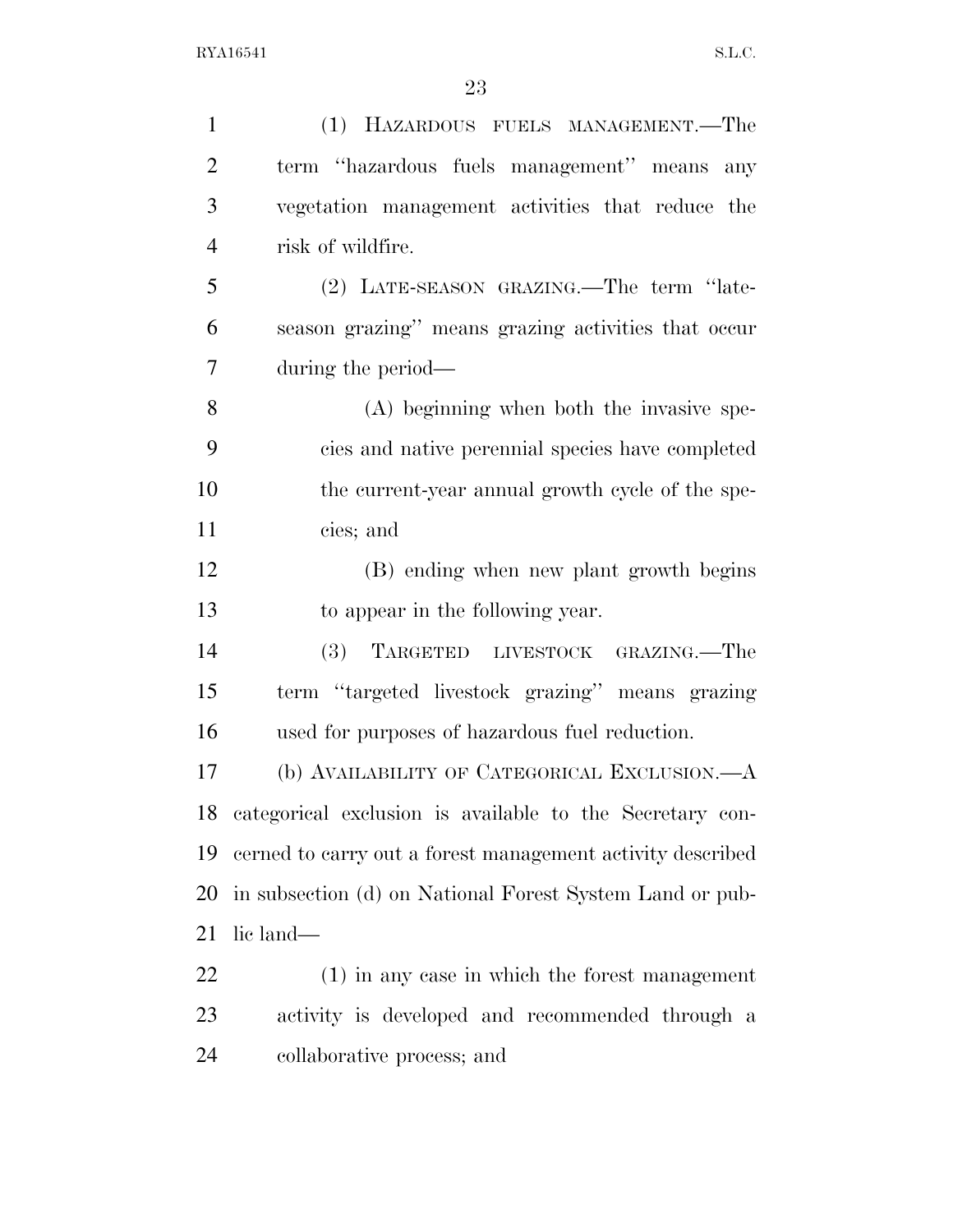| $\mathbf{1}$   | (2) when the primary purpose of the activity on           |
|----------------|-----------------------------------------------------------|
| $\overline{2}$ | that land is—                                             |
| 3              | $(A)$ to improve forest health;                           |
| $\overline{4}$ | (B) to restore forest health; or                          |
| 5              | $(C)$ to reduce the risk of wildfire.                     |
| 6              | (c) ACREAGE LIMITATIONS REQUIREMENTS.—A for-              |
| 7              | est management activity covered by the categorical exclu- |
| 8              | sion described in subsection $(b)$ —                      |
| 9              | $(1)$ may not exceed 5,000 acres; and                     |
| 10             | (2) shall consider the best available scientific          |
| 11             | information.                                              |
| 12             | (d) AUTHORIZED ACTIVITIES.—The following activi-          |
| 13             | ties may be carried out using a categorical exclusion de- |
| 14             | scribed in subsection (b):                                |
| 15             | (1) Removal of juniper trees, medusahead rye,             |
| 16             | conifer trees, pinon pine trees, cheatgrass, and other    |
| 17             | noxious or invasive weeds specified on Federal or         |
| 18             | State noxious weeds lists through late-season live-       |
| 19             | stock grazing, targeted livestock grazing, prescribed     |
| 20             | burns, and mechanical treatments.                         |
| 21             | (2) Performance of hazardous fuels manage-                |
| 22             | ment.                                                     |
| 23             | (3) Creation of fuel and fire breaks.                     |
| 24             | (4) Modification of existing fences so as to dis-         |
| 25             | tribute livestock and help improve wildlife habitat.      |
|                |                                                           |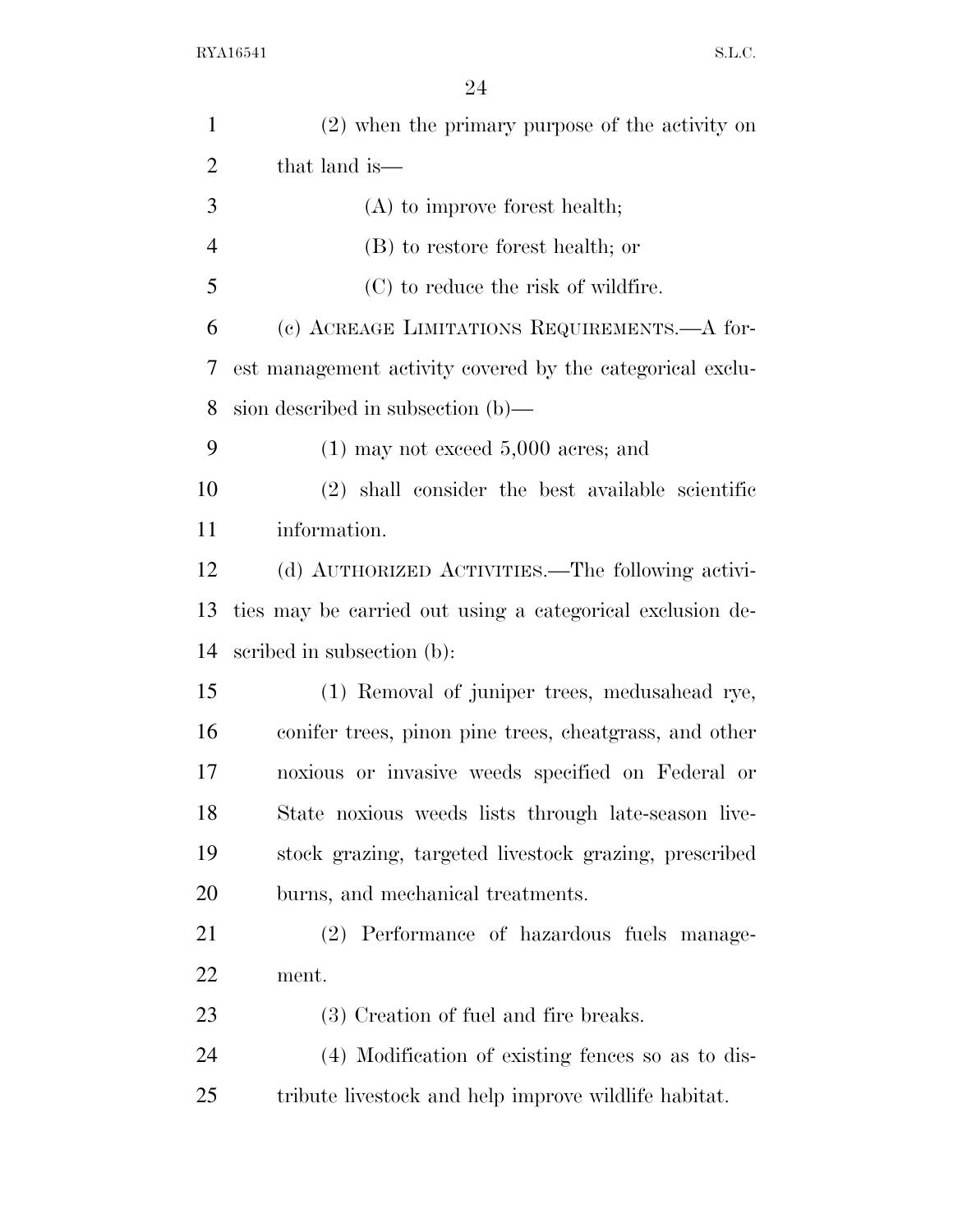| $\mathbf{1}$   | (5) Installation of erosion control devices.           |
|----------------|--------------------------------------------------------|
| $\overline{c}$ | (6) Construction of new and maintenance of             |
| 3              | permanent infrastructure, including stock ponds,       |
| $\overline{4}$ | water catchments, and water spring boxes used to       |
| 5              | benefit livestock and improve wildlife habitat.        |
| 6              | (7) Performance of soil treatments, native and         |
| $\overline{7}$ | nonnative seeding, and planting of and transplanting   |
| 8              | sagebrush, grass, forb, shrub, and other species.      |
| 9              | (8) Use of herbicides, if the Secretary con-           |
| 10             | cerned determines that the activity is otherwise con-  |
| 11             | ducted consistently with agency procedures, includ-    |
| 12             | ing any forest plan applicable to the area covered by  |
| 13             | the activity.                                          |
|                |                                                        |
| 14             | SEC. 206. CONSIDERATION OF RESOURCE CONDITIONS FOR     |
| 15             | EXTRAORDINARY CIRCUMSTANCES.                           |
| 16             | (a) DEFINITION OF BENEFICIAL EFFECT.—In this           |
| 17             | section, the term "beneficial effect" means long-term— |
| 18             | (1) improvement in ecological or hydrological          |
| 19             | function and health;                                   |
| 20             | $(2)$ improvement in forest health;                    |
| 21             | $(3)$ reduction in the risk of catastrophic fire; or   |
| 22             | (4) protection of watersheds.                          |
| 23             | (b) EXTRAORDINARY CIRCUMSTANCES.—Except as             |
| 24             | provided in subsection (c), the extraordinary cir-     |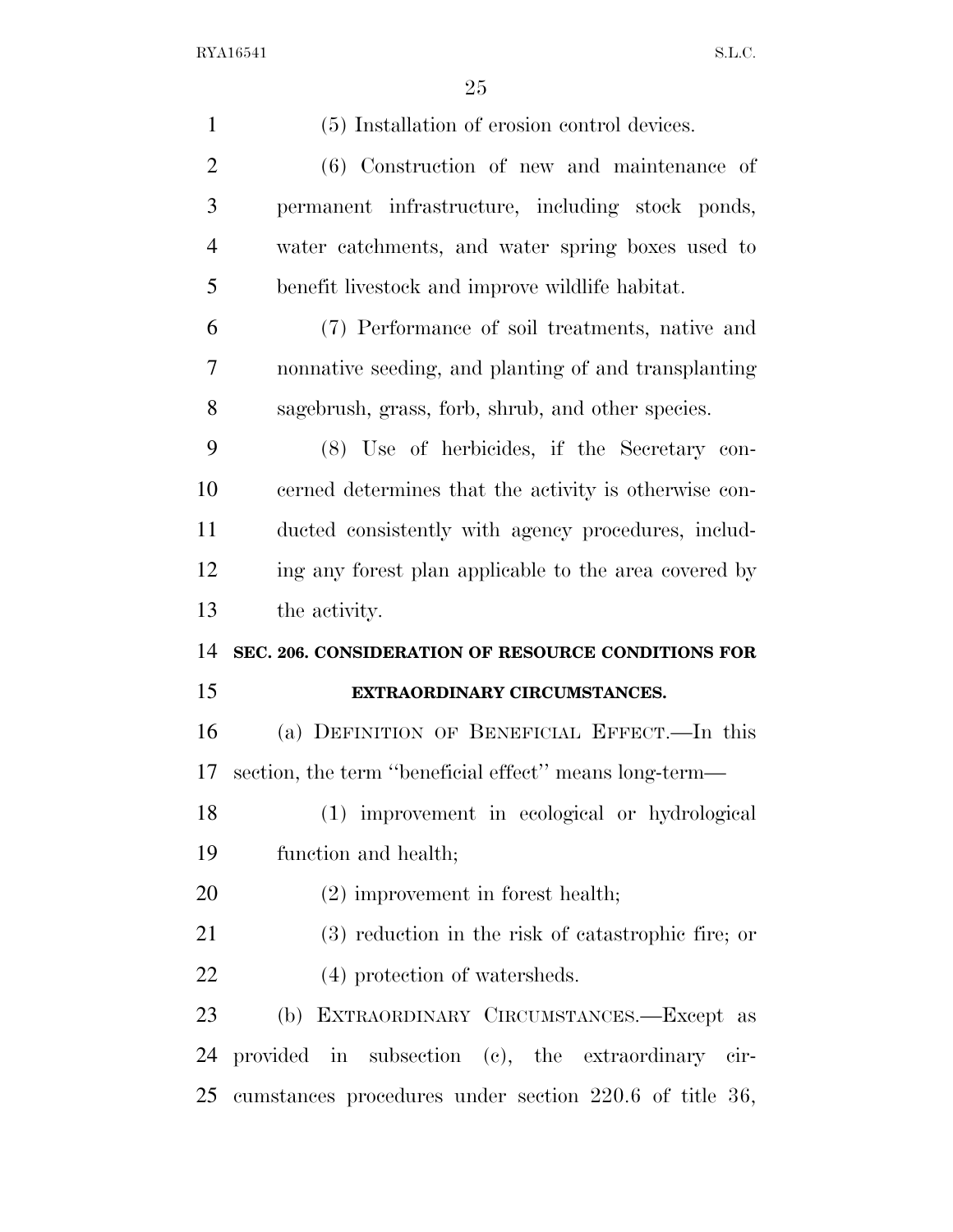Code of Federal Regulations (or a successor regulation), shall apply to a proposal for—

 (1) a forest management activity that is cat- egorically excluded under this title from documenta- tion in an environmental impact statement or an en- vironmental assessment under the National Environ- mental Policy Act of 1969 (42 U.S.C. 4321 et seq.); or

 (2) a project that is categorically excluded 10 under section  $603(a)(1)$  of the Healthy Forests Res- toration Act of 2013 (16 U.S.C. 6591b(a)(1)) from documentation in an environmental impact state- ment or an environmental assessment under the Na- tional Environmental Policy Act of 1969 (42 U.S.C. 4321 et seq.).

(c) CONSIDERATION OF BENEFICIAL EFFECTS.—

 (1) IN GENERAL.—In determining whether ex- traordinary circumstances exist relating to a pro- posal described in subsection (b), or in an environ- mental impact statement or an environmental as- sessment under the National Environmental Policy Act of 1969 (42 U.S.C. 4321 et seq.) relating to a proposal for a forest management activity, the Sec- retary shall consider the beneficial effect of the pro-posed action on sensitive species.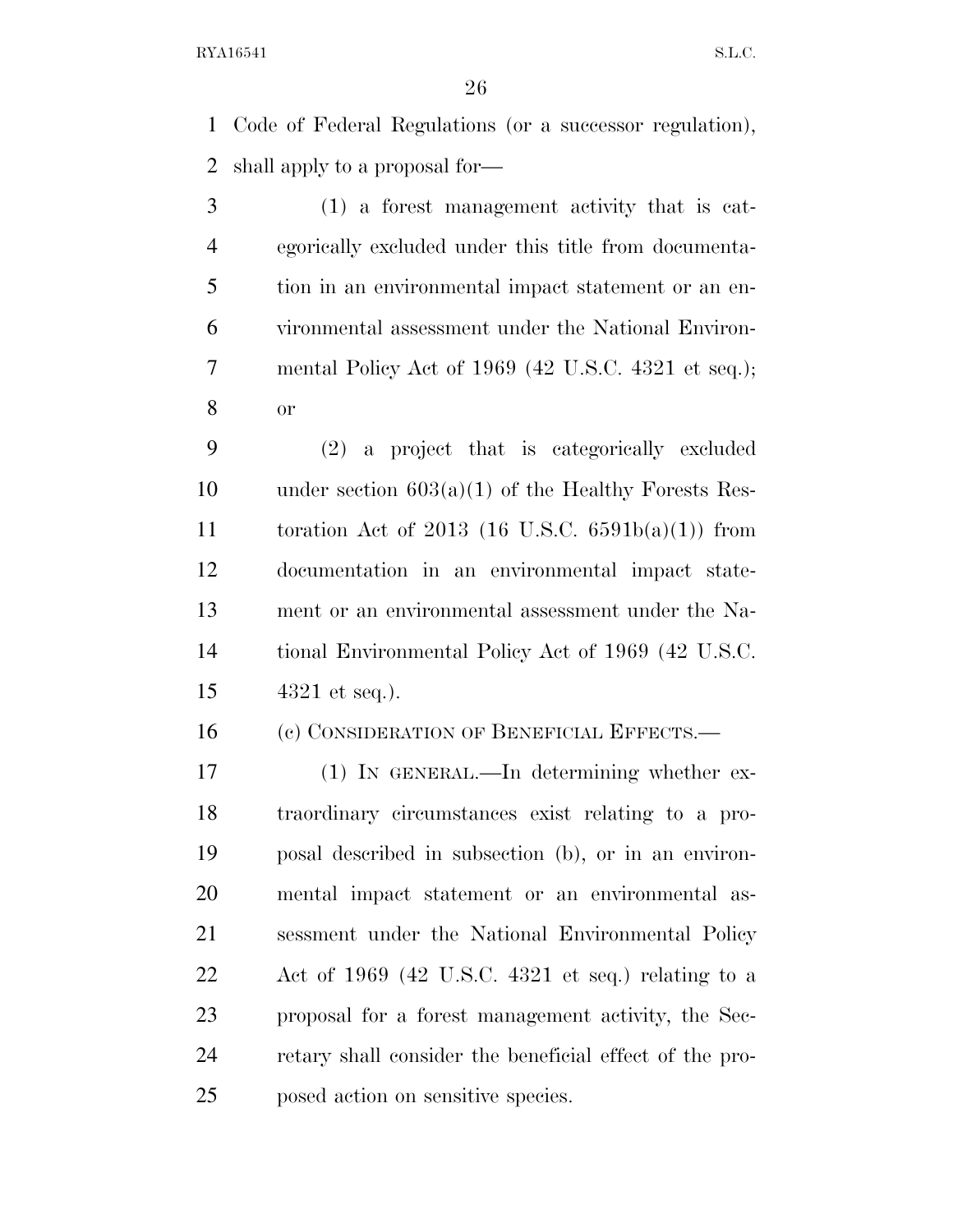(2) EFFECT OF UNCERTAINTY.—Uncertainty of the Secretary with respect to the degree of a bene- ficial effect under paragraph (1) shall not preclude the use of a categorical exclusion.

### **SEC. 207. COMPLIANCE WITH FOREST PLAN.**

 A forest management activity covered by a categorical exclusion described in this title shall be conducted in a manner consistent with the forest plan applicable to the National Forest System land or public land covered by the forest management activity.

#### **SEC. 208. ROADS.**

 (a) PERMANENT ROADS.—A project carried out under this title shall not include the construction of new permanent roads.

 (b) EXISTING ROADS.—The Secretary concerned may carry out necessary maintenance of, repairs to, or recon- struction of an existing permanent road for the purposes of this title.

 (c) TEMPORARY ROADS.—The Secretary concerned shall decommission any temporary road constructed under this title not later than 3 years after the date on which the project is completed.

#### **SEC. 209. EXCLUSIONS.**

This title does not apply to—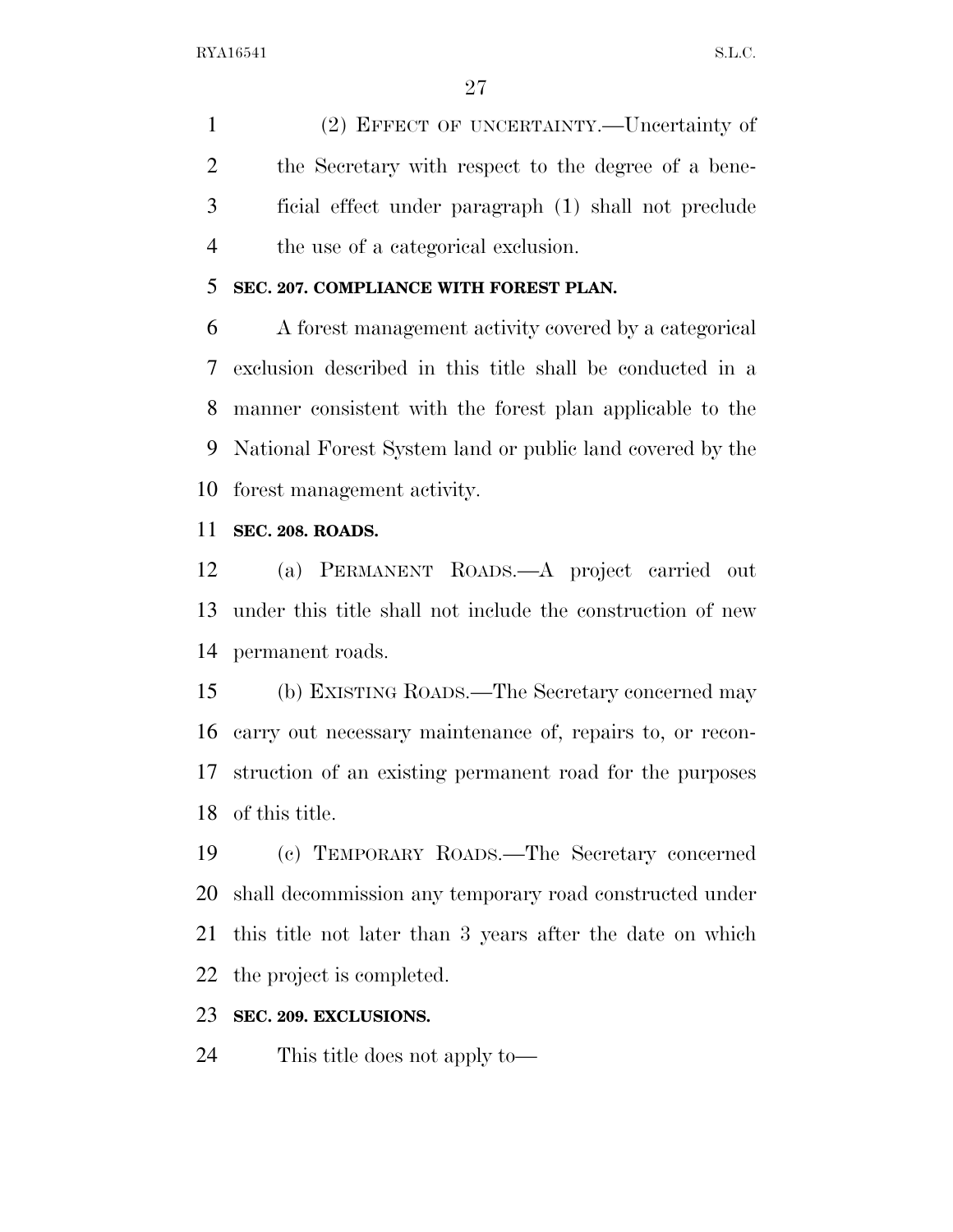(1) a component of the National Wilderness Preservation System; (2) any Federal land on which, by Act of Con- gress, the removal of vegetation is prohibited; (3) a congressionally designated wilderness study area; or (4) an area in which the activities authorized under this title would be inconsistent with the appli- cable resource management plan. **TITLE III—SALVAGE AND REFOR- ESTATION IN RESPONSE TO CATASTROPHIC EVENTS SEC. 301. EXPEDITED SALVAGE OPERATIONS AND REFOR- ESTATION ACTIVITIES FOLLOWING LARGE- SCALE CATASTROPHIC EVENTS.**  (a) EXPEDITED ENVIRONMENTAL ASSESSMENT.— Notwithstanding any other provision of law, an environ- mental assessment developed by the Secretary concerned pursuant to section 102(2) of the National Environmental Policy Act of 1969 (42 U.S.C. 4332(2)) for a salvage oper- ation or reforestation activity proposed to be conducted on National Forest System land or public land adversely impacted by a large-scale catastrophic event that adversely impacts not less than 5,000 acres of reasonably contiguous National Forest System land or public land shall be com-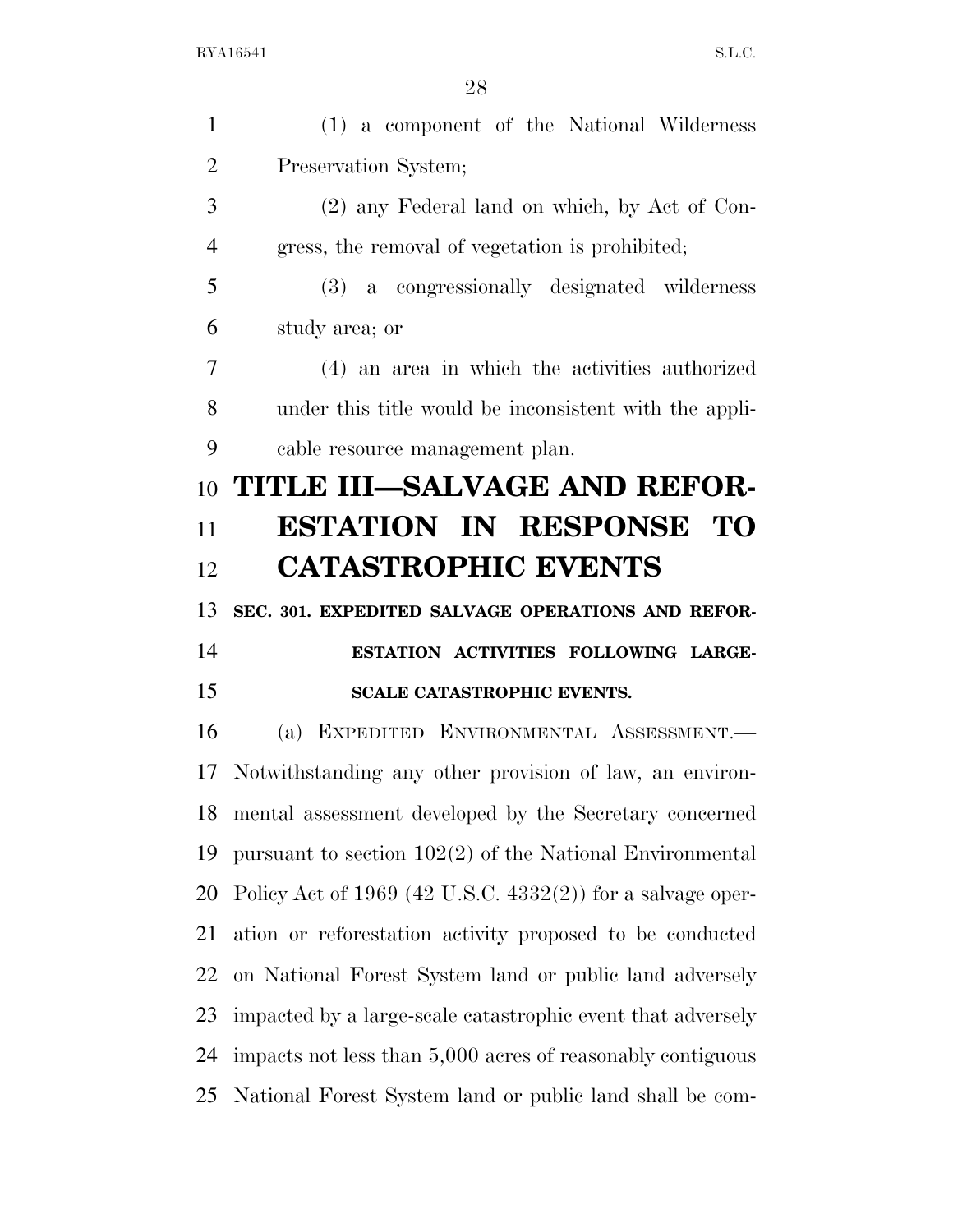pleted by not later than 90 days after the date of conclu-sion of the large-scale catastrophic event.

 (b) EXPEDITED IMPLEMENTATION AND COMPLE- TION.—In the case of reforestation activities conducted on National Forest System land or public land adversely im- pacted by a large-scale catastrophic event that adversely impacts not less than 5,000 acres of reasonably contiguous National Forest System land or public land, the Secretary concerned shall achieve reforestation of not less than 75 percent of the impacted land by not later than 5 years after the date of conclusion of the large-scale catastrophic event.

 (c) AVAILABILITY OF KNUTSON-VANDENBERG FUNDS.—Amounts in the special fund established under section 3 of the Act of June 9, 1930 (commonly known as the ''Knutson-Vandenberg Act'') (16 U.S.C. 576b), shall be available to the Secretary of Agriculture for refor-estation activities authorized by this title.

19 (d) TIMELINE FOR PUBLIC INPUT PROCESS.—

20 (1) PROCESS.—Notwithstanding any other pro- vision of law, in the case of a salvage operation or reforestation activity proposed to be conducted on National Forest System land or public land ad- versely impacted by a large-scale catastrophic event that adversely impacts not less than 5,000 acres of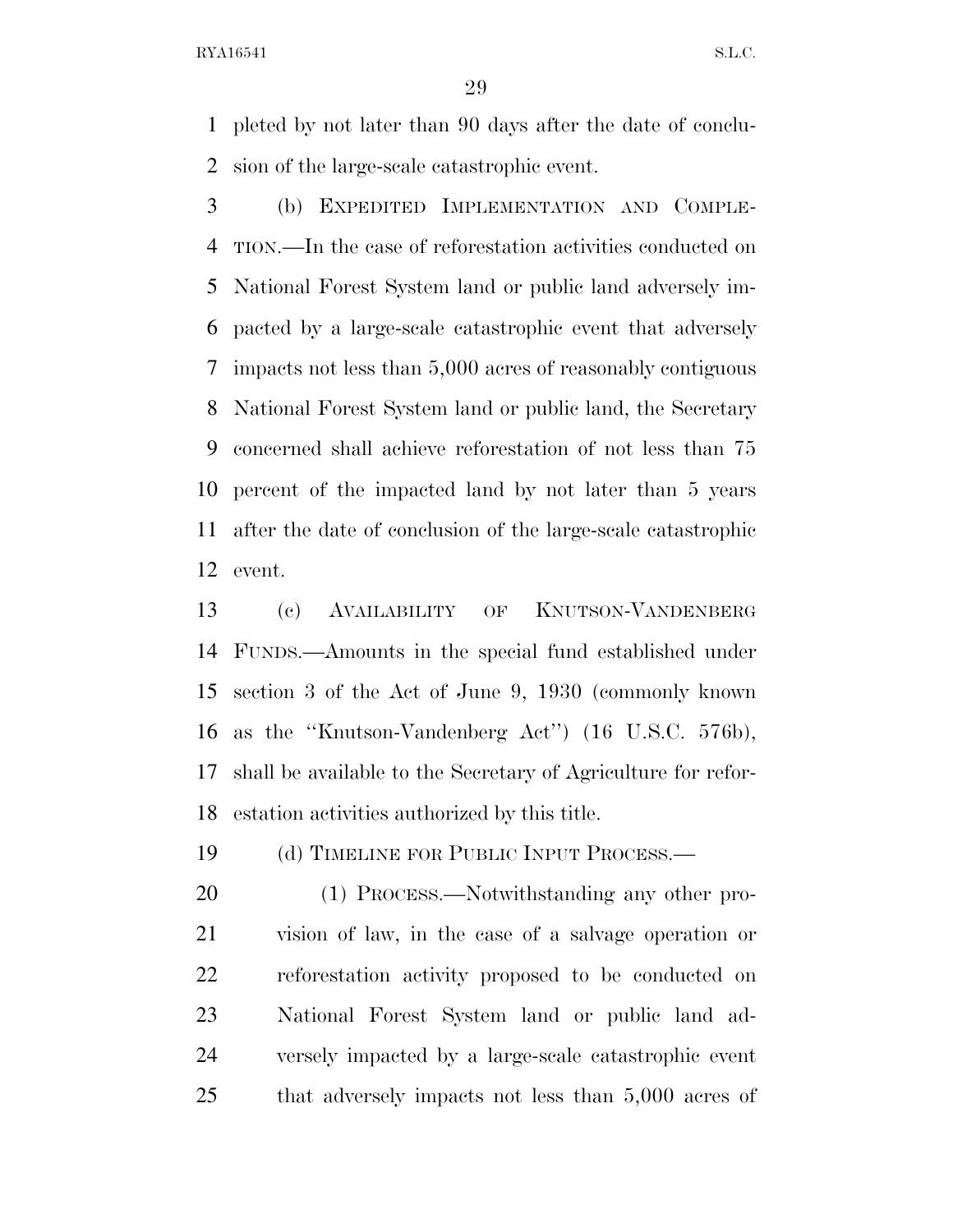| $\mathbf{1}$   | reasonably contiguous National Forest System land        |
|----------------|----------------------------------------------------------|
| $\overline{2}$ | or public land, the Secretary concerned shall allow a    |
| 3              | period of not less than—                                 |
| $\overline{4}$ | $(A)$ 30 days for public scoping and com-                |
| 5              | ment;                                                    |
| 6              | (B) 15 days for filing an objection; and                 |
| 7              | $(C)$ 15 days for agency response to the fil-            |
| 8              | ing of an objection.                                     |
| 9              | (2) ACTION ON COMPLETION. On completion                  |
| 10             | of the process and expiration of the total period re-    |
| 11             | quired under paragraph (1), the Secretary concerned      |
| 12             | shall implement the applicable salvage operation or      |
| 13             | reforestation activity immediately.                      |
| 14             | SEC. 302. COMPLIANCE WITH FOREST PLANS.                  |
| 15             | A salvage operation or reforestation activity author-    |
| 16             | ized by this title shall be conducted in accordance with |
| 17             | an applicable forest plan.                               |
| 18             | SEC. 303. EXCLUSION OF CERTAIN LAND.                     |
| 19             | (a) IN GENERAL.—In applying this title, the Sec-         |
| 20             | retary concerned may not carry out any salvage operation |
| 21             | or reforestation activity on National Forest System land |
| <u>22</u>      | or public land—                                          |
| 23             | (1) that is included in the National Wilderness          |
| 24             | Preservation System;                                     |
|                |                                                          |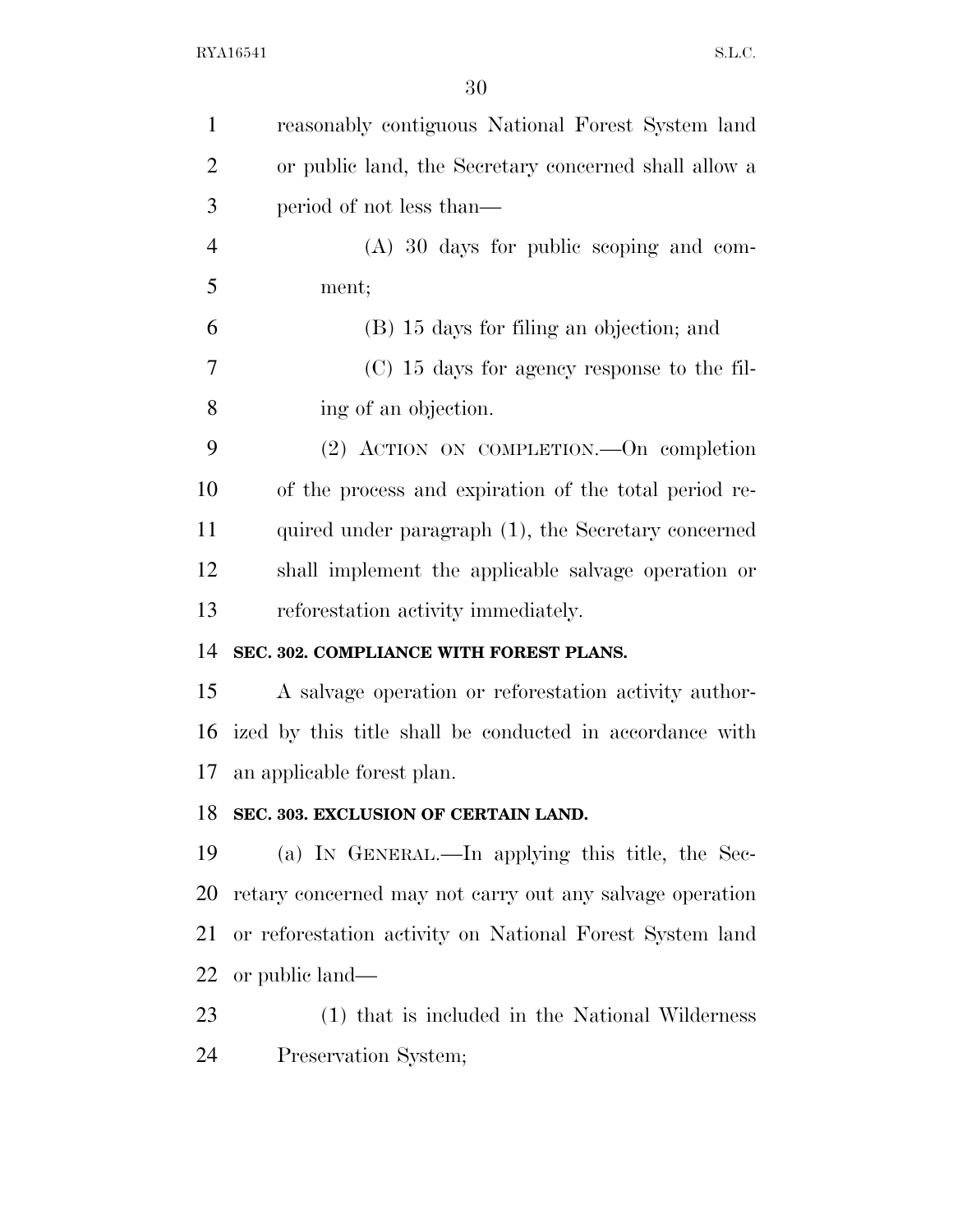| $\mathbf{1}$   | $(2)$ except as provided in subsection (b), that is          |
|----------------|--------------------------------------------------------------|
| $\overline{2}$ | located within an inventoried roadless area; or              |
| 3              | (3) on which timber harvesting for any purpose               |
| $\overline{4}$ | is prohibited by law.                                        |
| 5              | (b) EXCEPTION.—Notwithstanding subsection $(a)(2)$ ,         |
| 6              | the Secretary may carry out a reforestation activity on      |
| 7              | National Forest System land or public land that is located   |
| 8              | within an inventoried roadless area if the reforestation ac- |
| 9              | tivity is consistent with the applicable forest plan.        |
| 10             | <b>IV-ADDITIONAL FUND-</b><br>TITUE                          |
| 11             | ING SOURCES FOR FOREST                                       |
| 12             | <b>MANAGEMENT ACTIVITIES</b>                                 |
| 13             | SEC. 401. DEFINITIONS.                                       |
| 14             | In this title:                                               |
| 15             | (1) ELIGIBLE ENTITY.—The term "eligible enti-                |
| 16             | $ty''$ means—                                                |
| 17             | (A) a State or political subdivision of a                    |
| 18             | State that contains National Forest System                   |
| 19             | land or public land;                                         |
| 20             | (B) a publicly chartered utility serving 1 or                |
| 21             | more States or political subdivisions of a State;            |
| 22             | (C) a rural electric company; and                            |
| 23             | (D) any other entity determined by the                       |
| 24             | Secretary concerned to be appropriate for par-               |
| 25             | ticipation in the Fund.                                      |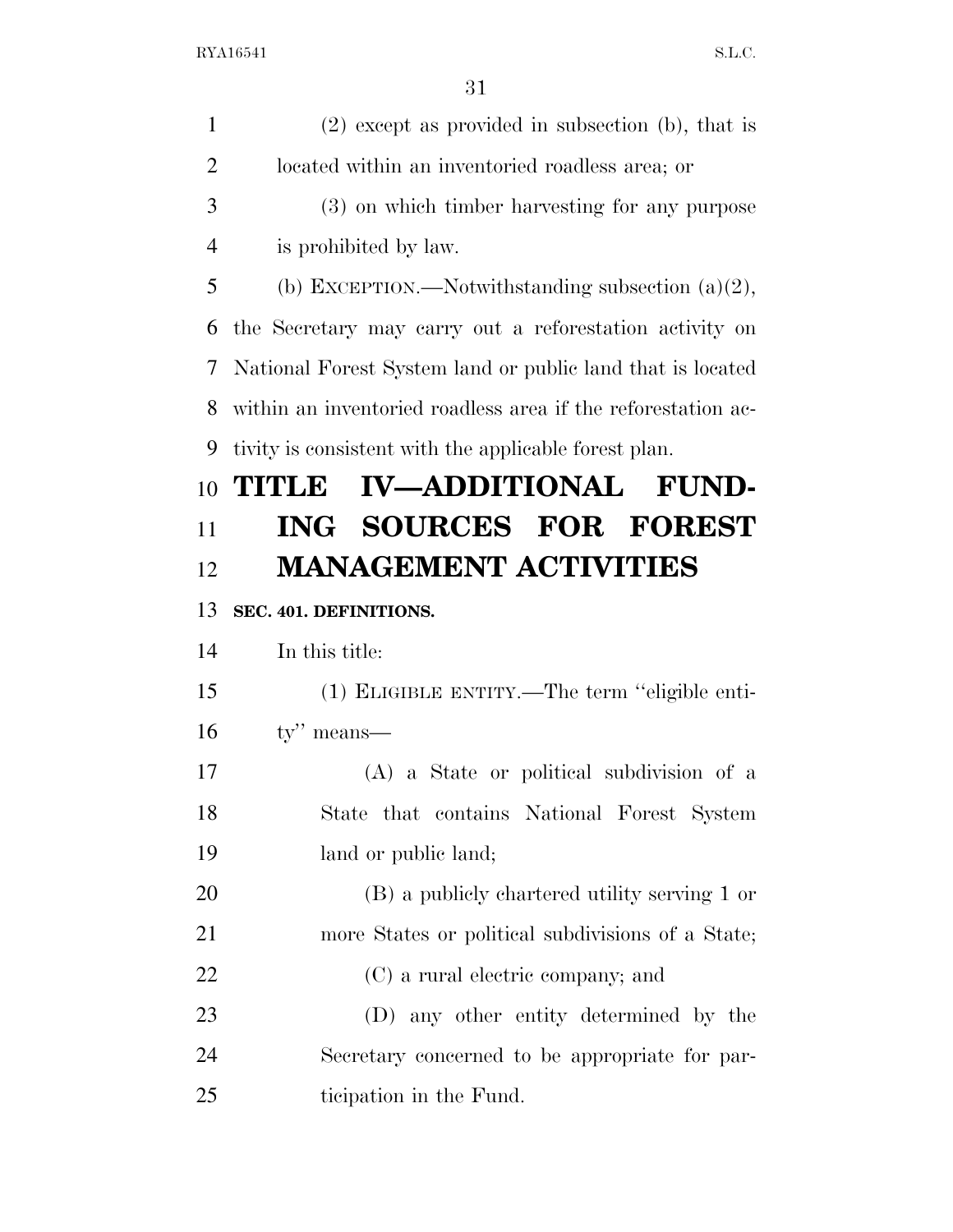(2) FUND.—The term ''Fund'' means the State-Supported Forest Management Fund estab-lished by section 402.

## **SEC. 402. STATE-SUPPORTED PLANNING OF FOREST MAN-AGEMENT ACTIVITIES.**

 (a) ESTABLISHMENT.—There is established in the Treasury of the United States a fund, to be known as the ''State-Supported Forest Management Fund'', to cover the cost of planning (especially as relating to compliance with section 102(2) of the National Environmental Policy Act of 1969 (42 U.S.C. 4332(2))), carrying out, and moni- toring certain forest management activities on National Forest System land or public land.

 (b) CONTENTS.—The Fund shall consist of such amounts as may be—

- (1) contributed by an eligible entity for deposit in the Fund;
- (2) appropriated to the Fund; or
- (3) generated by forest management activities carried out using amounts in the Fund.

 (c) GEOGRAPHICAL AND USE LIMITATIONS.—In 22 making a contribution under subsection  $(b)(1)$ , an eligible entity may—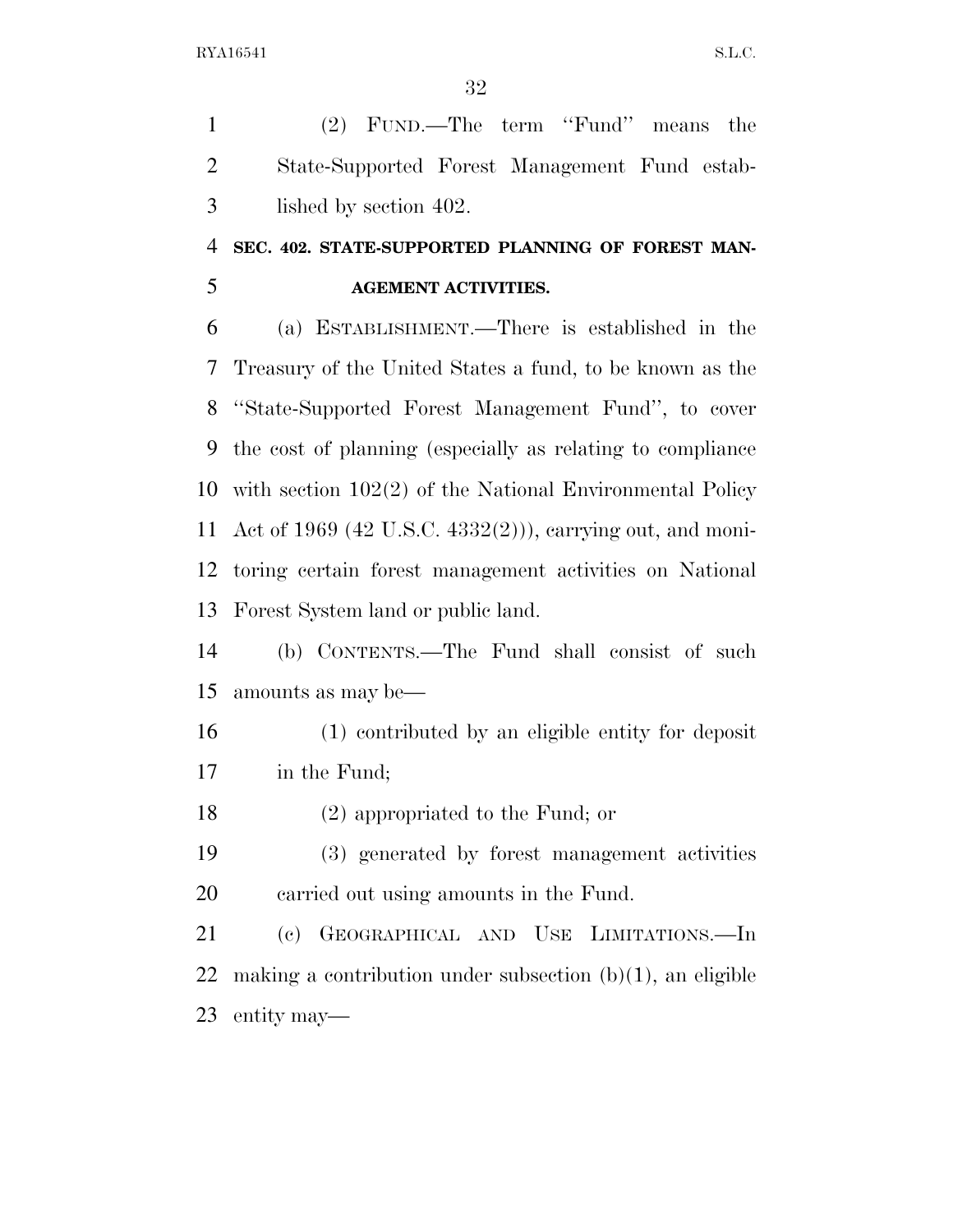| $\mathbf{1}$   | (1) specify the National Forest System land or            |
|----------------|-----------------------------------------------------------|
| $\overline{2}$ | public land for which the contribution may be ex-         |
| 3              | pended; and                                               |
| $\overline{4}$ | (2) limit the types of forest management activi-          |
| 5              | ties for which the contribution may be expended.          |
| 6              | (d) AUTHORIZED ACTIVITIES.—In such amounts as             |
| 7              | may be provided in advance in appropriation Acts, the     |
| 8              | Secretary concerned may use amounts in the Fund to        |
| 9              | plan, carry out, and monitor any forest management activ- |
| 10             | ity that is—                                              |
| 11             | (1) developed through a collaborative process;            |
| 12             | (2) proposed by a resource advisory committee;            |
| 13             | or                                                        |
| 14             | (3) covered by a community wildfire protection            |
| 15             | plan.                                                     |
| 16             | (e) IMPLEMENTATION METHODS.—                              |
| 17             | (1) IN GENERAL.—A forest management activ-                |
| 18             | ity carried out using amounts in the Fund may be          |
| 19             | carried out pursuant to-                                  |
| 20             | (A) a stewardship end result contracting                  |
| 21             | project authorized under section 604 of the               |
| 22             | Healthy Forests Restoration Act of 2003 (16)              |
| 23             | U.S.C. $6591c$ ;                                          |
| 24             | (B) good neighbor authority under section                 |
| 25             | 8206 of the Agricultural Act of 2014<br>(16)              |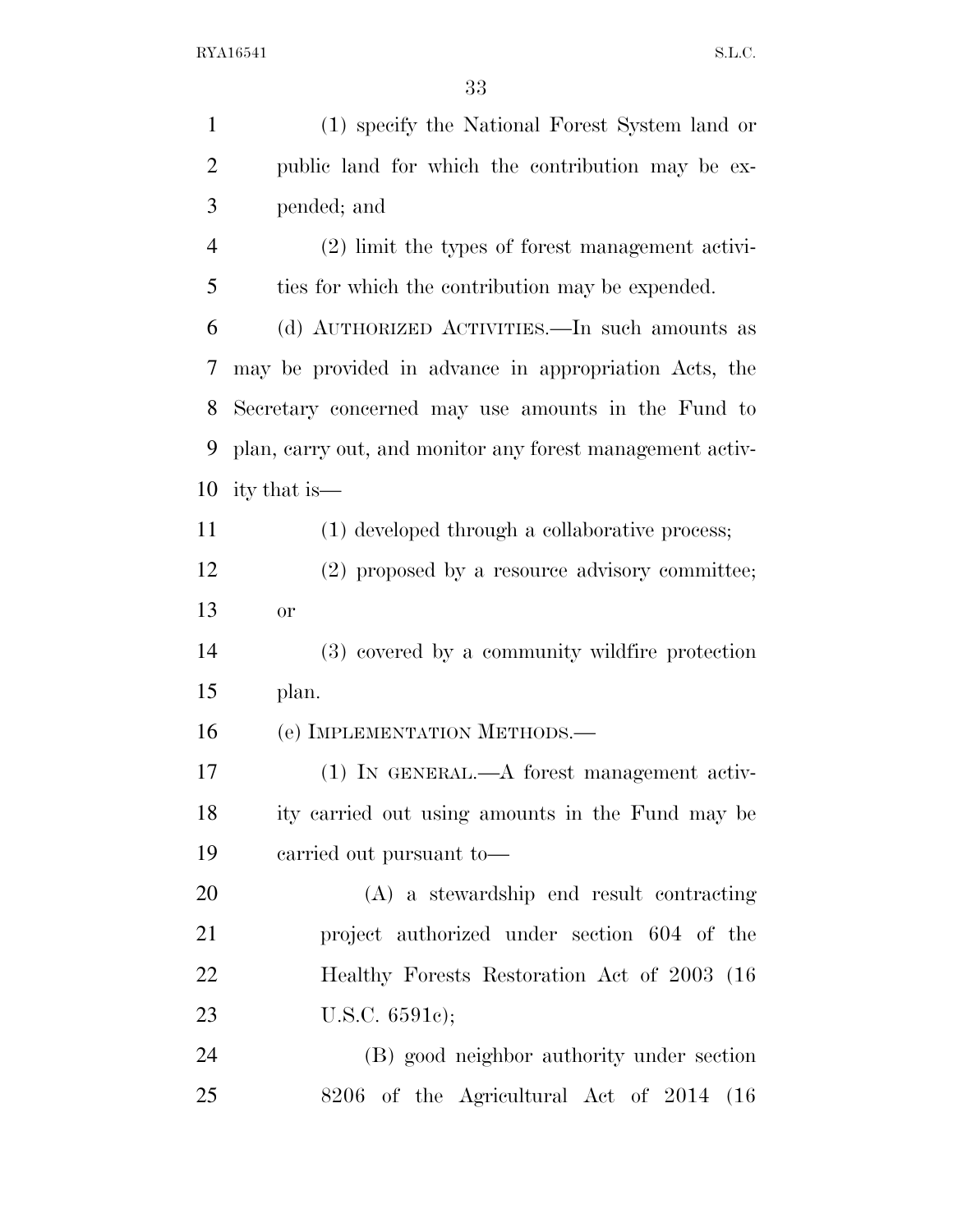| $\mathbf{1}$   | U.S.C. 2113a) and section 331 of the Depart-         |
|----------------|------------------------------------------------------|
| $\overline{2}$ | ment of the Interior and Related Agencies Ap-        |
| 3              | propriations Act, $2001$ (Public Law $106-291$ ;     |
| $\overline{4}$ | 114 Stat. 996; 118 Stat. 3102; 123 Stat. 2961;       |
| 5              | 128 Stat. 341);                                      |
| 6              | (C) a contract under section 14 of the Na-           |
| 7              | tional Forest Management Act of 1976 (16)            |
| 8              | U.S.C. 472a); or                                     |
| 9              | (D) any other authority available to the             |
| 10             | Secretary concerned.                                 |
| 11             | (2) USE OF REVENUES.—Any revenue gen-                |
| 12             | erated by a forest management activity described in  |
| 13             | paragraph (1) shall be used to reimburse the Fund    |
| 14             | for planning costs covered using amounts in the      |
| 15             | Fund.                                                |
| 16             | (f) RELATION TO OTHER LAWS.—                         |
| 17             | (1) REVENUE SHARING.—Subject to subsection           |
| 18             | (e), revenues generated by a forest management ac-   |
| 19             | tivity carried out using amounts from the Fund shall |
| 20             | be considered to be monies received from the Na-     |
| 21             | tional Forest System.                                |
| <u>22</u>      | (2) KNUTSON-VANDENBERG ACT.—The Act of               |
| 23             | June 9, 1930 (commonly known as the "Knutson-        |
| 24             | Vandenberg Act") (16 U.S.C. 576 et seq.), shall      |
|                |                                                      |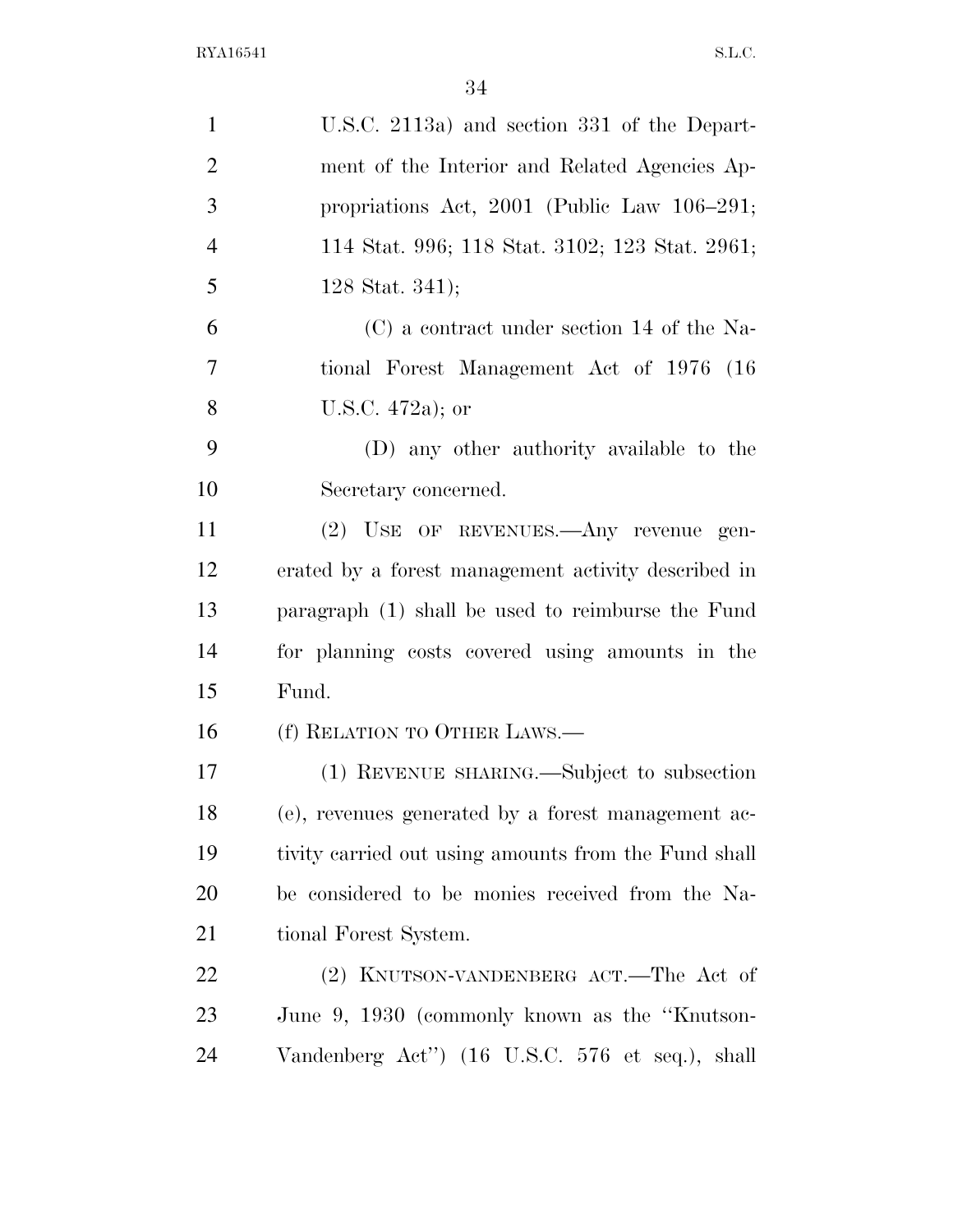| $\mathbf{1}$   | apply to a forest management activity carried out      |
|----------------|--------------------------------------------------------|
| $\overline{2}$ | using amounts in the Fund.                             |
| 3              | (g) TERMINATION OF FUND.                               |
| $\overline{4}$ | (1) IN GENERAL.—The Fund shall terminate on            |
| 5              | September 30, 2018.                                    |
| 6              | $(2)$ EFFECT.—On the termination of the Fund           |
| 7              | under paragraph $(1)$ , or pursuant to any other law,  |
| 8              | any unobligated contribution remaining in the Fund     |
| 9              | shall be returned to the eligible entity that made the |
| 10             | contribution.                                          |
| 11             | <b>V-TRIBAL</b><br><b>FORESTRY</b><br><b>TITLE</b>     |
| 12             | PARTICIPATION AND<br><b>PRO-</b>                       |
|                |                                                        |
| 13             | <b>TECTION</b>                                         |
| 14             | SEC. 501. PROTECTION OF TRIBAL FOREST ASSETS.          |
| 15             | (a) PROMPT CONSIDERATION OF TRIBAL<br>$RE-$            |
| 16             | QUESTS.—Section 2(b) of the Tribal Forest Protection   |
| 17             | Act of 2004 (25 U.S.C. 3115a(b)) is amended—           |
| 18             | $(1)$ in paragraph $(1)$ , by striking "Not later      |
| 19             | than 120 days after the date on which an Indian        |
| 20             | tribe submits to the Secretary" and inserting "In re-  |
| 21             | sponse to the submission by an Indian tribe to the     |
| 22             | Secretary of"; and                                     |
| 23             | $(2)$ by adding at the end the following:              |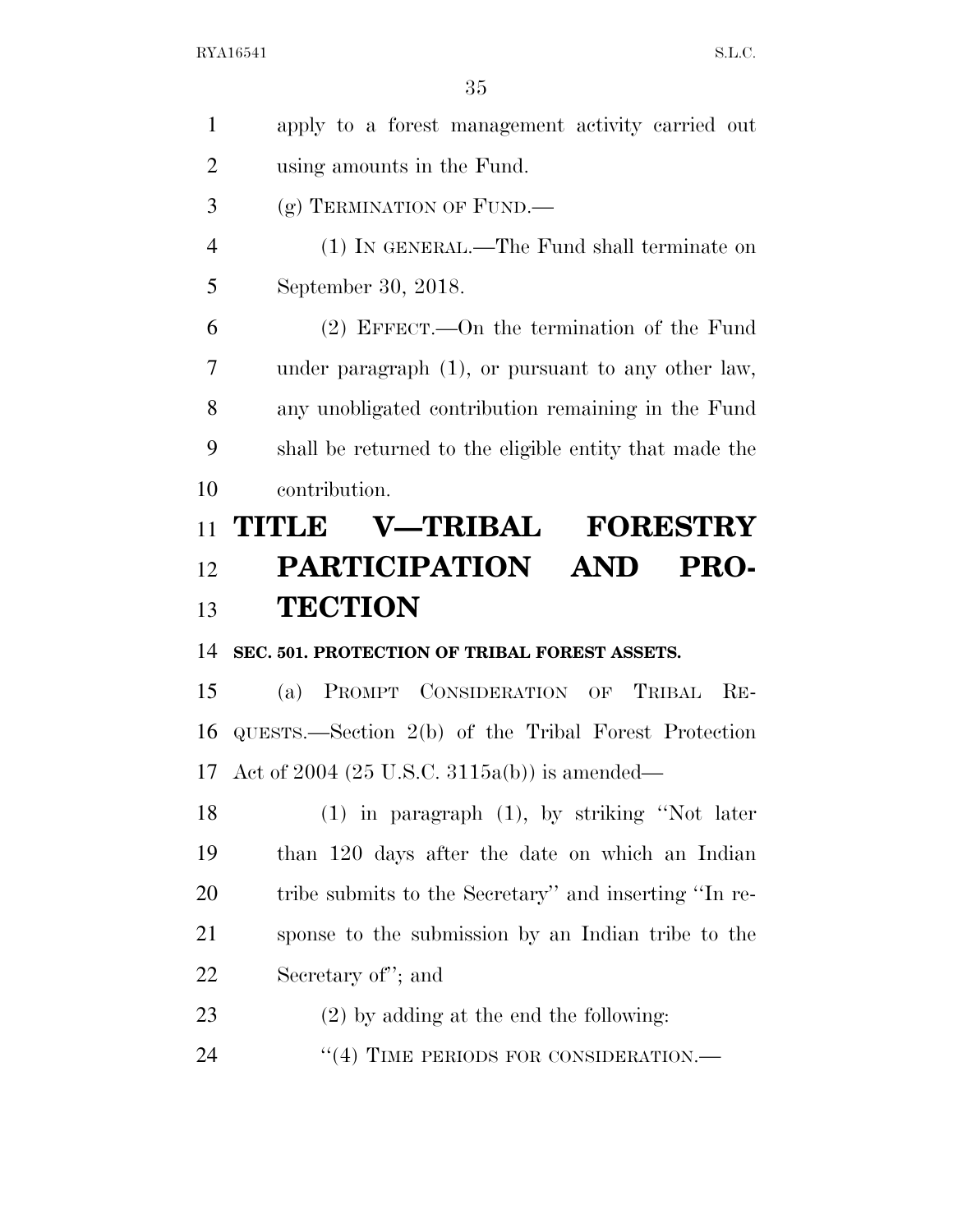| $\mathbf{1}$   | "(A) INITIAL RESPONSE.—Not later than            |
|----------------|--------------------------------------------------|
| $\overline{2}$ | 120 days after the date on which the Secretary   |
| 3              | receives a tribal request under paragraph (1),   |
| $\overline{4}$ | the Secretary shall provide an initial response  |
| 5              | to the Indian tribe regarding—                   |
| 6              | $\lq\lq$ (i) whether the request may meet the    |
| $\overline{7}$ | selection criteria described in subsection       |
| 8              | $(e)$ ; and                                      |
| 9              | "(ii) the likelihood of the Secretary            |
| 10             | entering into an agreement or contract           |
| 11             | with the Indian tribe under paragraph (2)        |
| 12             | for activities described in paragraph (3).       |
| 13             | "(B) NOTICE OF DENIAL.—A notice under            |
| 14             | subsection (d) of the denial of a tribal request |
| 15             | under paragraph (1) shall be provided to the     |
| 16             | Indian tribe by not later than 1 year after the  |
| 17             | date on which the Secretary receives the re-     |
| 18             | quest.                                           |
| 19             | "(C) COMPLETION.—Not later than $2$              |
| 20             | years after the date on which the Secretary re-  |
| 21             | ceives a tribal request under paragraph (1)      |
| 22             | (other than a tribal request denied under sub-   |
| 23             | section (d)) the Secretary shall—                |
| 24             | "(i) complete all environmental re-              |
| 25             | views necessary in connection with the           |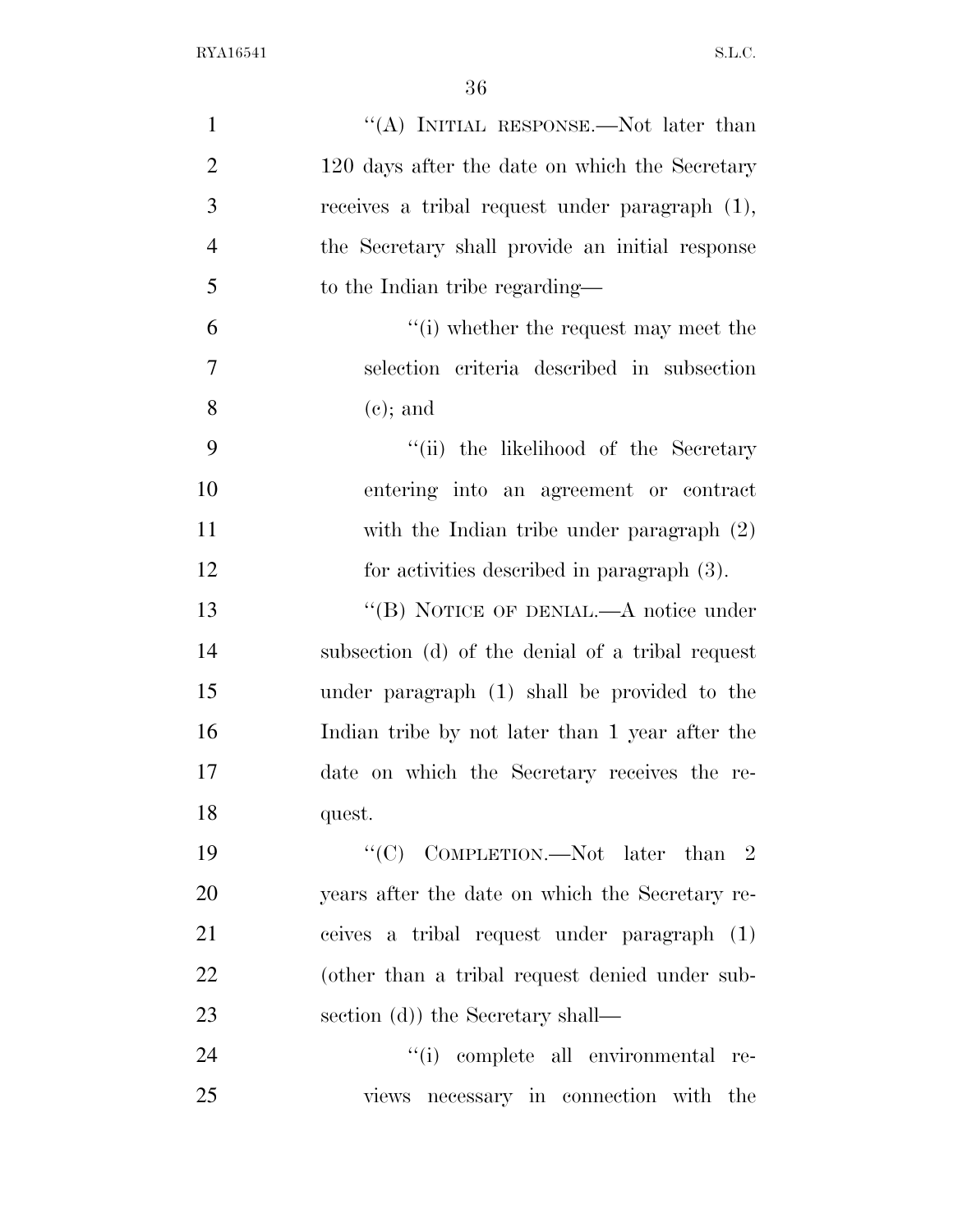| $\mathbf{1}$   | agreement or contract and proposed activi-                |
|----------------|-----------------------------------------------------------|
| $\overline{2}$ | ties under the agreement or contract; and                 |
| 3              | "(ii) enter into the agreement or con-                    |
| $\overline{4}$ | tract with the Indian tribe under para-                   |
| 5              | graph $(2)$ .".                                           |
| 6              | (b) CONFORMING AND TECHNICAL AMENDMENTS.-                 |
| 7              | Section 2 of the Tribal Forest Protection Act of 2004 (25 |
| 8              | U.S.C. $3115a$ is amended—                                |
| 9              | $(1)$ in subsections $(b)(1)$ and $(f)(1)$ , by striking  |
| 10             | "section 347 of the Department of the Interior and        |
| 11             | Related Agencies Appropriations Act, 1999 (16)            |
| 12             | U.S.C. 2104 note; Public Law $105-277$ (as amend-         |
| 13             | ed by section 323 of the Department of the Interior       |
| 14             | and Related Agencies Appropriations Act, 2003 (117)       |
| 15             | Stat. 275))" each place it appears and inserting          |
| 16             | "section 604 of the Healthy Forests Restoration Act       |
| 17             | of 2003 (16 U.S.C. 6591c)"; and                           |
| 18             | $(2)$ in subsection (d), in the matter preceding          |
| 19             | paragraph $(1)$ , by striking "subsection $(b)(1)$ , the  |
| 20             | Secretary may" and inserting "paragraphs (1) and          |
| 21             | $(4)(B)$ of subsection (b), the Secretary shall".         |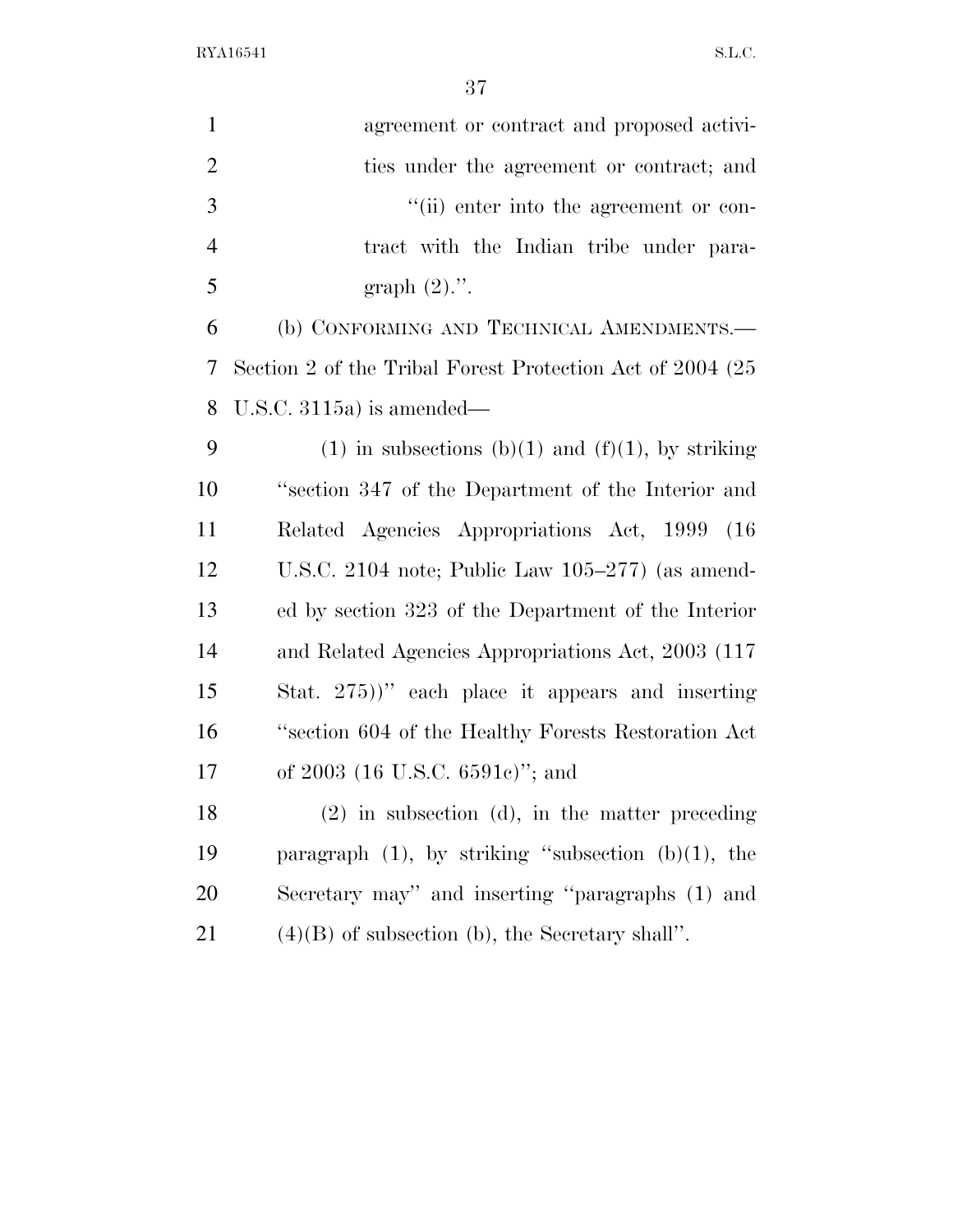| 1              | SEC. 502. MANAGEMENT OF INDIAN FOREST LAND AUTHOR-   |
|----------------|------------------------------------------------------|
| $\overline{2}$ | IZED TO INCLUDE RELATED NATIONAL FOR-                |
| 3              | EST SYSTEM LAND AND PUBLIC LAND.                     |
| $\overline{4}$ | Section 305 of the National Indian Forest Resources  |
| 5              | Management Act (25 U.S.C. 3104) is amended by adding |
| 6              | at the end the following:                            |
| 7              | "(c) INCLUSION OF CERTAIN NATIONAL FOREST            |
| 8              | SYSTEM LAND AND PUBLIC LAND.—                        |
| 9              | "(1) DEFINITIONS.—In this subsection:                |
| 10             | "(A) FEDERAL FOREST LAND.—The term                   |
| 11             | 'Federal forest land' means-                         |
| 12             | "(i) National Forest System land; and                |
| 13             | "(ii) public lands (as defined in sec-               |
| 14             | tion 103 of the Federal Land Policy and              |
| 15             | Management Act of 1976 (43 U.S.C.                    |
| 16             | $(1702)$ , including—                                |
| 17             | "(I) Coos Bay Wagon Road                             |
| 18             | Grant land reconveyed to the United                  |
| 19             | States pursuant to the first section of              |
| 20             | the Act of February 26, $1919$ (40                   |
| 21             | Stat. 1179, chapter $47$ ); and                      |
| 22             | "(II) Oregon and California Rail-                    |
| 23             | road Grant land.                                     |
| 24             | "(B) SECRETARY CONCERNED.—The term                   |
| 25             | 'Secretary concerned' means-                         |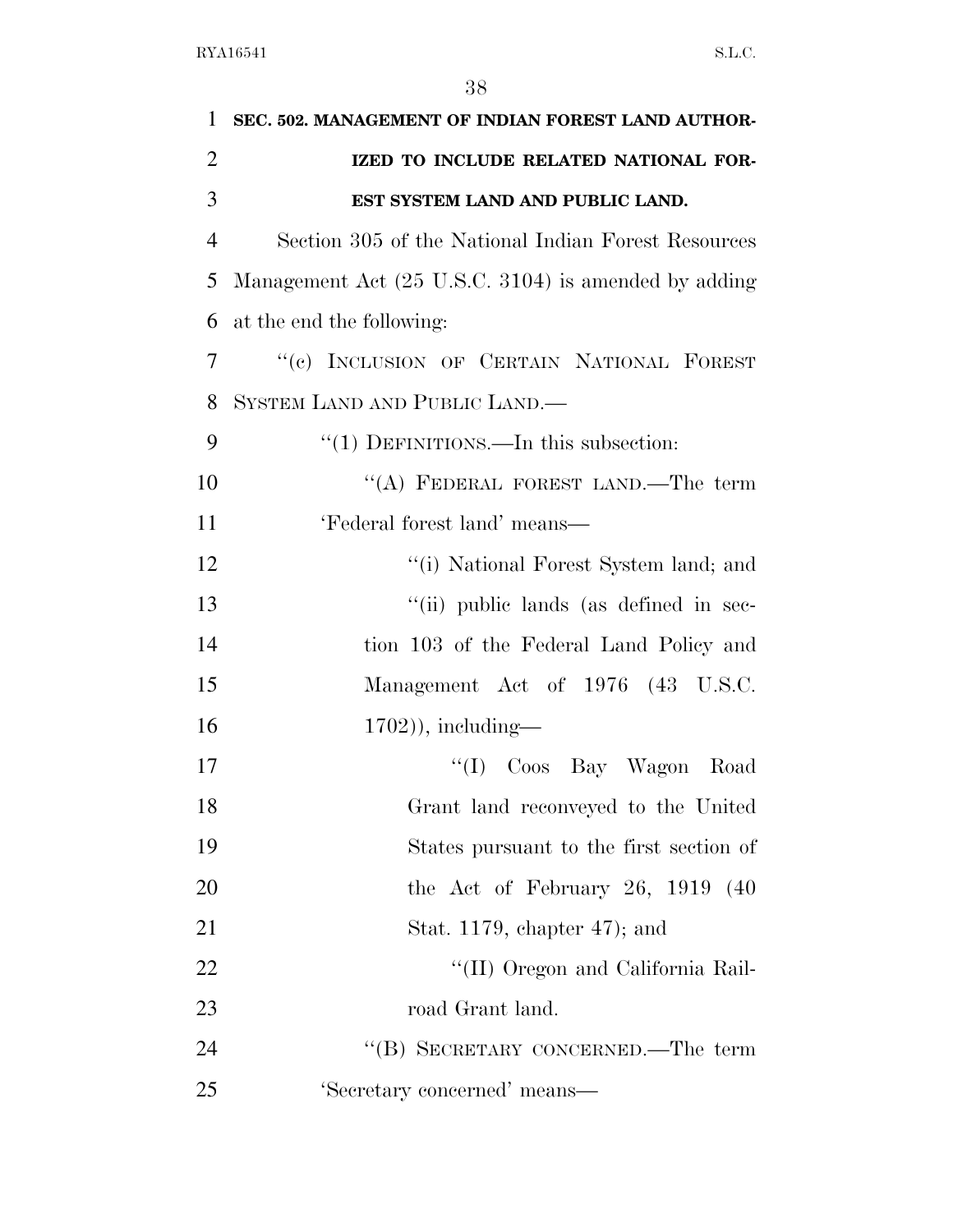| $\mathbf{1}$   | "(i) the Secretary of Agriculture, with           |
|----------------|---------------------------------------------------|
| $\overline{2}$ | respect to the Federal forest land described      |
| 3              | in subparagraph $(A)(i)$ ; and                    |
| $\overline{4}$ | "(ii) the Secretary of the Interior,              |
| 5              | with respect to the Federal forest land de-       |
| 6              | scribed in subparagraph $(A)(ii)$ .               |
| 7              | "(2) AUTHORITY.—                                  |
| 8              | "(A) IN GENERAL.—On request of an In-             |
| 9              | dian tribe, the Secretary concerned may treat     |
| 10             | Federal forest land described in subparagraph     |
| 11             | (B) as Indian forest land for purposes of plan-   |
| 12             | ning and conducting forest land management        |
| 13             | activities under this section.                    |
| 14             | $\lq\lq (B)$ FEDERAL FOREST<br><b>LAND</b><br>DE- |
| 15             | SCRIBED.—Federal forest land referred to in       |
| 16             | subparagraph (A) is Federal forest land that is   |
| 17             | located within, or mostly within, a geographic    |
| 18             | area that presents a feature or involves cir-     |
| 19             | cumstances principally relevant to the Indian     |
| 20             | tribe making the request, including Federal for-  |
| 21             | est land—                                         |
| 22             | "(i) ceded to the United States by                |
| 23             | treaty;                                           |
| 24             | "(ii) located within the boundaries of            |
| 25             | a current or former Indian reservation; or        |
|                |                                                   |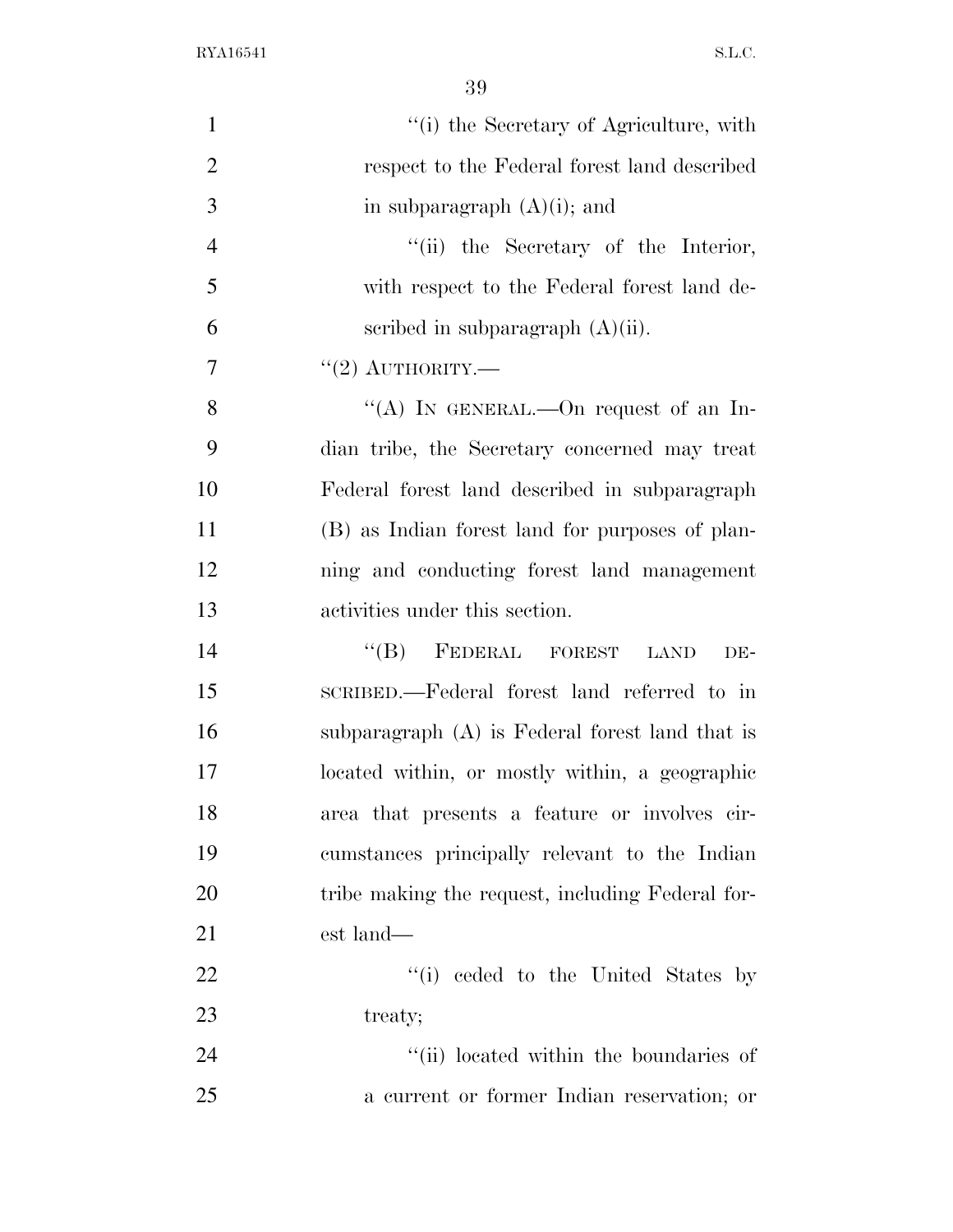| $\mathbf{1}$   | "(iii) adjudicated to be tribal home-                |
|----------------|------------------------------------------------------|
| $\overline{2}$ | land.                                                |
| 3              | "(3) REQUIREMENTS. As part of an agree-              |
| $\overline{4}$ | ment to treat Federal forest land as Indian forest   |
| 5              | land under paragraph $(2)$ , the Secretary concerned |
| 6              | and the Indian tribe making the request shall—       |
| 7              | "(A) provide for continued public access             |
| 8              | applicable to the Federal forest land prior to       |
| 9              | the date of the agreement, except that the Sec-      |
| 10             | retary concerned may limit or prohibit that ac-      |
| 11             | cess as necessary;                                   |
| 12             | "(B) continue sharing revenue generated              |
| 13             | by the Federal forest land with State and local      |
| 14             | governments either—                                  |
| 15             | "(i) on the terms applicable to the                  |
| 16             | Federal forest land prior to the date of the         |
| 17             | agreement, including, as applicable, 25-             |
| 18             | percent payments or 50-percent payments;             |
| 19             | or                                                   |
| 20             | "(ii) at the option of the Indian tribe,             |
| 21             | on terms agreed to by the Indian tribe, the          |
| 22             | Secretary concerned, and State and local             |
| 23             | governments participating in a revenue               |
| 24             | sharing agreement applicable to the Fed-             |
| 25             | eral forest land;                                    |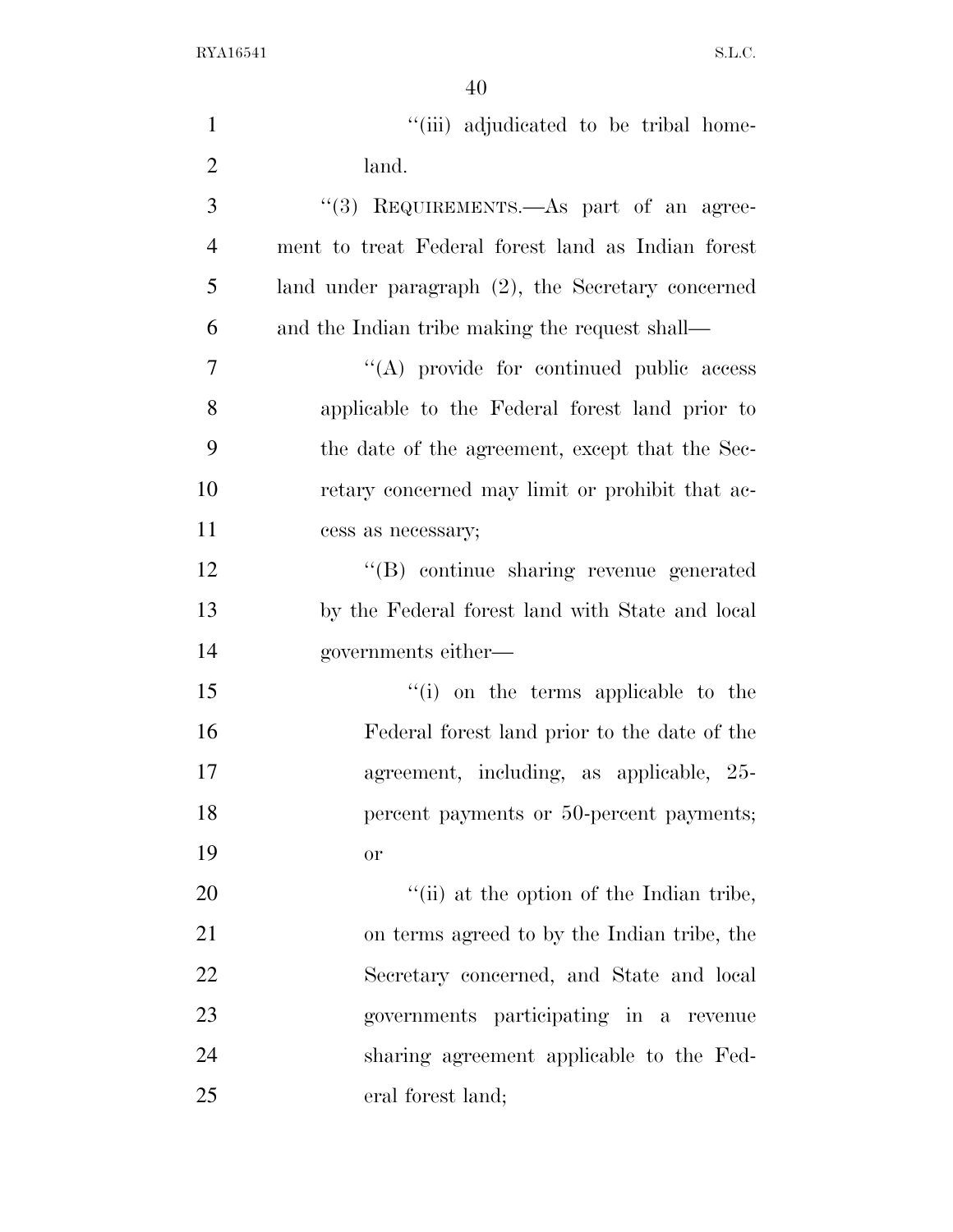| $\mathbf{1}$   | $\lq\lq$ comply with applicable prohibitions                 |
|----------------|--------------------------------------------------------------|
| $\overline{2}$ | on the export of unprocessed logs harvested                  |
| 3              | from the Federal forest land;                                |
| $\overline{4}$ | $\lq\lq$ (D) recognize all right-of-way agreements           |
| 5              | in effect on the Federal forest land prior to the            |
| 6              | commencement of tribal forest land manage-                   |
| $\overline{7}$ | ment activities; and                                         |
| 8              | $\lq\lq(E)$ ensure that any commercial timber                |
| 9              | removed from the Federal forest land is sold on              |
| 10             | a competitive bid basis.                                     |
| 11             | $``(4)$ EFFECT.—The treatment of Federal forest              |
| 12             | land as Indian forest land for purposes of planning          |
| 13             | and conducting forest land management activities             |
| 14             | pursuant to paragraph (2) does not designate the             |
| 15             | Federal forest land as Indian forest land for any            |
| 16             | other purpose.".                                             |
| 17             | SEC. 503. TRIBAL FOREST MANAGEMENT DEMONSTRATION             |
| 18             | PROJECT.                                                     |
| 19             | The Secretary of the Interior or the Secretary of Ag-        |
| 20             | riculture may carry out a demonstration project pursuant     |
| 21             | to which a federally recognized Indian tribe or tribal orga- |
| 22             | nization may enter into a contract to carry out administra-  |
| 23             | tive, management, or other functions of programs of the      |
| 24             | Tribal Forest Protection Act of 2004 (25 U.S.C. 3115a),      |
| 25             | through a contract entered into under the Indian Self-De-    |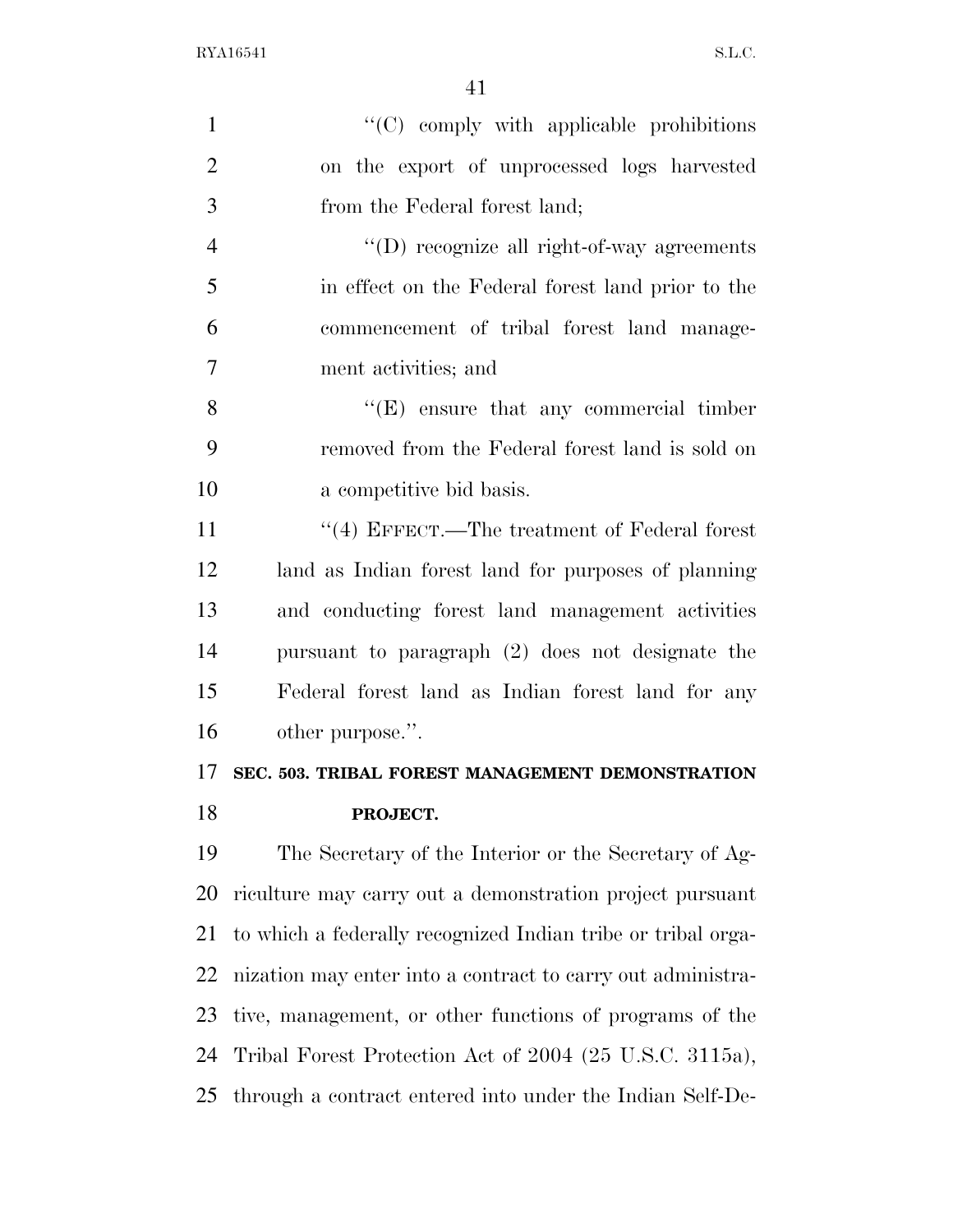termination and Education Assistance Act (25 U.S.C. 450 et seq.).

# **TITLE VI—MISCELLANEOUS FOREST MANAGEMENT AC-TIVITIES**

## **SEC. 601. BALANCING OF IMPACTS IN CONSIDERING IN-JUNCTIVE RELIEF.**

 A court reviewing an agency action relating to a for- est management activity under this Act for a request for an order to enjoin the agency action shall, as part of the balancing of interests, balance—

 (1) the short- and long-term impacts on each ecosystem likely to be affected by the forest manage- ment activity if the agency action is undertaken; against

 (2) the short- and long-term impacts on each ecosystem likely to be affected by the forest manage-ment activity if the agency action is not undertaken.

 **SEC. 602. STATE AND PRIVATE FOREST LANDSCAPE-SCALE RESTORATION PROGRAM.** 

 (a) IN GENERAL.—Section 13A of the Cooperative Forestry Assistance Act of 1978 (16 U.S.C. 2109a) is amended to read as follows: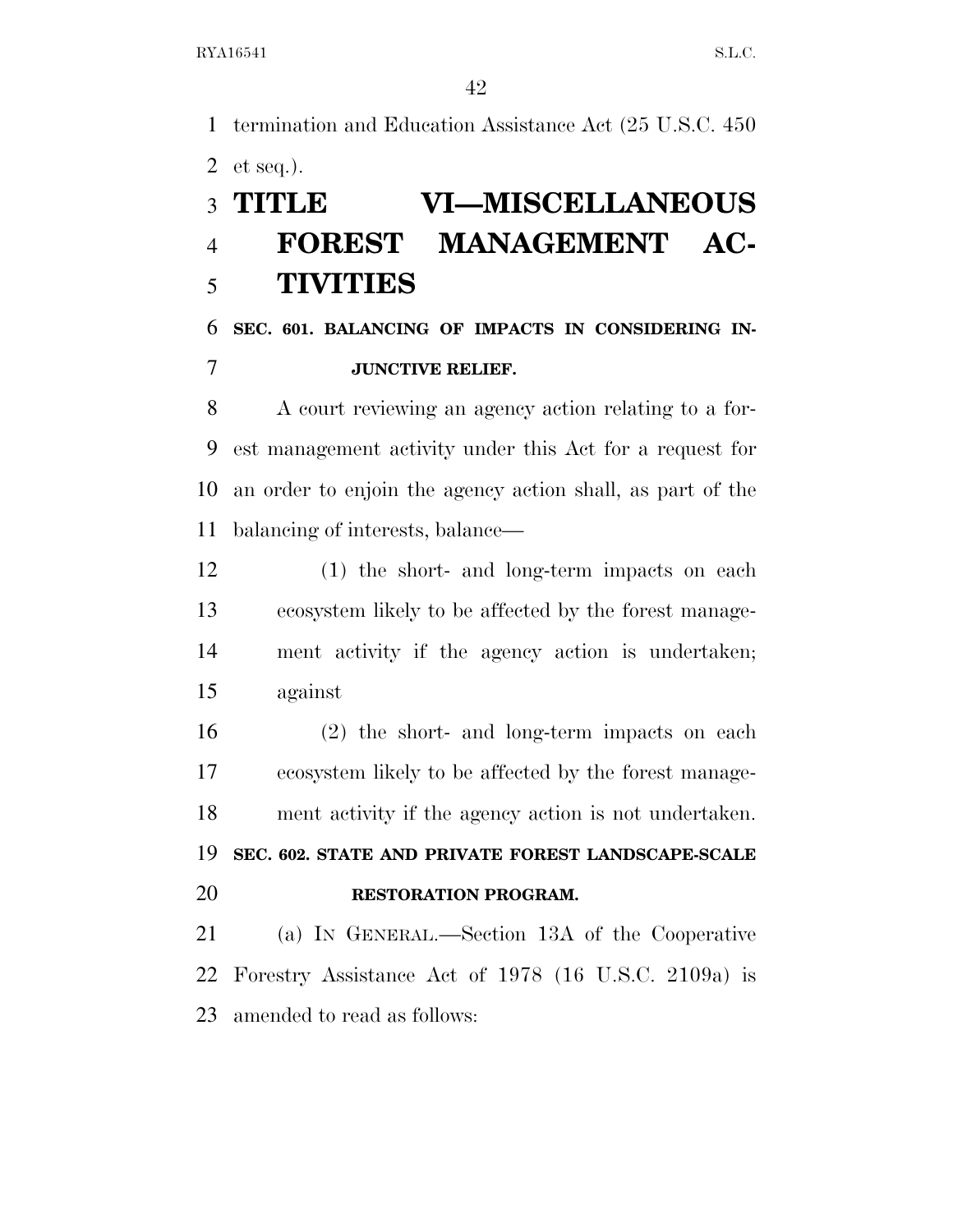# **''SEC. 13A. STATE AND PRIVATE FOREST LANDSCAPE-SCALE RESTORATION PROGRAM.**

 ''(a) PURPOSE.—The purpose of this section is to en- courage collaborative, science-based restoration of priority forest landscapes and help manage forest resources that are at risk of catastrophic wildfire, invasive species, insect infestations and disease, and any other threats that de-grade the vitality of forest ecosystems.

9 "(b) DEFINITIONS.—In this section:

 $(1)$  BEGINNING FOREST OWNER.—The term 'beginning forest owner' means a person who is in the first 10 years of ownership of nonindustrial pri-vate forest land.

14 "(2) INDIAN TRIBE.—The term 'Indian tribe' has the meaning given the term in section 4 of the Indian Self-Determination and Education Assistance Act (25 U.S.C. 450b).

18 "(3) NONINDUSTRIAL PRIVATE FOREST LAND.—The term 'nonindustrial private forest land' means land that—

21  $((A)$  is rural, as determined by the Sec-22 retary;

23 "(B) has existing tree cover or is suitable for growing trees; and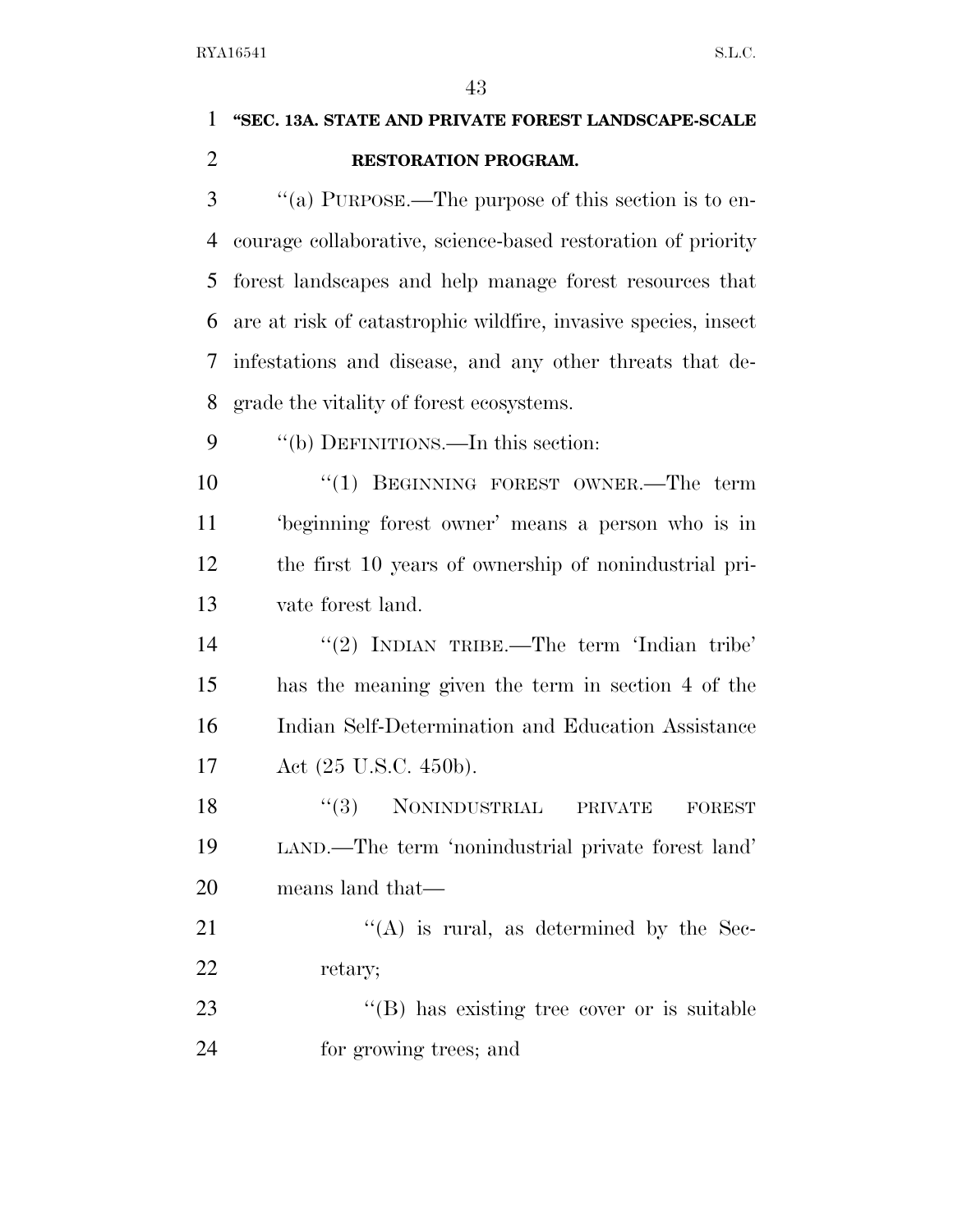| $\mathbf{1}$   | "(C) is owned by any private individual,                     |
|----------------|--------------------------------------------------------------|
| $\overline{2}$ | group, association, corporation, Indian tribe, or            |
| 3              | other private legal entity.                                  |
| $\overline{4}$ | "(4) STATE FOREST LAND.—The term 'State                      |
| 5              | forest land' means land that—                                |
| 6              | $\lq\lq$ is rural, as determined by the Sec-                 |
| $\tau$         | retary; and                                                  |
| 8              | "(B) is under State or local governmental                    |
| 9              | ownership and considered to be non-Federal                   |
| 10             | forest land.                                                 |
| 11             | "(c) ESTABLISHMENT.—The Secretary, in consulta-              |
| 12             | tion with State Foresters or appropriate State agencies,     |
| 13             | shall establish a competitive grant program to provide fi-   |
| 14             | nancial and technical assistance—                            |
| 15             | $\cdot\cdot(1)$ to encourage active forest management on     |
| 16             | cross-boundary priority forest landscapes, including         |
| 17             | land owned by beginning and previously unengaged             |
| 18             | forest owners, for the purpose of maintaining forest         |
| 19             | health;                                                      |
| 20             | $\cdot\cdot$ (2) to protect forests from natural threats and |
| 21             | wildfire;                                                    |
| 22             | $\cdot\cdot(3)$ to enhance public benefits from forests;     |
| 23             | $\lq(4)$ to conserve and manage working forest               |
| 24             | landscapes for multiple values and uses; and                 |
|                |                                                              |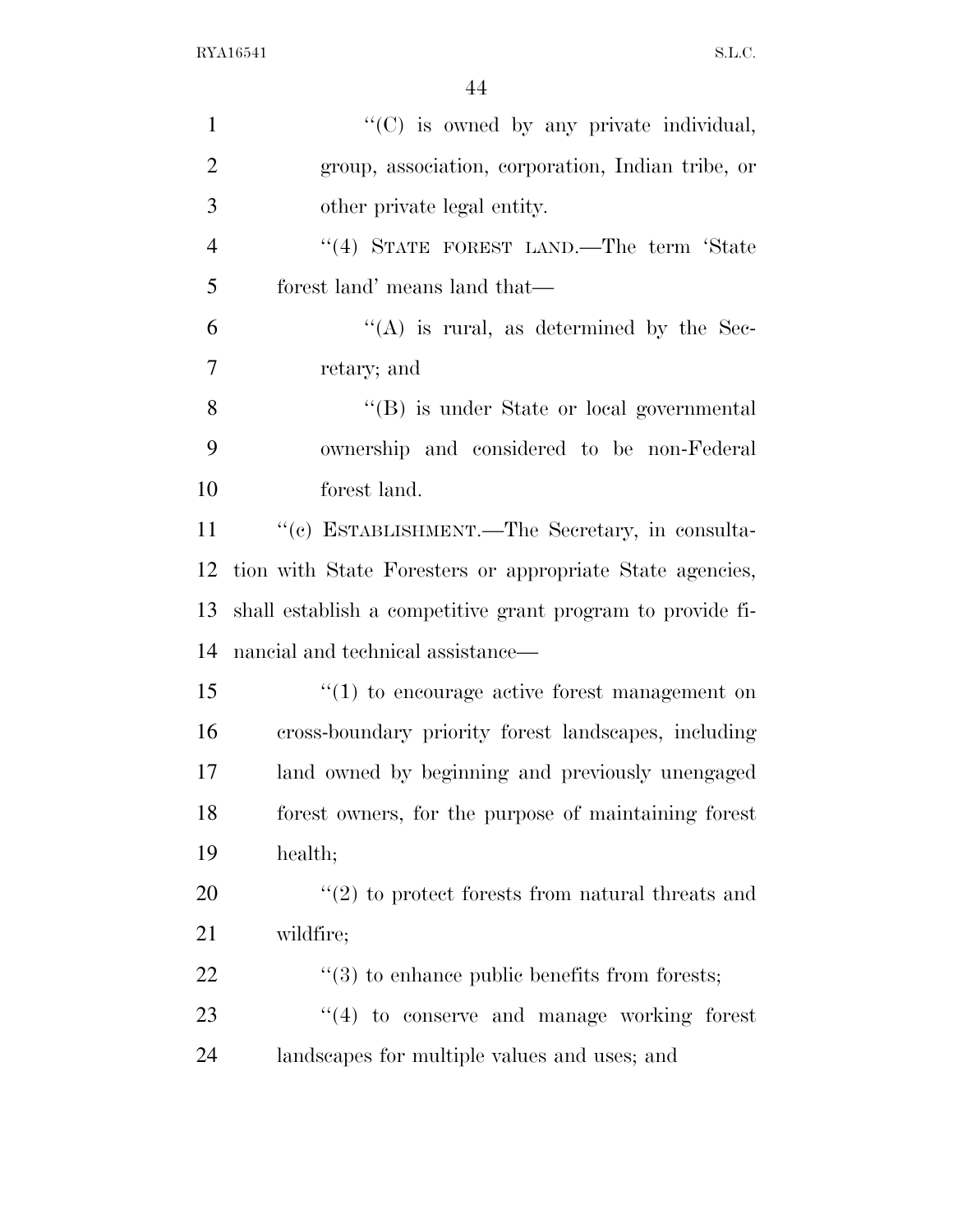| $\mathbf{1}$   | $\cdot\cdot$ (5) to advance priorities in statewide forest as- |
|----------------|----------------------------------------------------------------|
| $\overline{2}$ | sessment and resource strategies.                              |
| 3              | "(d) ELIGIBILITY.—To be eligible to receive a grant            |
| $\overline{4}$ | under this section, an applicant shall submit to the Sec-      |
| 5              | retary, through the State forester or appropriate State        |
| 6              | agency, a State and private forest landscape-scale restora-    |
| 7              | tion proposal based on a restoration strategy that is—         |
| 8              | $\lq(1)$ complete or substantially complete;                   |
| 9              | $"(2)$ for a multiyear period;                                 |
| 10             | "(3) comprised of nonindustrial private forest                 |
| 11             | land or State forest land;                                     |
| 12             | $\lq(4)$ accessible by wood-processing infrastruc-             |
| 13             | ture; and                                                      |
| 14             | $\cdot$ (5) based on the best available science.               |
| 15             | "(e) PLAN CRITERIA.—A State and private forest                 |
| 16             | landscape-scale restoration proposal submitted under this      |
| 17             | section shall include plans—                                   |
| 18             | $(1)$ to reduce the risk of uncharacteristic                   |
| 19             | wildfires, including hazardous fuels treatment;                |
| 20             | $\lq(2)$ to improve fish and wildlife habitats, in-            |
| 21             | cluding the habitats of threatened and endangered              |
| <u>22</u>      | species;                                                       |
| 23             |                                                                |
|                | $\cdot\cdot\cdot(3)$ to maintain or improve water quality and  |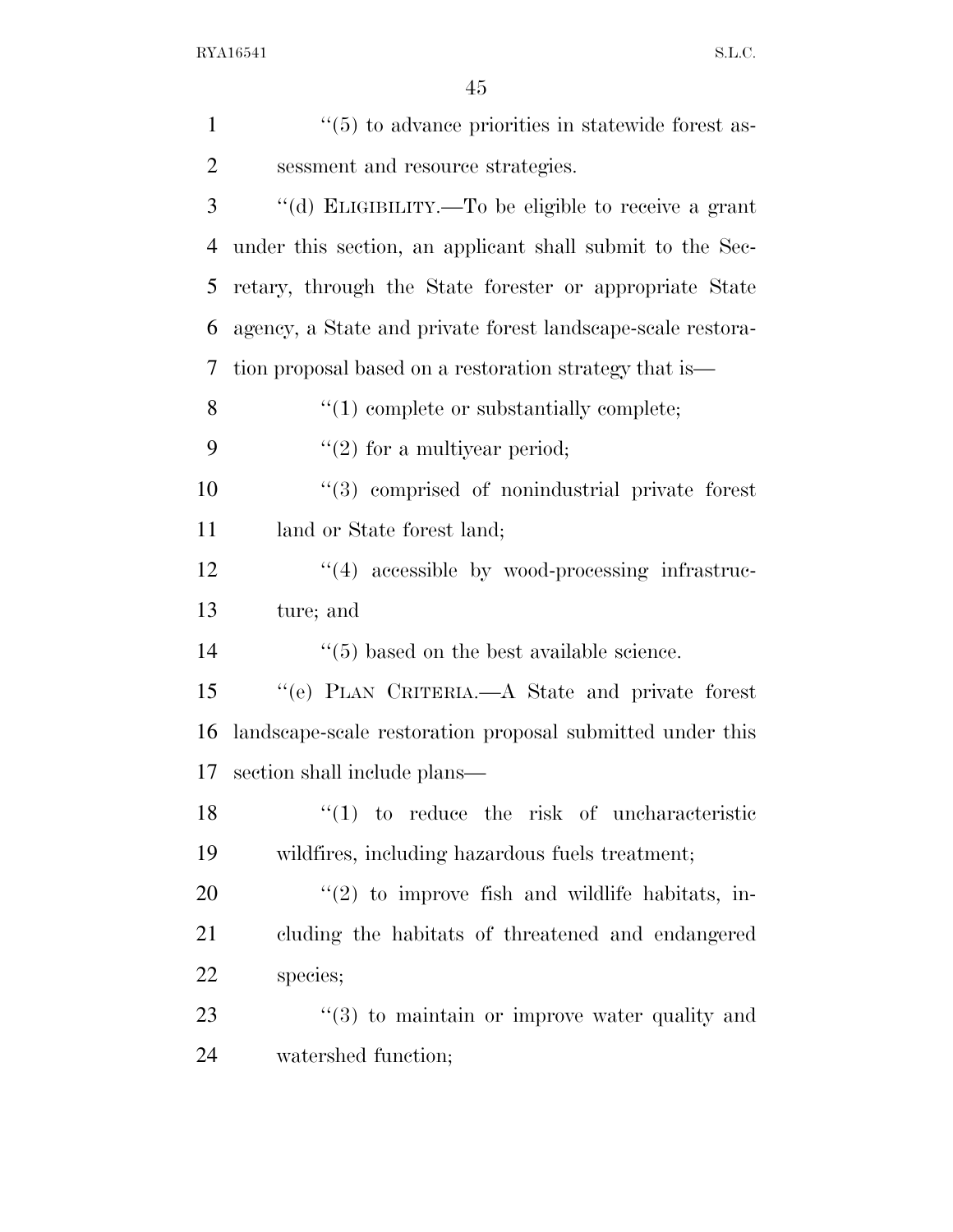| $\mathbf{1}$   | "(4) to mitigate invasive species, insect infesta-            |
|----------------|---------------------------------------------------------------|
| $\overline{2}$ | tion, and disease;                                            |
| 3              | $\lq(5)$ to improve important forest ecosystems;              |
| $\overline{4}$ | $\cdot\cdot\cdot(6)$ to measure ecological and economic bene- |
| 5              | fits, including air quality and soil quality and pro-         |
| 6              | ductivity;                                                    |
| 7              | $\lq(7)$ to prioritize a State forest action plan;            |
| 8              | $\cdot\cdot$ (8) to utilize and advance production of renew-  |
| 9              | able energy; and                                              |
| 10             | $(9)$ to take other relevant actions, as deter-               |
| 11             | mined by the Secretary.                                       |
| 12             | "(f) PRIORITIES.—In making grants under this sec-             |
| 13             | tion, the Secretary shall give priority to plans that—        |
| 14             | $\cdot$ (1) further a statewide forest assessment and         |
| 15             | resource strategy;                                            |
| 16             | "(2) promote cross boundary landscape collabo-                |
| 17             | ration; and                                                   |
| 18             | $\lq(3)$ leverage public and private resources.               |
| 19             | "(g) COLLABORATION AND CONSULTATION.—The                      |
| 20             | Chief of the Forest Service, the Chief of the Natural Re-     |
| 21             | sources Conservation Service, and relevant stakeholders       |
| 22             | shall collaborate and consult on an ongoing basis regard-     |
| 23             | ing administration of the program established under this      |
| 24             | section and identifying other applicable resources towards    |
| 25             | landscape-scale restoration.                                  |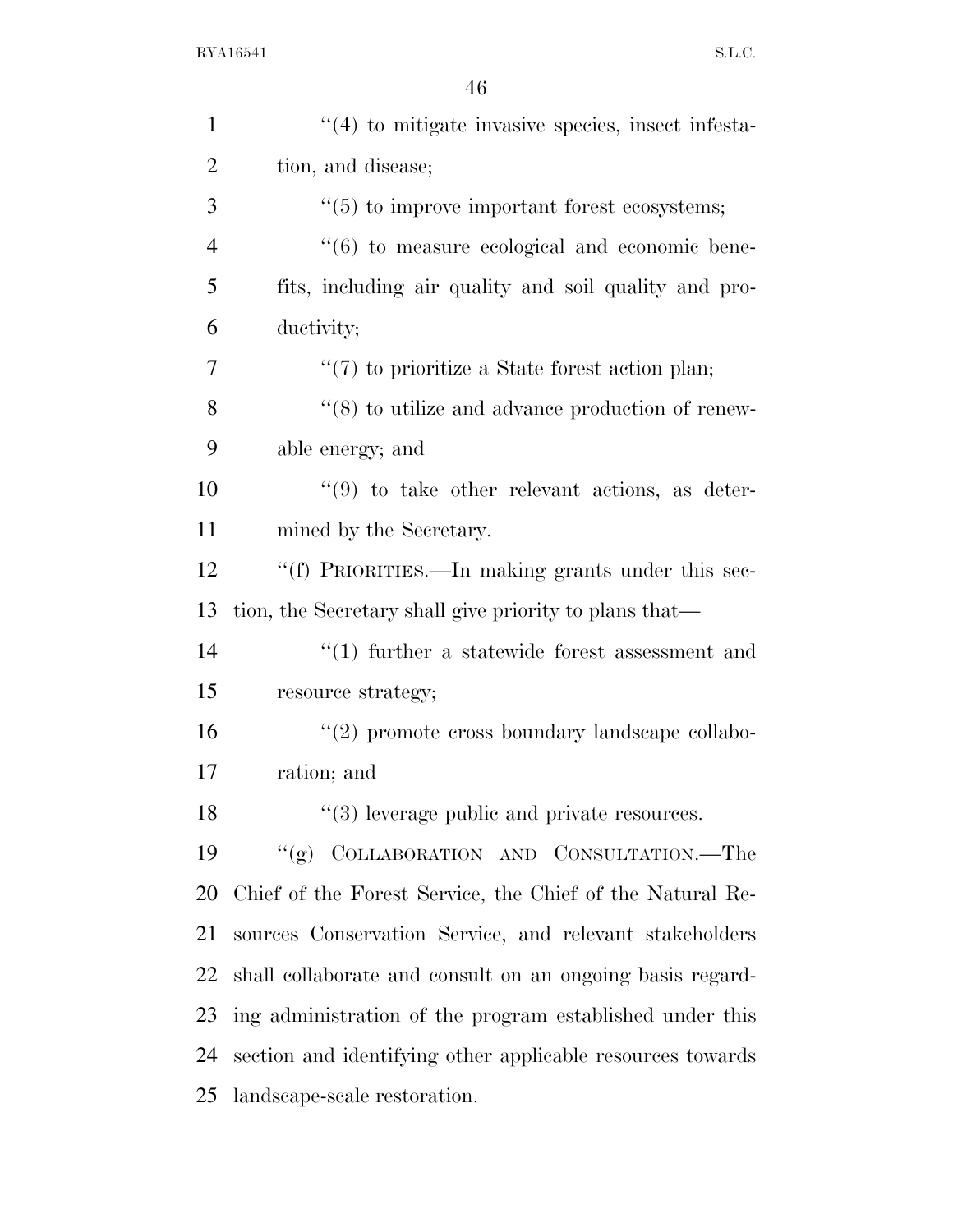''(h) MATCHING FUNDS REQUIRED.—As a condition of receiving a grant under this section, the Secretary shall require the recipient of the grant to provide funds or in- kind support from non-Federal sources in an amount that is at least equal to the amount provided by the Federal Government.

 ''(i) COORDINATION AND PROXIMITY ENCOUR- AGED.—In making grants under this section, the Sec- retary may consider coordination with and proximity to other landscape-scale projects on other land under the ju- risdiction of the Secretary, the Secretary of the Interior, or a Governor of a State, including under—

 ''(1) the Collaborative Forest Landscape Res- toration Program established under section 4003 of the Omnibus Public Land Management Act of 2009 (16 U.S.C. 7303);

 ''(2) landscape areas designated for insect and disease treatments under section 602 of the Healthy Forests Restoration Act of 2003 (16 U.S.C. 6591a);  $(3)$  good neighbor authority under section 8206 of the Agricultural Act of 2014 (16 U.S.C. 2113a) and section 331 of the Department of the Interior and Related Agencies Appropriations Act, 2001 (Public Law 106–291; 114 Stat. 996; 118 Stat. 3102, 123 Stat. 2961; 128 Stat. 341);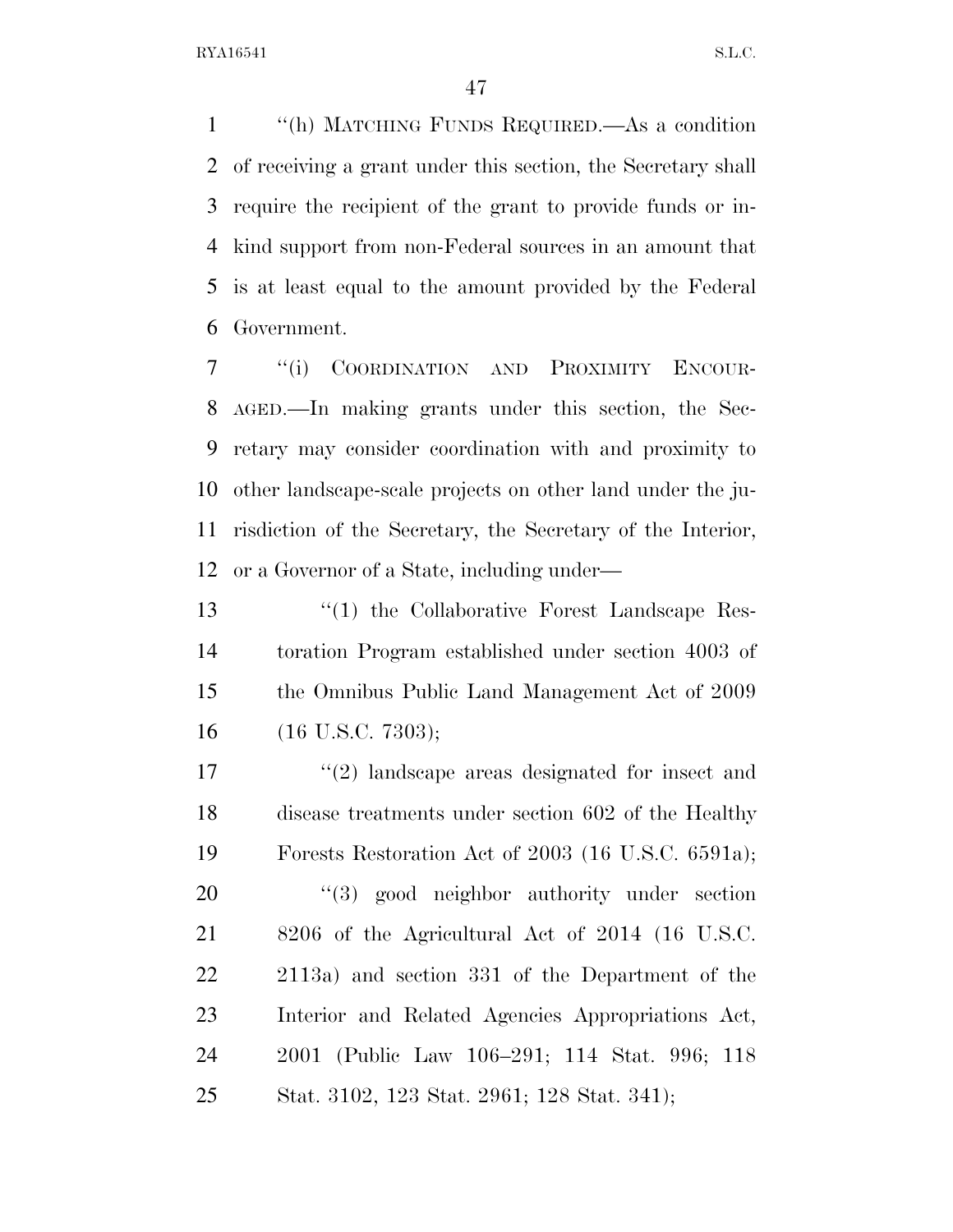| $\mathbf{1}$   | "(4) stewardship end result contracting projects               |
|----------------|----------------------------------------------------------------|
| $\overline{2}$ | authorized under section 604 of the Healthy Forests            |
| 3              | Restoration Act of 2003 (16 U.S.C. 6591c);                     |
| $\overline{4}$ | $\cdot\cdot$ (5) appropriate State-level programs; and         |
| 5              | $\cdot\cdot\cdot(6)$ other relevant programs, as determined by |
| 6              | the Secretary.                                                 |
| 7              | "(j) REGULATIONS.—The Secretary shall promulgate               |
| 8              | such regulations as the Secretary determines necessary to      |
| 9              | carry out this section.                                        |
| 10             | "(k) REPORT.—Not later than 3 years after the date             |
| 11             | of enactment of this section, the Secretary shall submit       |
| 12             | to the Committee on Agriculture of the House of Rep-           |
| 13             | resentatives and the Committee on Agriculture, Nutrition,      |
| 14             | and Forestry of the Senate a report on the status of devel-    |
| 15             | opment, execution, and administration of selected projects,    |
| 16             | accounting of program funding expenditures, and specific       |
| 17             | accomplishments that have resulted from landscape-scale        |
| 18             | projects.                                                      |
| 19             | "(l) FUND.—                                                    |
| 20             | "(1) IN GENERAL.—There is established in the                   |
| 21             | Treasury of the United States a fund, to be known              |
| 22             | as the 'State and Private Forest Landscape-Scale               |
|                |                                                                |

 Restoration Fund' (referred to in this subsection as the 'Fund'), to be used by the Secretary to make grants under this section.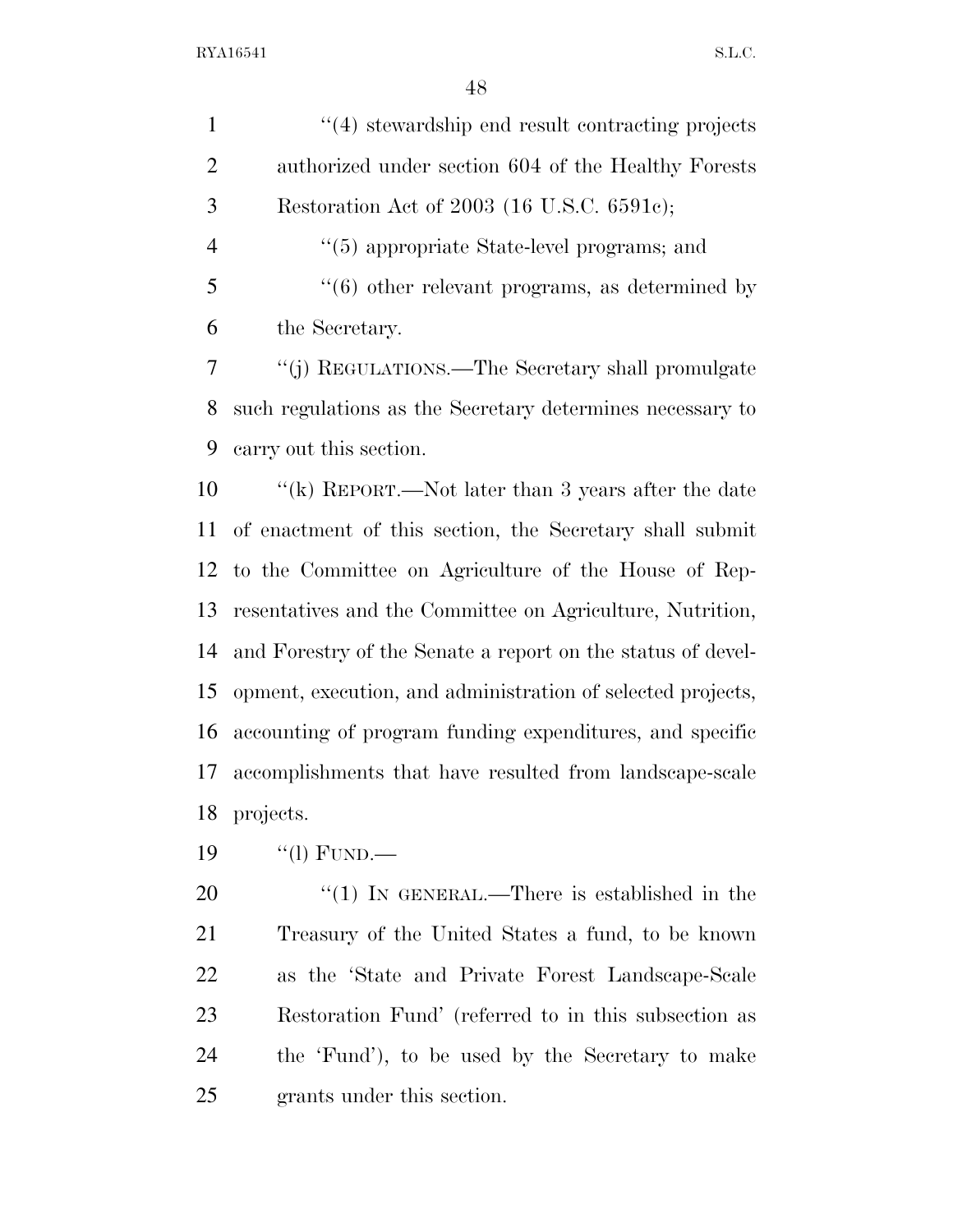| $\mathbf{1}$   | " $(2)$ CONTENTS.—The Fund shall consist of            |
|----------------|--------------------------------------------------------|
| $\overline{2}$ | such amounts as are appropriated to the Fund           |
| 3              | under paragraph $(3)$ .                                |
| $\overline{4}$ | "(3) AUTHORIZATION OF APPROPRIATIONS.-                 |
| 5              | There is authorized to be appropriated to the Fund     |
| 6              | $$40,000,000$ for each fiscal year beginning with the  |
| 7              | first full fiscal year after the date of enactment of  |
| 8              | the Emergency Wildfire and Forest Management           |
| 9              | Act of 2016 through fiscal year 2018, to remain        |
| 10             | available until expended.".                            |
| 11             | (b) CONFORMING AMENDMENTS.-                            |
| 12             | (1) Section 13B of the Cooperative Forestry            |
| 13             | Assistance Act of 1978 (16 U.S.C. 2109b) is re-        |
| 14             | pealed.                                                |
| 15             | $(2)$ Section 19(a)(4)(C) of the Cooperative For-      |
| 16             | estry Assistance Act of 1978 (16 U.S.C.                |
| 17             | $2113(a)(4)(C)$ is amended by striking "sections"      |
| 18             | 13A and 13B" and inserting "section 13A".              |
| 19             | SEC. 603. PILOT ARBITRATION PROGRAM.                   |
| 20             | (a) DEFINITIONS.—In this section:                      |
| 21             | (1) NATURAL DISASTER.—The term "natural                |
| 22             | disaster" mean a wildfire, hurricane or excessive      |
| 23             | winds, drought, ice storm or blizzard, flood, or other |
| 24             | resource-impacting event, as determined by the Sec-    |
| 25             | retary.                                                |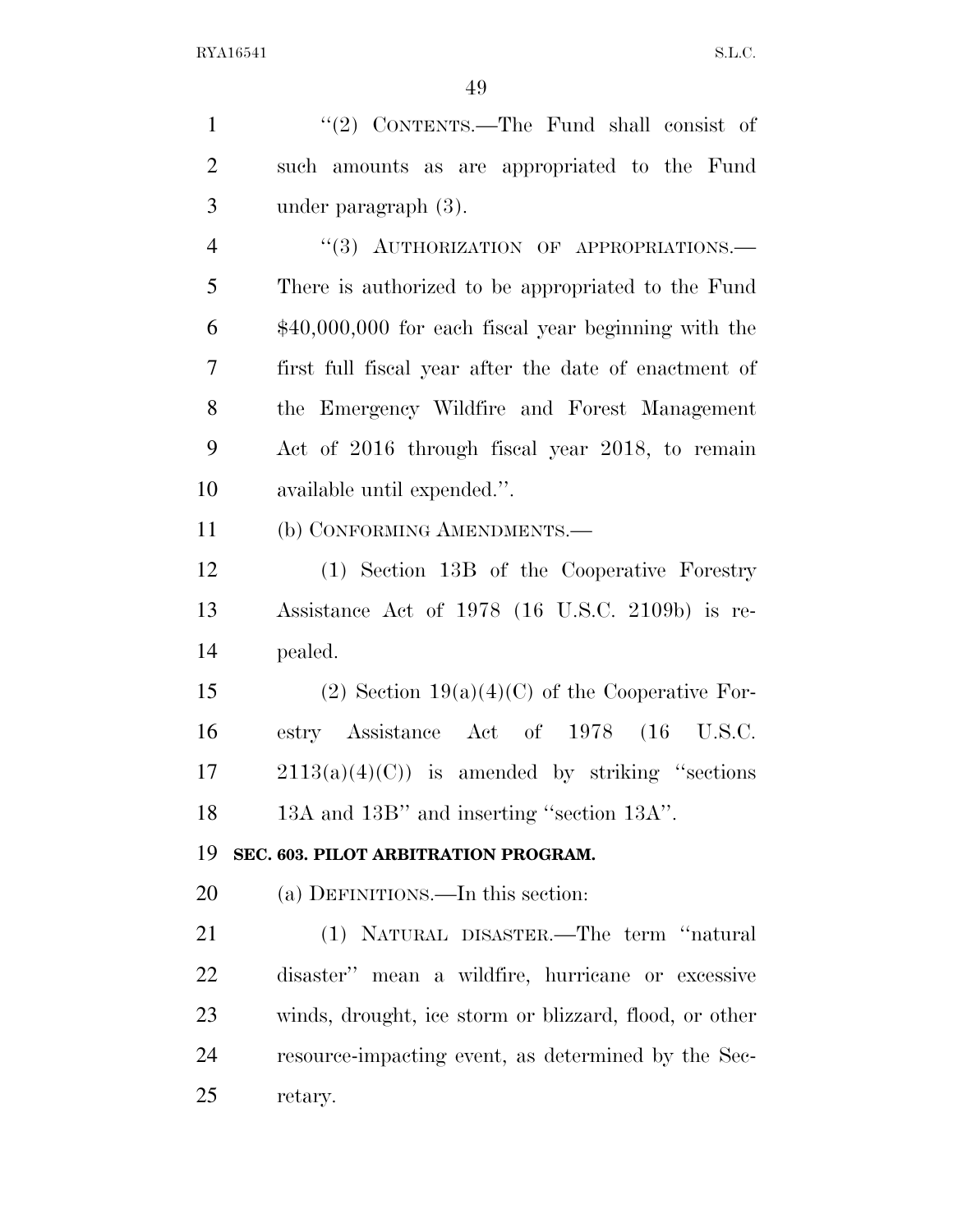| $\mathbf{1}$   | (2) PROGRAM.—The term "program" means                   |
|----------------|---------------------------------------------------------|
| $\overline{2}$ | the pilot arbitration program established by the Sec-   |
| 3              | retary under subsection (b).                            |
| $\overline{4}$ | (3) SECRETARY.—The term "Secretary" means               |
| 5              | the Secretary of Agriculture.                           |
| 6              | (b) ESTABLISHMENT.—                                     |
| 7              | (1) IN GENERAL.—The Secretary shall establish           |
| 8              | within the Forest Service a pilot arbitration program   |
| 9              | to designate any of the projects described in sub-      |
| 10             | section (c) for an alternative dispute resolution proc- |
| 11             | ess to replace judicial review of the projects.         |
| 12             | (2)<br>DESIGNATION PROCESS.—The Secretary               |
| 13             | shall—                                                  |
| 14             | $(A)$ establish a process for the designation           |
| 15             | of projects for the program in accordance with          |
| 16             | this section; and                                       |
| 17             | (B) publish in the Federal Register the                 |
| 18             | designation process described in subparagraph           |
| 19             | (A).                                                    |
| 20             | (c) DESCRIPTION OF PROJECTS.—The Secretary may          |
| 21             | designate for the program projects that—                |
| 22             | (1) are developed through a collaborative proc-         |
| 23             | ess;                                                    |
| 24             | $(2)$ are proposed by a resource advisory com-          |
| 25             | mittee;                                                 |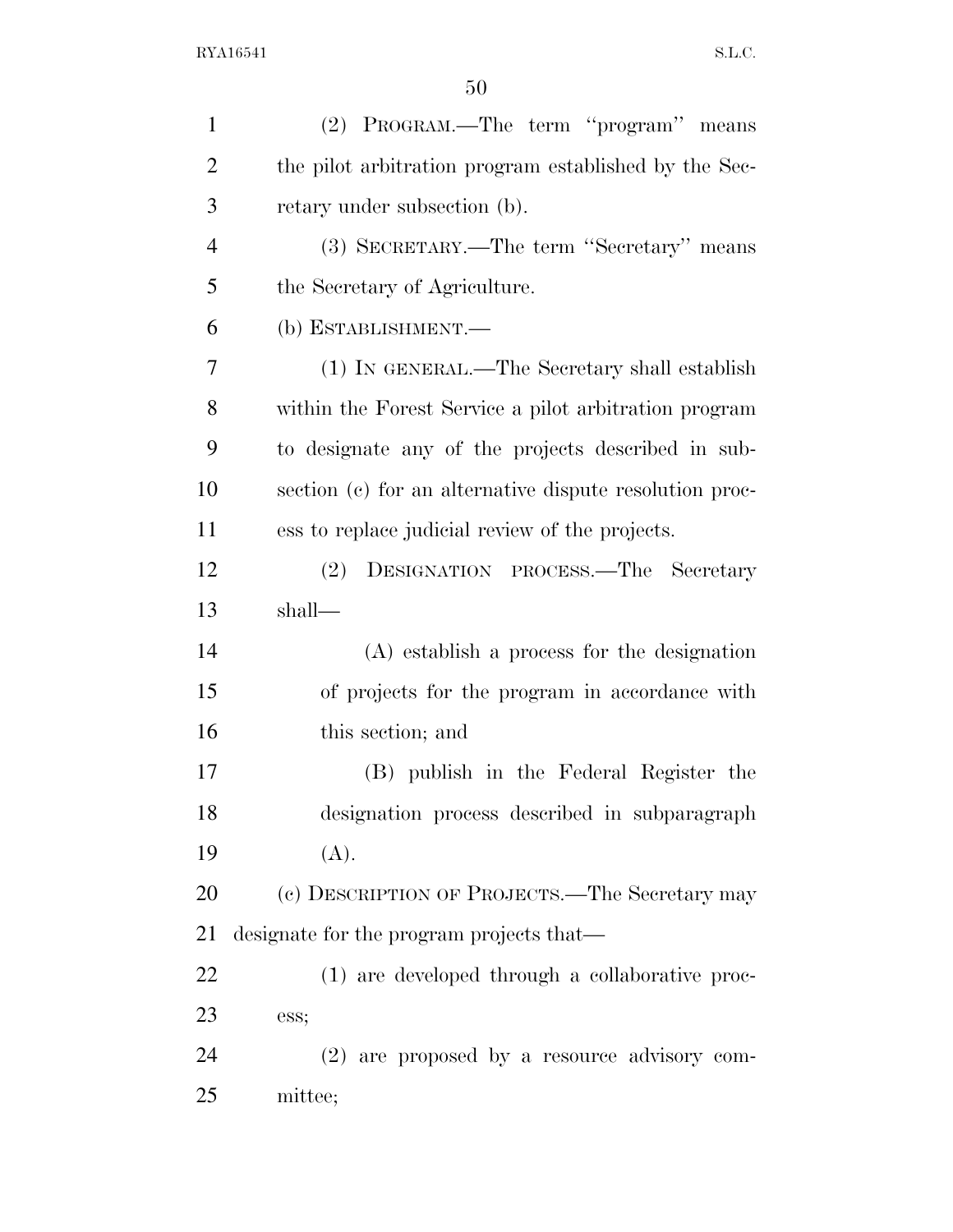| $\mathbf{1}$   | $(3)(A)$ are necessary to address damage caused              |
|----------------|--------------------------------------------------------------|
| $\overline{2}$ | by a natural disaster on National Forest System              |
| 3              | land that, if not treated—                                   |
| $\overline{4}$ | (i) would impair or endanger the natural                     |
| 5              | resources on the National Forest System land;                |
| 6              | and                                                          |
| 7              | (ii) would materially affect future use of                   |
| 8              | the National Forest System land; and                         |
| 9              | (B) would restore forest health and forest-re-               |
| 10             | lated resources on the National Forest System land           |
| 11             | described in subparagraph $(A)$ ;                            |
| 12             | (4) respond to natural disasters;                            |
| 13             | (5) address insect or disease infestation;                   |
| 14             | (6) are carried out under the Tribal Forest                  |
| 15             | Protection Act of 2004 (25 U.S.C. 3115a); or                 |
| 16             | (7) are carried out under community wildfire                 |
| 17             | protection plans (as defined in section 101 of the           |
| 18             | Healthy Forest Restoration Act of 2003 (16 U.S.C.            |
| 19             | $6511)$ .                                                    |
| 20             | (d) LIMITATION OF PROJECTS.—Not more than 10                 |
| 21             | projects described in subsection (c) may be designated for   |
| 22             | the program in any applicable calendar year.                 |
| 23             | (e) TERMINATION OF AUTHORITY.—The authority to               |
| 24             | designate a project described in subsection (c) for the pro- |
| 25             | gram terminates on October 1, 2018.                          |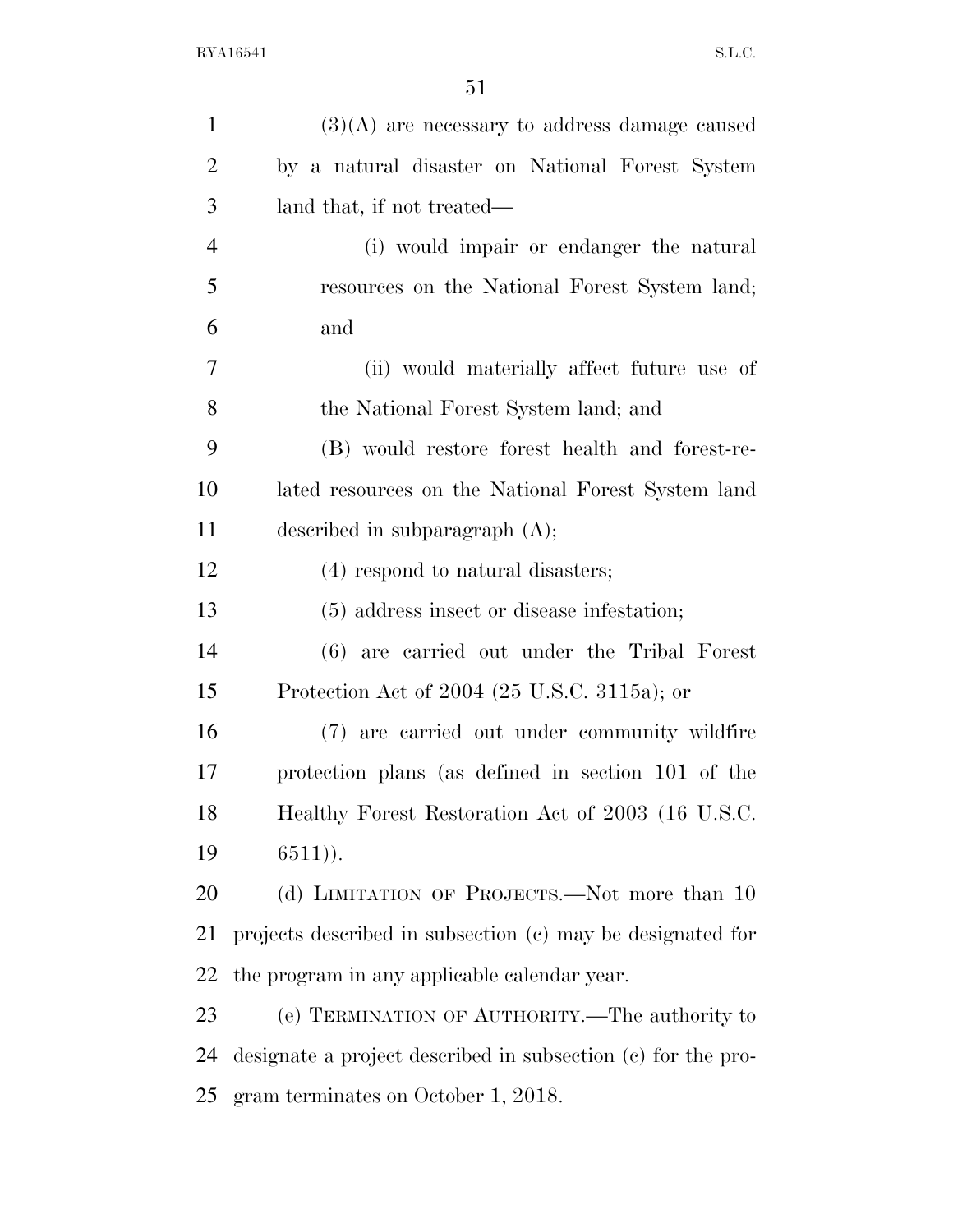| $\mathbf{1}$   | (f) DEMAND FOR ARBITRATION.—                       |
|----------------|----------------------------------------------------|
| $\overline{2}$ | $(1)$ In GENERAL.—Subject to paragraph $(2)$ , an  |
| 3              | individual or entity—                              |
| $\overline{4}$ | $(A)$ may file a demand for arbitration re-        |
| 5              | garding a project described in subsection (c)      |
| 6              | that has been designated for the program under     |
| 7              | subsection (b) in accordance with subchapter IV    |
| 8              | of chapter 5 of title 5, United States Code; and   |
| 9              | (B) if a demand for arbitration is filed           |
| 10             | under subparagraph (A), shall include in the       |
| 11             | demand for arbitration a proposal for an alter-    |
| 12             | native to the project that describes each modi-    |
| 13             | fication sought with respect to the project.       |
| 14             | $(2)$ REQUIREMENT.—A demand for arbitration        |
| 15             | may only be filed under paragraph (1) by an indi-  |
| 16             | vidual or entity that—                             |
| 17             | (A) participated in a collaborative process;       |
| 18             | (B) developed or implemented the project           |
| 19             | with a resource advisory committee; or             |
| 20             | (C) the Secretary approves to file a de-           |
| 21             | mand for arbitration.                              |
| 22             | (g) RESPONSIBILITIES OF ARBITRATOR.—               |
| 23             | (1) IN GENERAL.—An arbitrator shall make a         |
| 24             | decision on each demand for arbitration under this |
| 25             | section by selecting only—                         |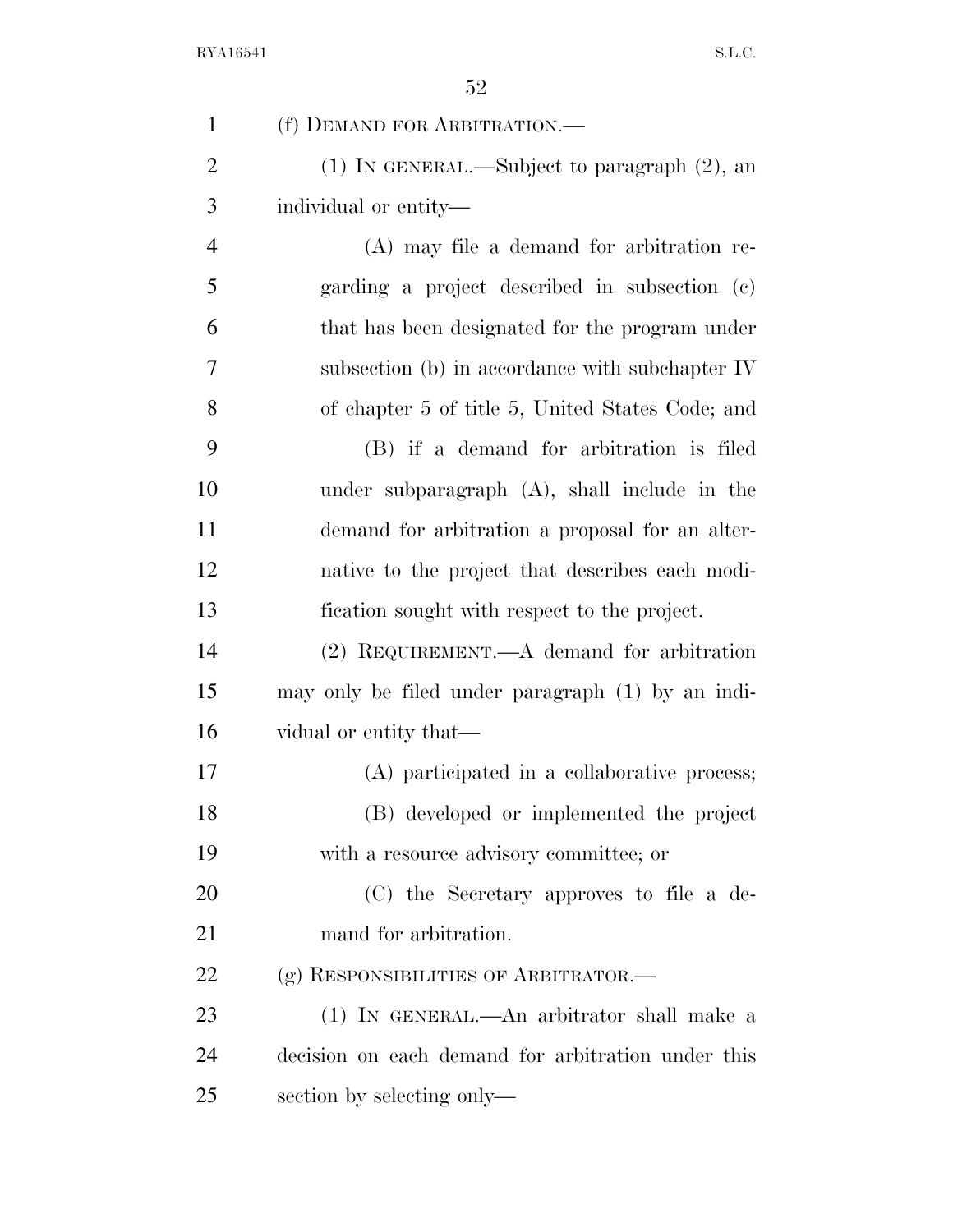| $\mathbf{1}$   | (A) the project, as approved by the Sec-          |
|----------------|---------------------------------------------------|
| $\overline{2}$ | retary; or                                        |
| 3              | (B) a proposal submitted by an individual         |
| $\overline{4}$ | or entity under subsection $(f)(1)(B)$ .          |
| 5              | $(2)$ LIMITATIONS.—                               |
| 6              | (A) ADMINISTRATIVE RECORD.—A decision             |
| 7              | of an arbitrator under this subsection shall be   |
| 8              | based solely on the administrative record for     |
| 9              | the project.                                      |
| 10             | (B) NO MODIFICATIONS TO PROPOSALS.—               |
| 11             | An arbitrator may not modify any proposal con-    |
| 12             | tained in a demand for arbitration under this     |
| 13             | section.                                          |
| 14             | (C) DECISION REQUIREMENTS.—A deci-                |
| 15             | sion of an arbitrator under this subsection shall |
| 16             | $be$ —                                            |
| 17             | (i) within the authority of the Sec-              |
| 18             | retary; and                                       |
| 19             | (ii) consistent with each applicable              |
| 20             | forest plan.                                      |
| 21             | (h) EFFECT OF ARBITRATION DECISION.—A decision    |
| 22             | of an arbitrator under this section—              |
| 23             | (1) shall not be considered to be a major Fed-    |
| 24             | eral action;                                      |
| 25             | $(2)$ shall be binding; and                       |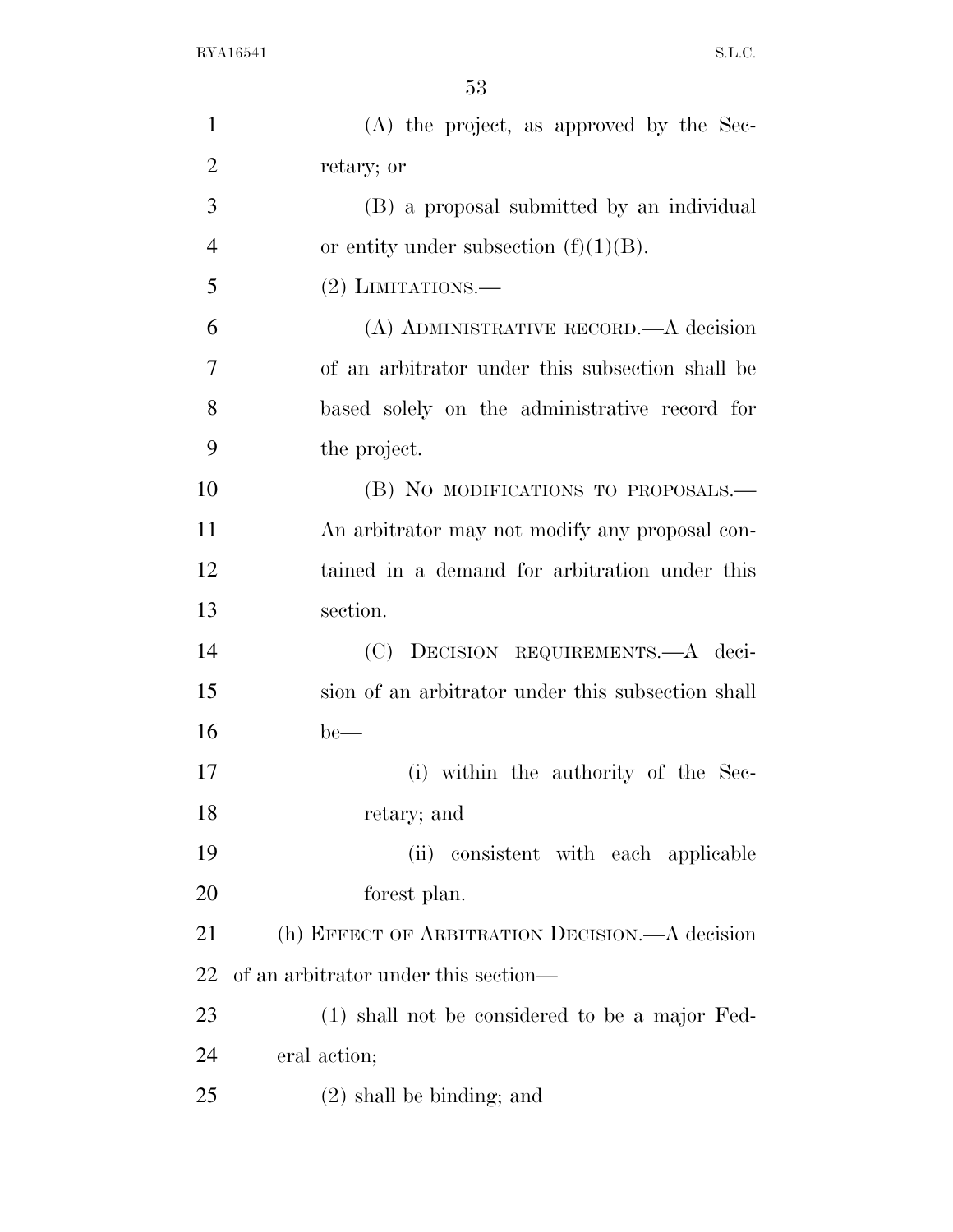| $\mathbf{1}$   | (3) shall not be subject to judicial review, ex-       |
|----------------|--------------------------------------------------------|
| $\overline{2}$ | cept as provided in section $10(a)$ of title 9, United |
| 3              | States Code.                                           |
| $\overline{4}$ | SEC. 604. NATIONAL FOREST SYSTEM ACCELERATED LAND-     |
| 5              | <b>SCAPE RESTORATION PILOT PROGRAM.</b>                |
| 6              | (a) IN GENERAL.—Title VI of the Healthy Forests        |
| 7              | Restoration Act of 2003 (16 U.S.C. 6591 et seq.) is    |
| 8              | amended by adding at the end the following:            |
| 9              | "SEC. 605. NATIONAL FOREST SYSTEM ACCELERATED          |
| 10             | LANDSCAPE RESTORATION PILOT PROGRAM.                   |
| 11             | "(a) DEFINITIONS.—In this section:                     |
| 12             | "(1) COLLABORATIVE GROUP.—The term 'col-               |
| 13             | laborative group' means a group of individuals, oper-  |
| 14             | ating in a transparent and inclusive manner, that      |
| 15             | represent a balance of the interests of entities in-   |
| 16             | $cluding$ —                                            |
| 17             | $\lq\lq$ conservation organizations;                   |
| 18             | "(B) timber and forest products organiza-              |
| 19             | tions;                                                 |
| 20             | $\lq\lq$ (C) local and tribal governments;             |
| 21             | $\lq\lq$ community organizations; and                  |
| 22             | $\lq\lq(E)$ other multiple-use groups with an in-      |
| 23             | terest in the National Forest System, as deter-        |
| 24             | mined by the Secretary.                                |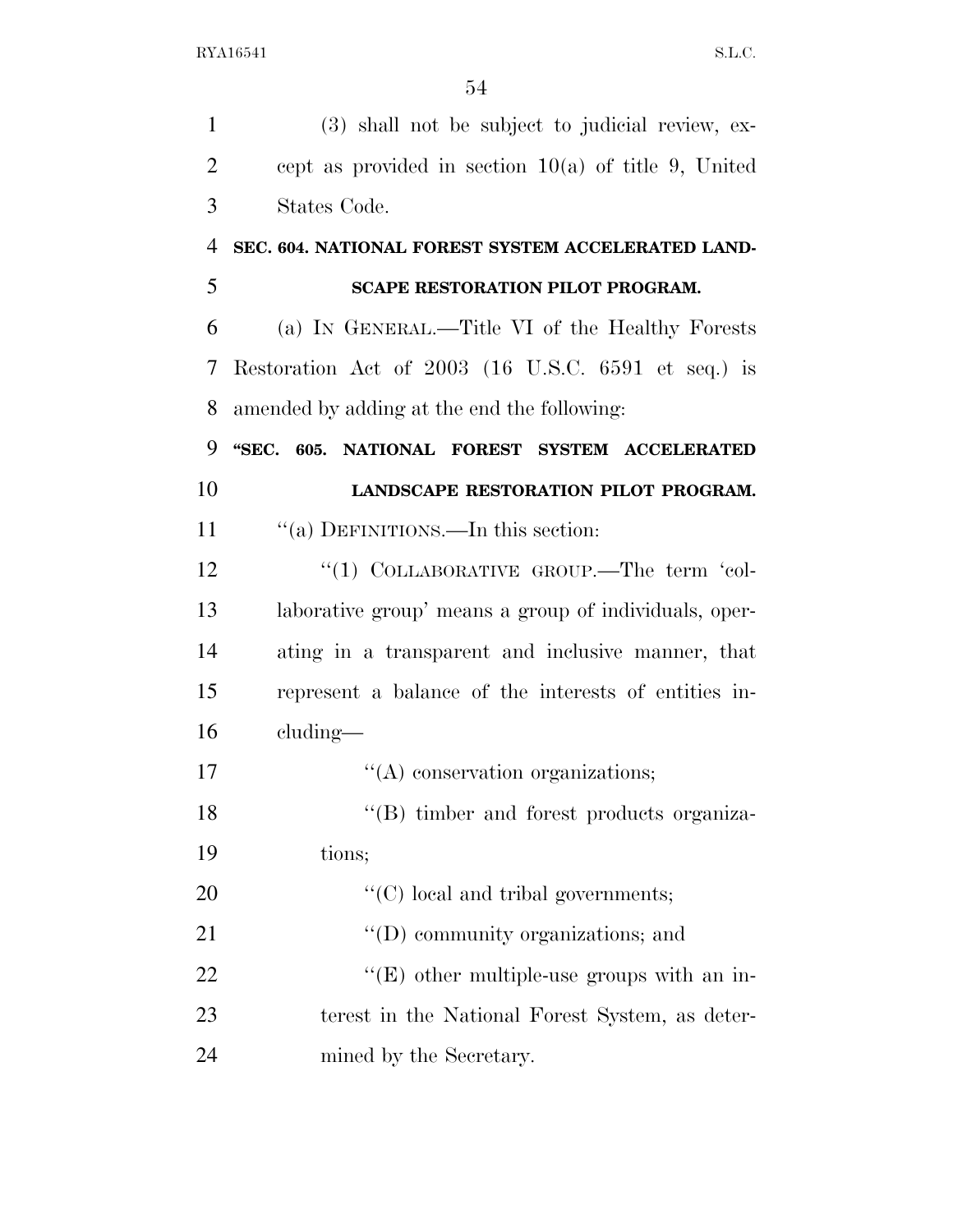| $\mathbf{1}$   | $(2)$ DESIGNATED LANDSCAPE.—The<br>term              |
|----------------|------------------------------------------------------|
| $\overline{2}$ | 'designated landscape' means a landscape-scale area  |
| 3              | designated for the pilot program under subsection    |
| $\overline{4}$ | (b)(2).                                              |
| 5              | $``(3)$ FOREST HEALTH.—The term 'forest              |
| 6              | health' means the state in which a forest—           |
| 7              | $\lq\lq(A)(i)$ is durable, resilient, and less prone |
| 8              | to wildfire, insect, or pathogen outbreaks of a      |
| 9              | severity, size, or quantity that exceeds the nat-    |
| 10             | ural range of variation, taking into account the     |
| 11             | anticipated future conditions of the forest;         |
| 12             | $``$ (ii) supports—                                  |
| 13             | "(I) ecosystem services and functions;               |
| 14             | and                                                  |
| 15             | "(II) populations of native plant spe-               |
| 16             | cies; and                                            |
| 17             | "(iii) allows for natural disturbances; or           |
| 18             | "(B) can maintain or develop, within ac-             |
| 19             | ceptable ranges, regimes of—                         |
| 20             | "(i) species composition;                            |
| 21             | "(ii) ecosystem function and struc-                  |
| 22             | ture;                                                |
| 23             | "(iii) hydrologic function; and                      |
| 24             | $``(iv)$ sediment.                                   |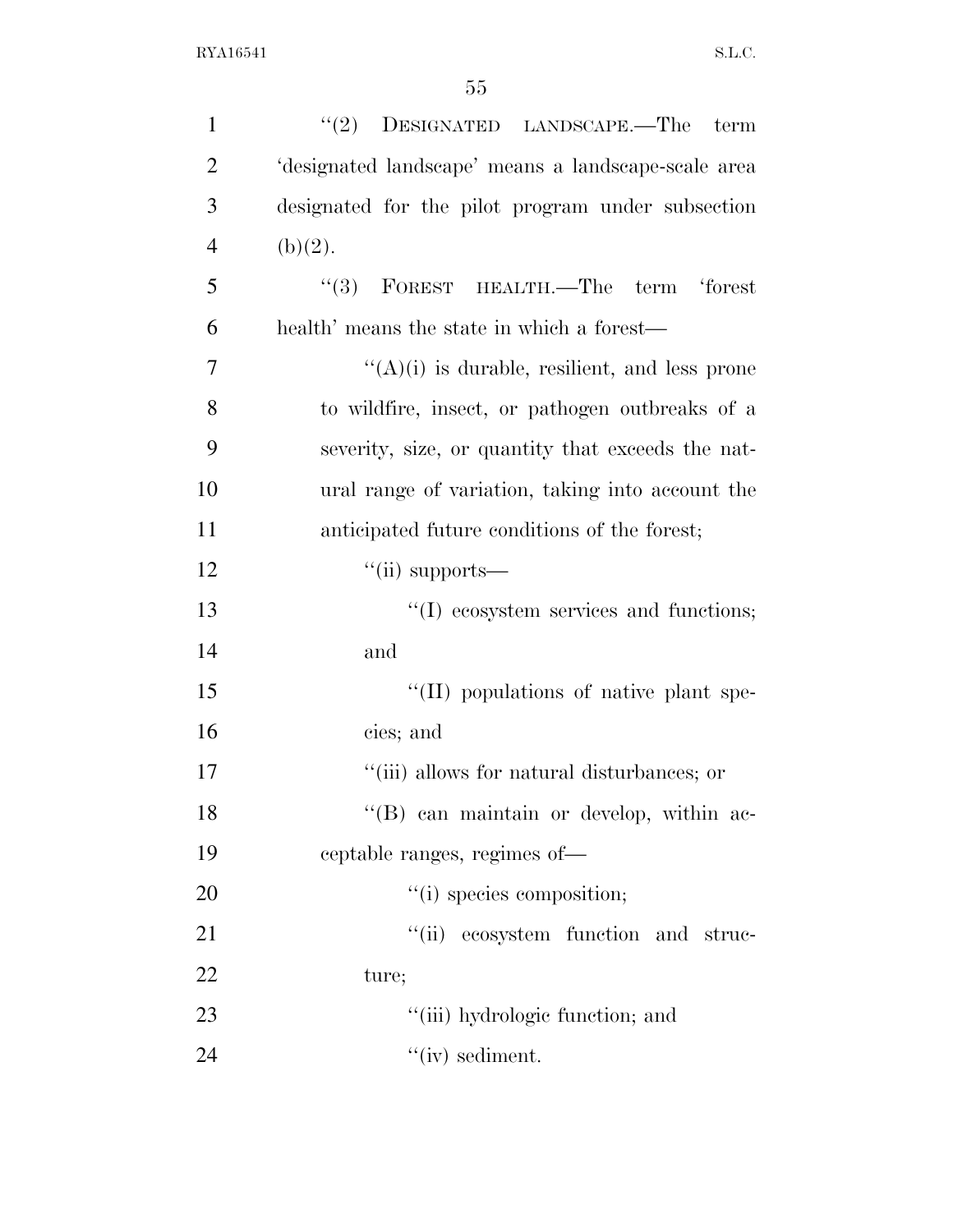| $\mathbf{1}$   | "(4) PILOT PROGRAM.—The term 'pilot pro-               |
|----------------|--------------------------------------------------------|
| $\overline{2}$ | gram' means the National Forest System accelerated     |
| 3              | landscape restoration pilot program established by     |
| $\overline{4}$ | the Secretary under subsection $(b)(1)$ .              |
| 5              | "(5) SECRETARY.—The term 'Secretary' means             |
| 6              | the Secretary of Agriculture.                          |
| 7              | "(b) ESTABLISHMENT.—                                   |
| 8              | "(1) IN GENERAL.—The Secretary shall estab-            |
| 9              | lish a National Forest System accelerated landscape    |
| 10             | restoration pilot program to restore or maintain des-  |
| 11             | ignated landscapes.                                    |
| 12             | DESIGNATION.—The Secretary, acting<br>(2)              |
| 13             | through the Chief of the Forest Service, shall, in ac- |
| 14             | cordance with this subsection, designate for the pilot |
| 15             | program not fewer than 10 landscape-scale areas        |
| 16             | within the National Forest System (as defined in       |
| 17             | section 11(a) of the Forest and Rangeland Renew-       |
| 18             | able Resources Planning Act of 1974 (16 U.S.C.         |
| 19             | $1609(a))$ .                                           |
| 20             | "(3) ELIGIBILITY.—Each designated landscape            |
| 21             | shall—                                                 |
| 22             | "(A) include not less than $75,000$ acres              |
| 23             | and not more than $1,000,000$ acres;                   |
| 24             | $\lq\lq$ be identified by a collaborative group;       |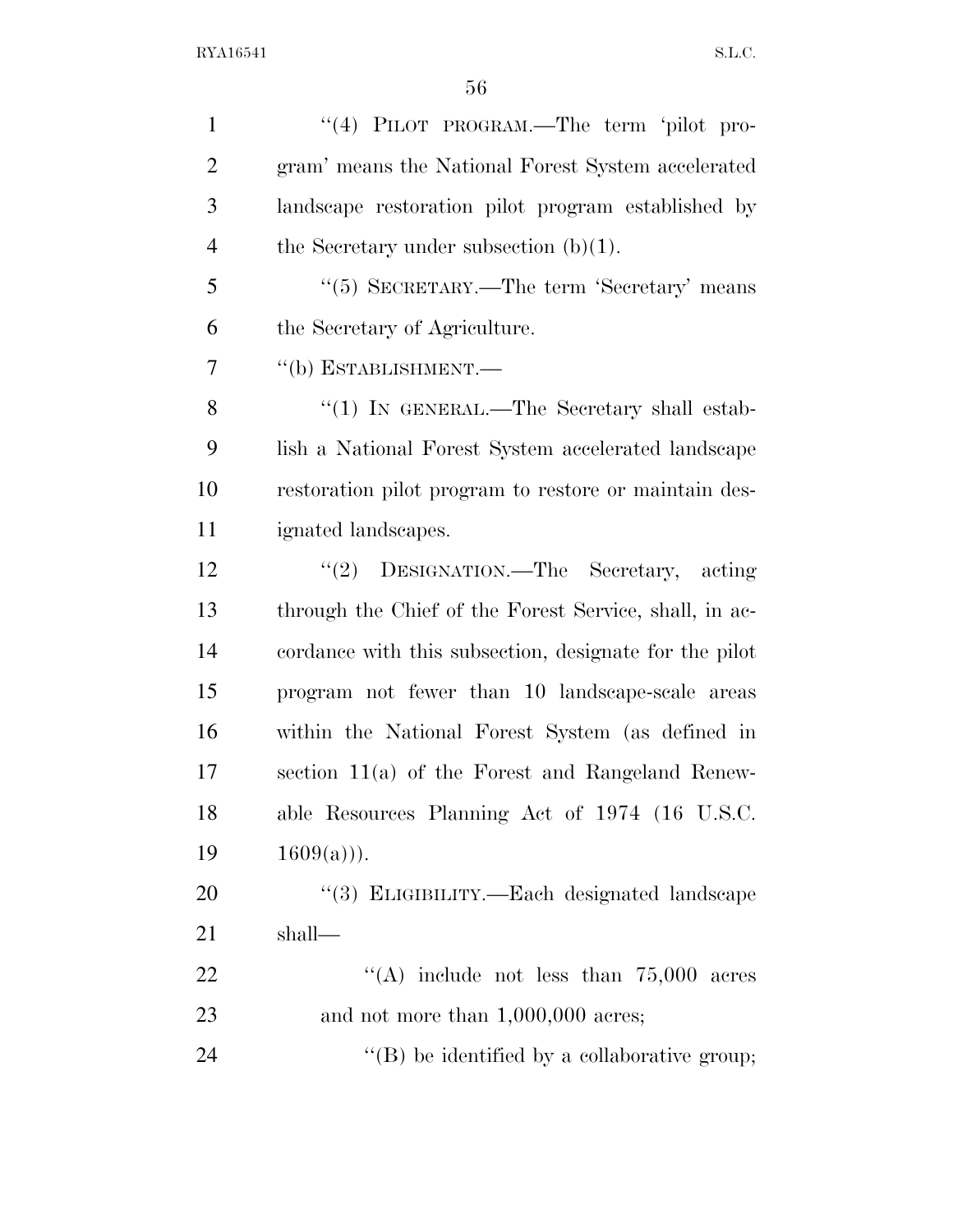| $\mathbf{1}$   | "(C) not include any inventoried roadless         |
|----------------|---------------------------------------------------|
| $\overline{2}$ | area; and                                         |
| 3              | $\lq\lq$ (D) include forests that                 |
| $\overline{4}$ | $"$ (i) are not in a state of forest health;      |
| 5              | "(ii) are at increased risk of high-se-           |
| 6              | verity wildfire; or                               |
| 7              | "(iii) are at increased risk of an insect         |
| 8              | or disease infestation.                           |
| 9              | $``(4)$ CONSIDERATION.—                           |
| 10             | "(A) IN GENERAL.—In designating land-             |
| 11             | scape-scale areas for the pilot program under     |
| 12             | paragraph $(2)$ , the Secretary shall—            |
| 13             | "(i) prioritize landscape-scale areas in          |
| 14             | which social, ecological, and economic con-       |
| 15             | ditions support landscape-scale restoration;      |
| 16             | and                                               |
| 17             | "(ii) consider the factors described in           |
| 18             | subparagraph $(B)$ .                              |
| 19             | "(B) FACTORS.—The factors referred to in          |
| 20             | subparagraph $(A)(ii)$ are the following factors: |
| 21             | "(i) The existence of strong collabo-             |
| 22             | rative support for landscape-scale restora-       |
| 23             | tion.                                             |
| 24             | "(ii) The ecological conditions that              |
| 25             | are conducive to landscape-scale decisions,       |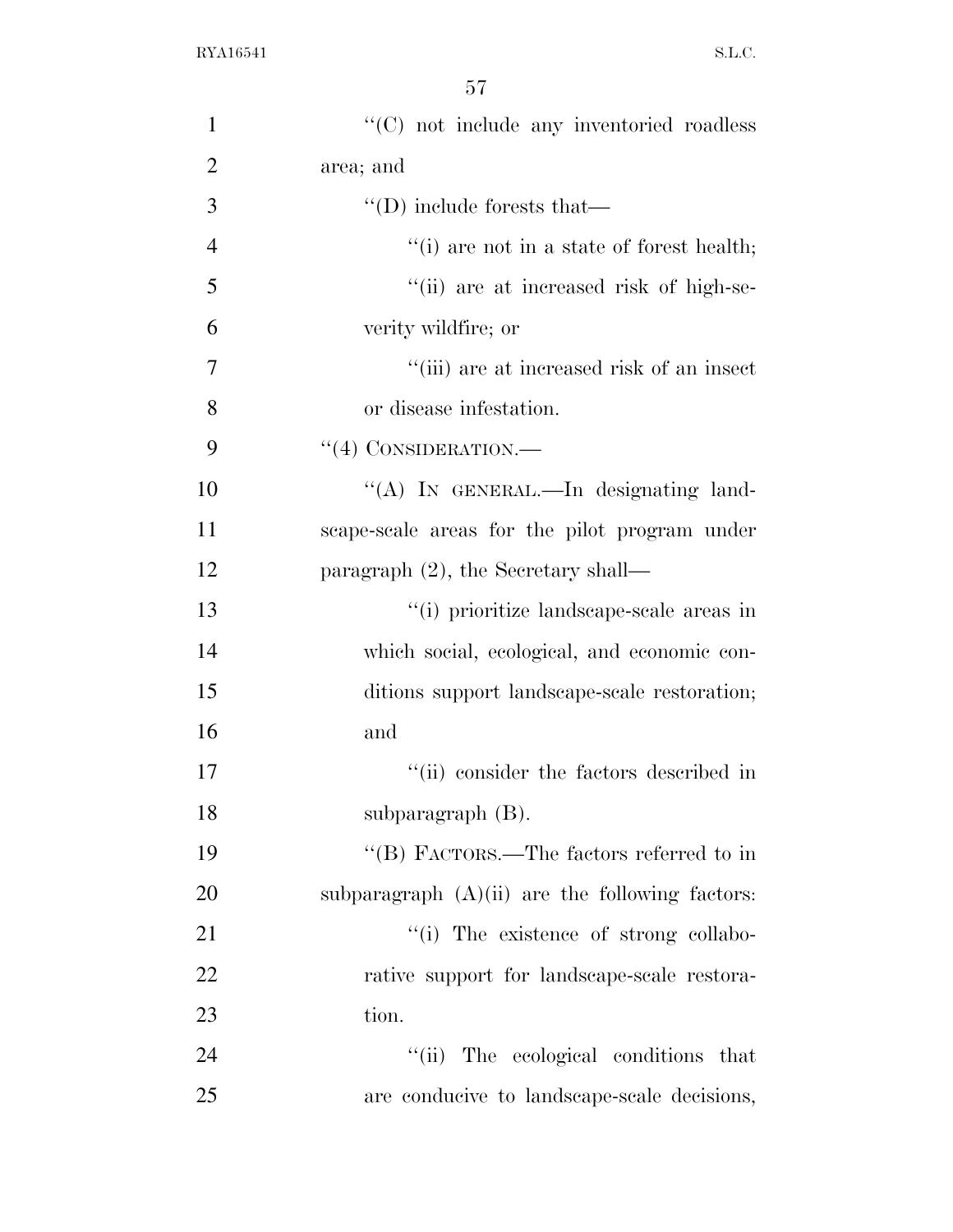| $\mathbf{1}$   | such as broad categories of land that             |
|----------------|---------------------------------------------------|
| $\overline{2}$ | would benefit from similar restoration            |
| 3              | treatments.                                       |
| $\overline{4}$ | "(iii) Economic conditions, such as               |
| 5              | the existence of infrastructure in proximity      |
| 6              | to the landscape-scale area that can make         |
| $\overline{7}$ | economic use of the forest byproducts of          |
| 8              | restoration.                                      |
| 9              | $``(iv)$ The extent to which the land-            |
| 10             | scape-scale area is important to support,         |
| 11             | maintain, or improve water quality and wa-        |
| 12             | tershed function.                                 |
| 13             | $``(v)$ Other considerations, as deter-           |
| 14             | mined by the Secretary.                           |
| 15             | $``(5)$ PUBLIC NOTICE.—                           |
| 16             | "(A) INITIAL NOTICE.—Not later than $90$          |
| 17             | days after the date of enactment of this Act,     |
| 18             | the Secretary shall publish in the Federal Reg-   |
| 19             | ister a notice of the process for the designation |
| <b>20</b>      | of landscape-scale areas for the pilot program    |
| 21             | under paragraph $(2)$ .                           |
| <u>22</u>      | "(B) FINAL NOTICE.—Not later than 1               |
| 23             | year after the date of enactment of this section, |
| 24             | the Secretary shall publish in the Federal Reg-   |
| 25             | ister a notice describing—                        |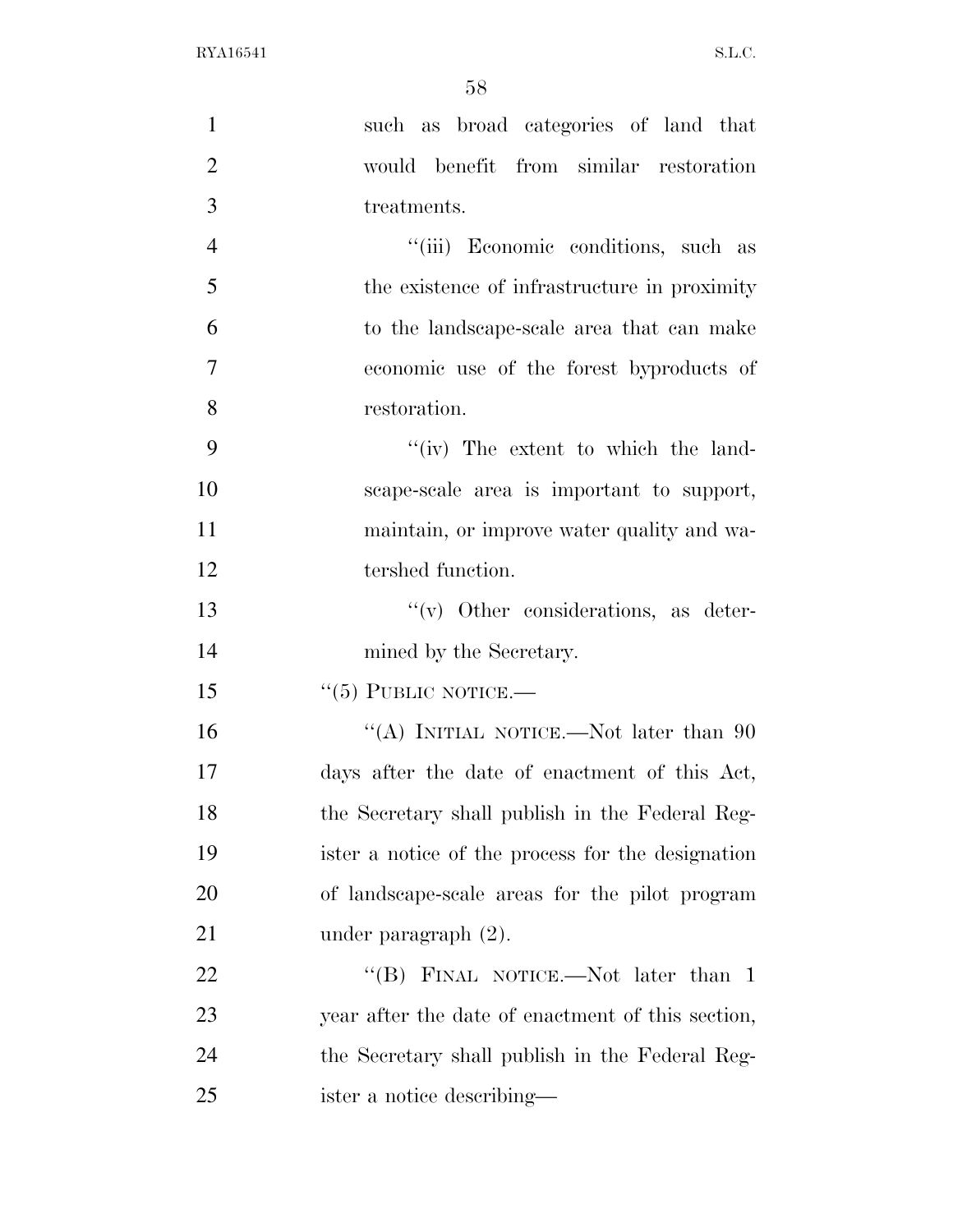| $\mathbf{1}$   | "(i) each designated landscape;                       |
|----------------|-------------------------------------------------------|
| $\mathfrak{2}$ | "(ii) the rationale for designating, in               |
| 3              | accordance with the requirements de-                  |
| $\overline{4}$ | scribed in paragraph (3), each designated             |
| 5              | landscape;                                            |
| 6              | "(iii) any collaborative group used to                |
| $\overline{7}$ | identify a designated landscape;                      |
| 8              | "(iv) an overview of any forest health                |
| 9              | problem with respect to each designated               |
| 10             | landscape;                                            |
| 11             | "(v) a discussion of the purpose of,                  |
| 12             | and need for, restoration of each des-                |
| 13             | ignated landscape;                                    |
| 14             | $\lq\lq$ (vi) a summary of the management             |
| 15             | actions necessary to achieve restoration of           |
| 16             | each designated landscape;                            |
| 17             | "(vii) findings relating to the short-                |
| 18             | term and long-term risks and impacts of               |
| 19             | no action compared to restoration of each             |
| 20             | designated landscape; and                             |
| 21             | "(viii) a notice of intent to prepare an              |
| 22             | environmental impact statement for treat-             |
| 23             | ment within each designated landscape.                |
| 24             | "(c) LANDSCAPE-SCALE ENVIRONMENTAL IMPACT             |
| 25             | STATEMENT.—The Secretary shall prepare, for each des- |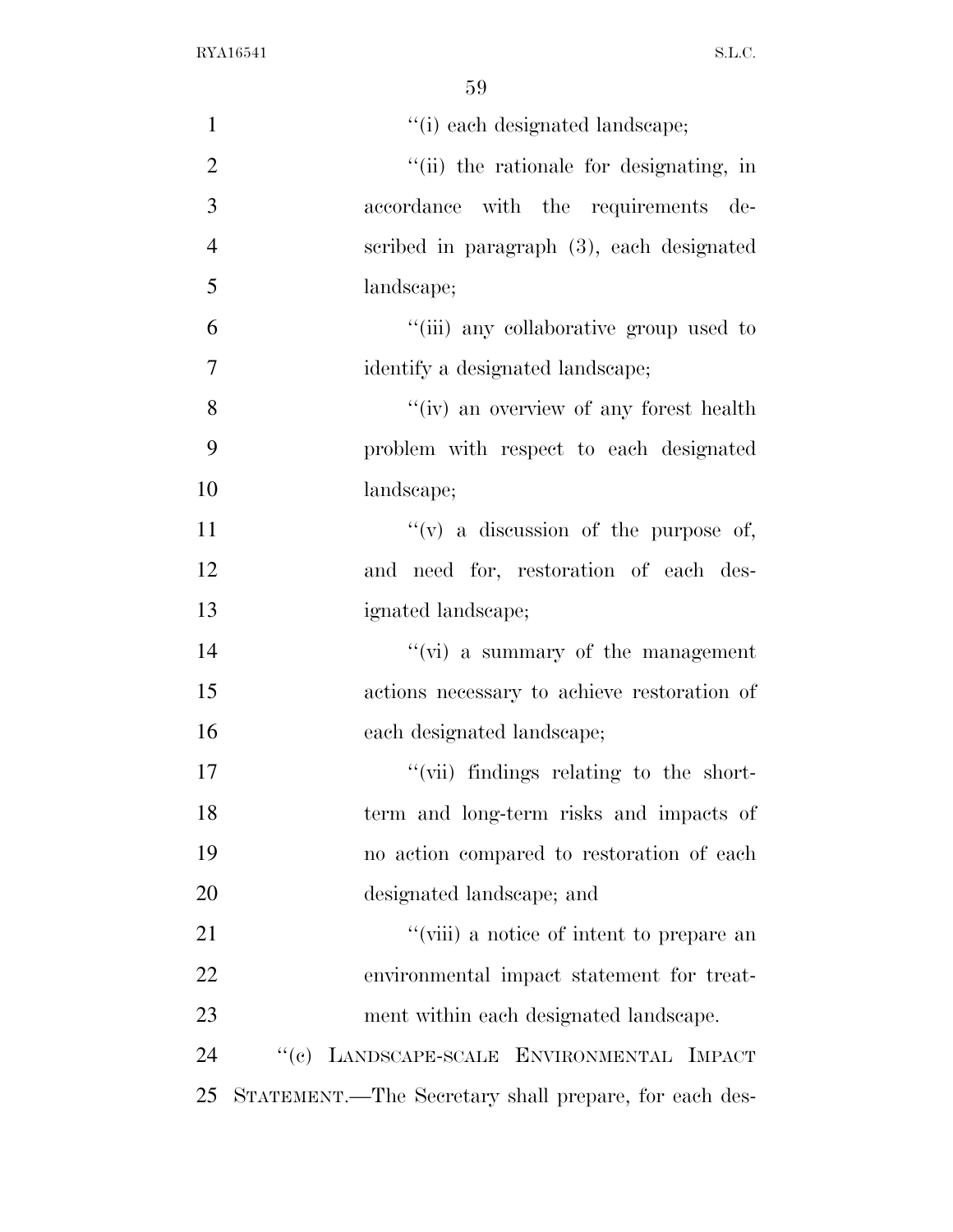| $\mathbf 1$    | ignated landscape, a landscape-scale environmental impact      |
|----------------|----------------------------------------------------------------|
| $\overline{2}$ | statement for purposes of compliance with the National         |
| 3              | Environmental Policy Act of 1969 (42 U.S.C. 4321 et            |
| $\overline{4}$ | seq.) that—                                                    |
| 5              | $\cdot\cdot\cdot(1)$ is commensurate with the geographic scope |
| 6              | of the designated landscape;                                   |
| $\overline{7}$ | $\cdot\cdot(2)$ is sufficient to allow—                        |
| 8              | "(A) project-scale implementation;                             |
| 9              | "(B) adaptive management, including site-                      |
| 10             | specific options, to ensure that project imple-                |
| 11             | mentation stays within the documented range of                 |
| 12             | impacts;                                                       |
| 13             | "(C) site descriptions or land allocations                     |
| 14             | that identify locations within the landscape in                |
| 15             | which specific restoration or maintenance treat-               |
| 16             | ments can be used appropriately; and                           |
| 17             | $\lq\lq$ ) standards and guidelines, consistent                |
| 18             | with the appropriate forest plan and project-                  |
| 19             | level design criteria, for management or other                 |
| 20             | project activities; and                                        |
| 21             | $\degree$ (3) includes—                                        |
| 22             | $\lq\lq$ and identification of any forest health               |
| 23             | problem;                                                       |
| 24             | $\lq\lq$ (B) an identification of the purpose of the           |
| 25             | treatment, and need, to restore to more resilient              |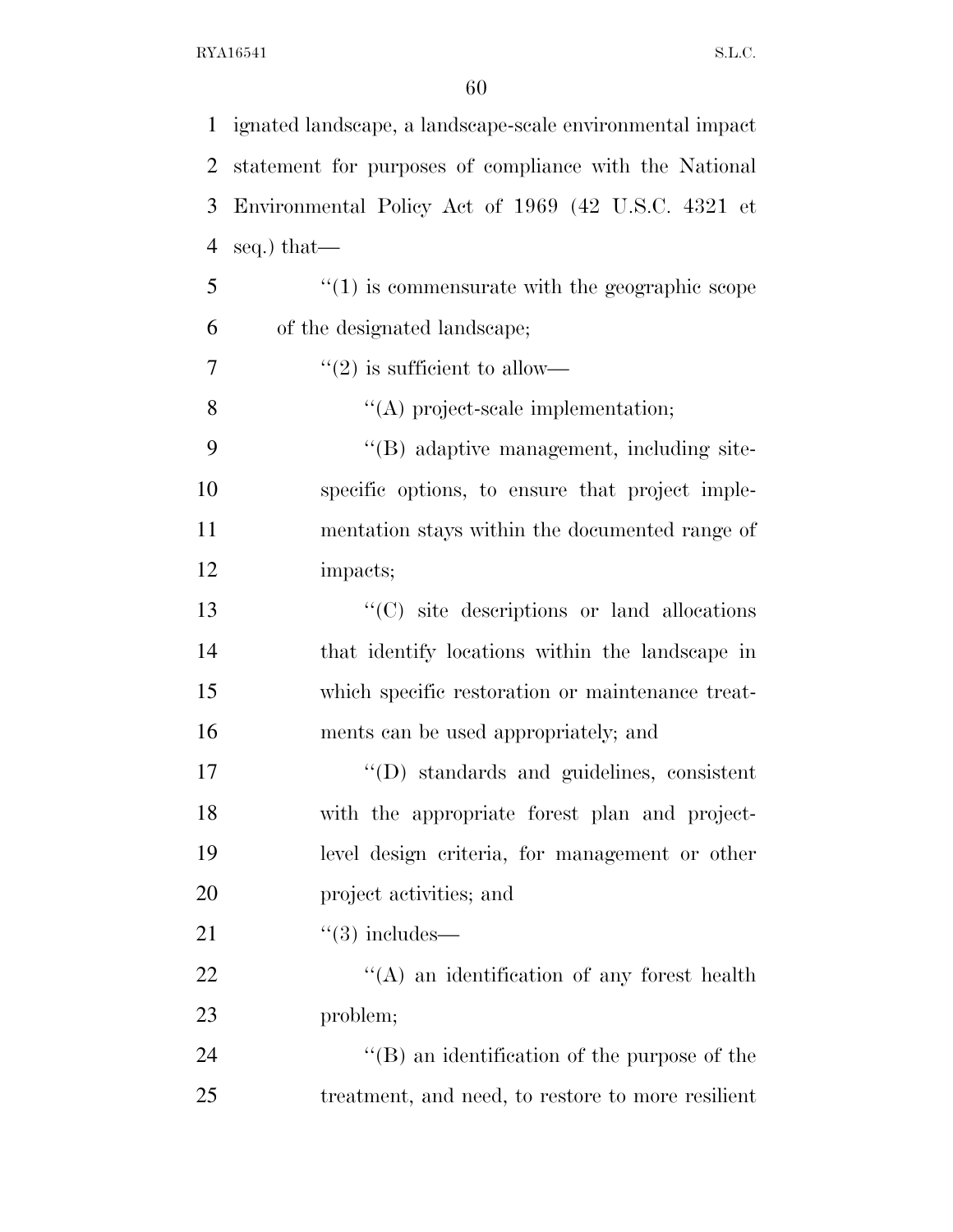| $\mathbf{1}$   | and healthy conditions, or to maintain, forest                |
|----------------|---------------------------------------------------------------|
| $\overline{2}$ | health in the designated landscape;                           |
| 3              | $\cdot\cdot$ (C) an estimate of the time needed to sat-       |
| $\overline{4}$ | isfy the purpose and need described in subpara-               |
| 5              | graph (B) and the scale of the restoration or                 |
| 6              | maintenance treatment needed to satisfy that                  |
| 7              | purpose and need;                                             |
| 8              | $\lq\lq$ a description of potential restoration               |
| 9              | or maintenance treatment that would contribute                |
| 10             | to the satisfaction of the purpose and need de-               |
| 11             | scribed in subparagraph (B); and                              |
| 12             | " $(E)$ a description of possible changes in                  |
| 13             | circumstances or new information that would                   |
| 14             | require supplemental documentation under the                  |
| 15             | National Environmental Policy Act of 1969 (42                 |
| 16             | U.S.C. 4321 et seq.).                                         |
| 17             | "(d) AUTHORIZATION OF APPROPRIATIONS.—There                   |
|                | 18 is authorized to be appropriated to carry out this section |
| 19             | $$40,000,000$ for each fiscal year beginning with the first   |
| 20             | full fiscal year after the date of enactment of the Emer-     |
| 21             | gency Wildfire and Forest Management Act of 2016              |
| 22             | through fiscal year 2018.".                                   |
| 23             | (b) CONFORMING AMENDMENT.—The table of con-                   |
| 24             | tents for the Healthy Forests Restoration Act of 2003 (16)    |